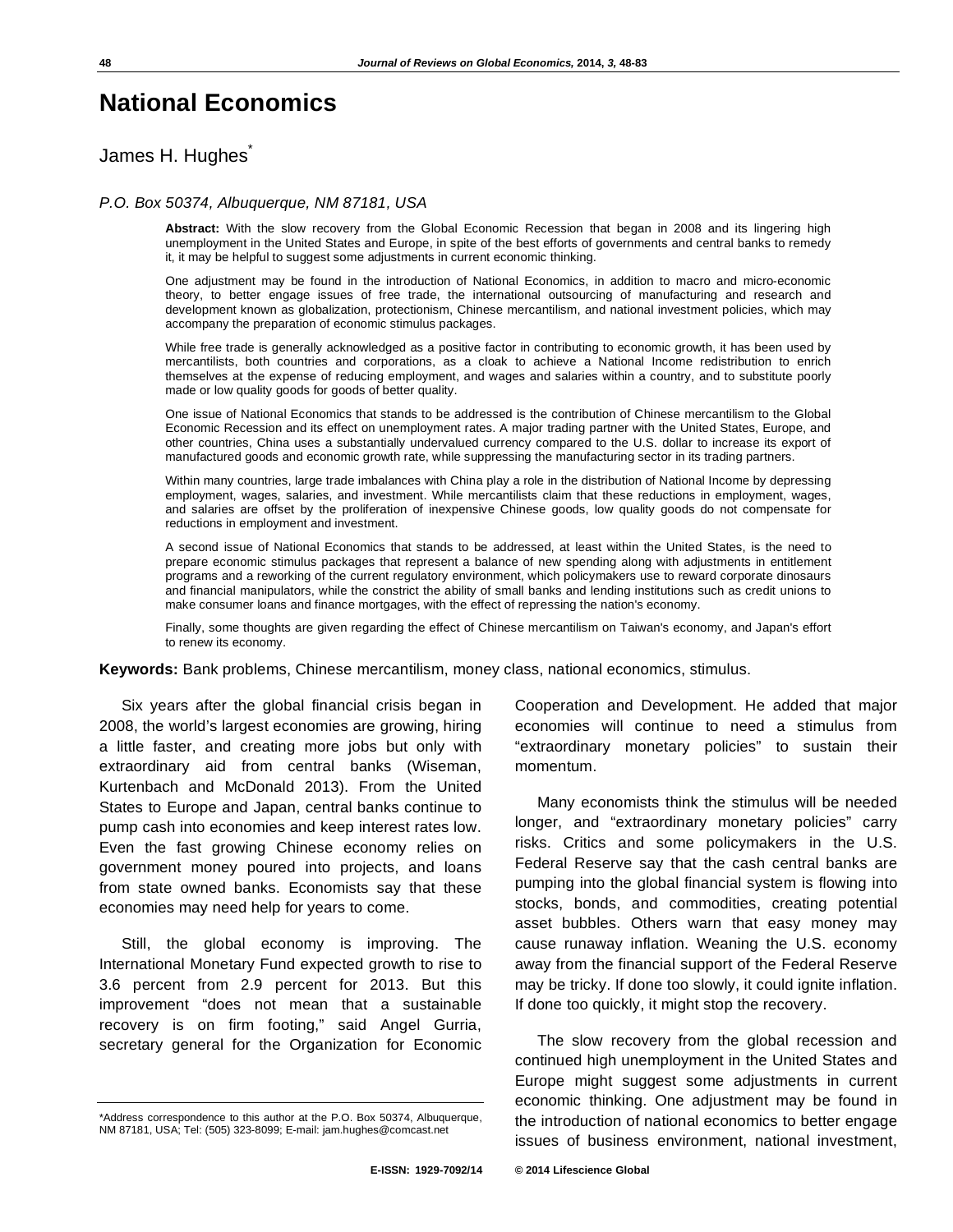research and development, banking policies, good governance, and mercantilism, aspects of which may form part of an economic stimulus package.

For example, while free trade is generally a positive factor contributing to economic growth, it is sometimes used by mercantilists, countries and corporations, as a cloak to disguise their redistribution of national income to enrich themselves while cutting jobs and lowering real wages in a country, and substituting low quality goods for better quality goods.

One issue of national economics that stands to be addressed is the contribution of Chinese mercantilism to the global economic recession and unemployment. A major trade partner with the United States, Europe, and other countries, China uses an undervalued currency compared to the U.S. dollar to increase its exports.

In some countries, large trade imbalances with China play a role in the redistribution of national income by depressing employment, wages and salaries, and investment. While some claim these reductions are offset by the benefit to consumers of low cost imports, low cost imports do not compensate for job losses, reductions in real wages, lower domestic investment, or low quality goods.

Another issue that stands to be addressed, at least in the United States, is the need to prepare economic stimulus packages that represent a balance of stimulus spending with adjustments in entitlement programs, which do not subsidize "financial dinosaurs." In addition, "reform" measures that restricted the ability of small banks and other lending institutions such as credit unions to make loans and mortgages, which depressed the economy, suggests another issue that needs to be addressed with real reform.

Some observations are given regarding Taiwan's imbalanced trade relationship with China, the economic turnaround in the Philippines from a drive for good governance, and Japan's effort to renew its economy.

#### **JAPAN**

In December 2012 the election of Shinzo Abe as the Prime Minister of Japan, making a rare second appearance as Prime Minister, ushered in a set of changes in economic policy that were well received by the Japanese public and stock market. These changes included a change in national attitude meant to renew Japan's sense of purpose as seen in Abe's emphatic

declaration that "Japan is back" as well as changes in fiscal policy and structural reforms.

A highly industrialized nation with the world's third largest economy, Japan needs a set of changes in economic policy to revive itself from a prolonged period of stagnation that began in the 1990's, commonly called its "lost decades," and recover from the global economic recession that began in 2008.

In addition, on March 11, 2011 a powerful earthquake and tsunami caused a serious accident at the Fukushima Dai-ichi nuclear power plant, affecting four of its six reactors (Reuters 2013a). The breakdown in cooling and subsequent meltdowns, explosions, and release of radiation caused the surrounding area to be evacuated. The accident and safety inspections at other nuclear power plants caused Japan's nuclear power industry, which once provided a third of its electricity, to practically come to a halt.

The accident at Fukushima affected Japan's economy. It disrupted its supply of electricity and manufacturing sector, causing it to import more fossil fuels. It continues to pose a problem with the ongoing efforts to control the leak of radioactive cooling water, dispose of fuel rods, and to shutdown and finally entomb its reactors.

Other factors contributing to Japan's stagnant economy have been its aging population, and a low birthrate, below replacement level, which have lowered domestic demand and weakened its real estate market. In addition, large overseas investments have reduced domestic investments.

Shortly after taking office, in January 2013 Prime Minister Abe unveiled his new monetary, fiscal, and economic growth policies (Wang 2013a). Calling them his "three arrows," these urgent measures were designed to stimulate the Japanese economy. The first involved an expanded fiscal stimulus budgeting more than 20 trillion yen (US\$205 billion) for public sector projects to maintain short-term economic stability.

(In theory, a stimulus applied to public sector projects can bring relief to a country's economy. Often used for roads and public transportation, or water supply and treatment facilities, it provides employment for the construction industry and services. However, skill is needed in choosing projects that are needed and promote private sector activity or they become wasteful and crowd out individual spending and investment. A stimulus may also be administered as a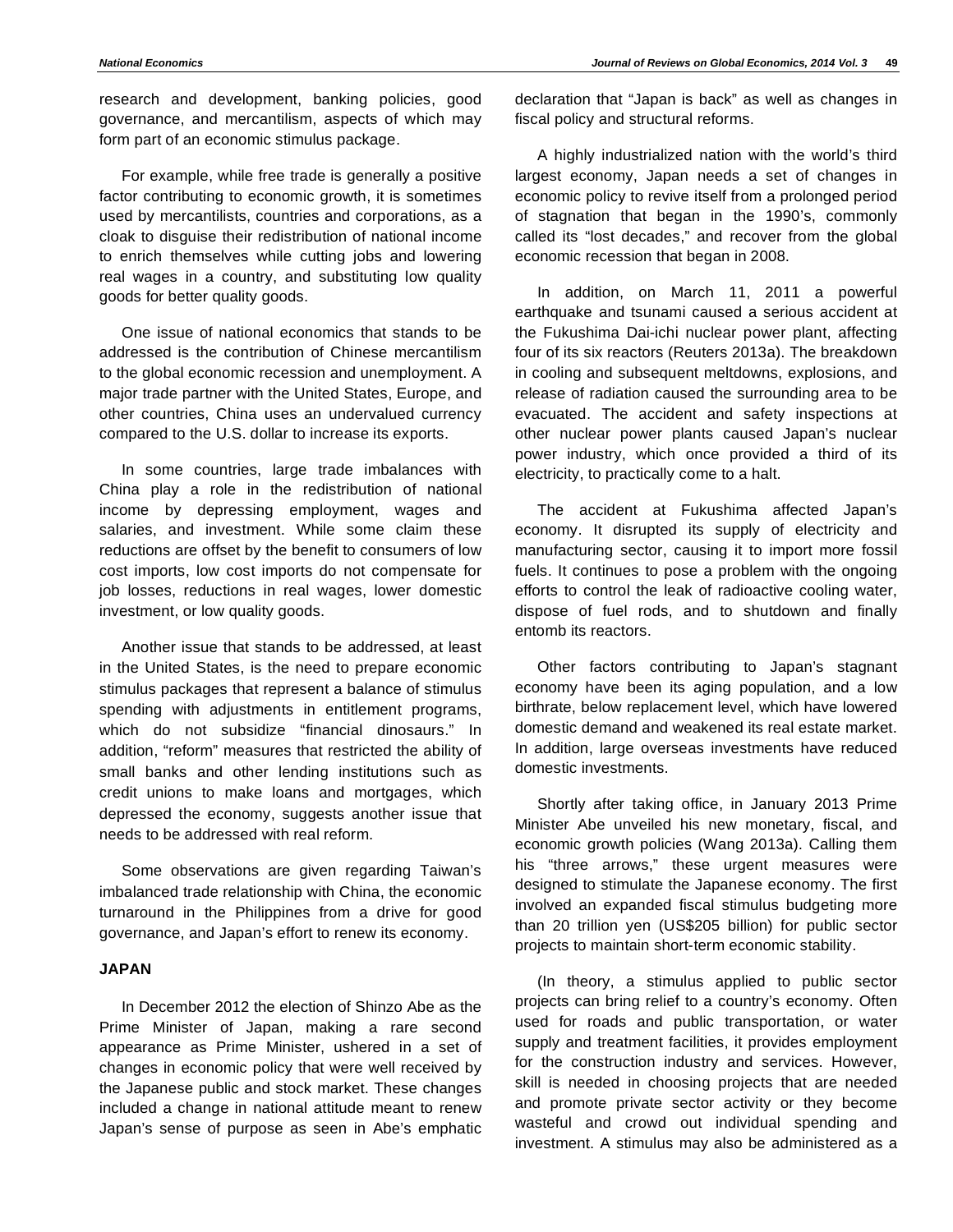tax rebate or tax cut to increase private spending and investment.)

The second of Abe's measure boldly applied relaxed monetary policies to hold down long-term interest rates, with the aim of raising Japan's rate of inflation to 2 percent and keeping the exchange rate for the yen down (compared to the U.S. dollar) to promote exports and investment within Japan.

This desire to weaken the yen reflected the currency war, engaged in by other major industrial countries including the United States to increase exports by using low interest rates and relaxed monetary policies to devalue their currency. China has been the most successful in its manipulation, using a tightly controlled exchange rate to keep its currency devalued compared to the U.S. dollar.

Technically, relaxed monetary policies can promote investment within a country if skillfully applied. Low long-term interest rates can encourage businesses to invest in new opportunities and technology. But if kept in place for too long, low interest rates can discourage private savings and reduce income.

Japan needs new direction to support business investment and innovation, especially in its industry and electronics sector (Vogel 2013). One factor contributing to its economic decline in the 1990's was the failure by government and industry to invest in technology and innovation. Some people believe that Japan can retrieve its former economic luster by letting its large companies revamp their workforce and encouraging them to invest in innovation, and supporting the appearance new start up companies, which are likely to introduce new technology and innovation.

With respect to Abe's second measure, the desire to see a mild rate of inflation seemed to reflect the desire to break out of Japan's deflationary price environment and achieve real economic growth rather than experience rapid price and wage inflation.

Abe's third measure (Wang 2013a) involved developing a grand strategy to promote economic growth. This included a revival of Japanese industry by boosting technology investment. These policies became known as the "three arrows" of "Abenomics."

Firing his first two arrows during his first 100 days in office, the Nikkei 225 Stock Average climbed past 14,000 points, and the yen fell below the

psychologically important mark of 100 yen per U.S. dollar. Abe's arrows were credited with prompting an increase in domestic consumption, an increase in exports, and an increase in some wages. After 20 years of stagnation, the Japanese economy was starting to see revival.

Abe fired his third arrow in June 2013, attempting to develop a strategy of reforms to promote economic growth. One involved foreign markets. Japan and the United States recently agreed on negotiations for Japan to join the Trans Pacific Partnership free trade zone around the Pacific Rim. Abe also reinstated Japan's Regulatory Reform Council, and relaxed regulations on employment, the energy sector, environment, healthcare, and other areas of the economy while offering tax incentives to create a business friendly environment.

While some commentators questioned the timing of Abe's third arrow, believing he should have shot off all three at the same time, structural reform often takes more time to formulate and implement than changes in monetary and fiscal policy. Structural reforms often require changes in regulation or new legislation. However, they are more likely to result in long-term benefits, while changes in monetary and fiscal policy often produce short-term benefits.

Some commentators credited Abe's hard charging new policies with changing attitudes, instilling the belief Japan could revive itself. While some structural reforms take time to implement just as the structural deficiencies that caused the 2008 global economic crisis took time to manifest themselves, Abe was showing how changes in attitude that support economic growth can be implemented quickly.

The next month in July, voters handed Abe a victory in the upper house elections of the Diet, giving his Liberal Democratic Party (LDP) and ally New Komeito Party a majority in both chambers (Wang 2013a). His high approval rating, considered a key factor in the outcome of the elections, was expected to protect him from powerful interests in his party that will agitate against structural changes, which economists agree are badly needed. These changes include corporate tax breaks, greater participation of females in the workforce, participation in the Trans Pacific Partnership, and setting up special business zones around the country with reduced regulation (AFP 2013a).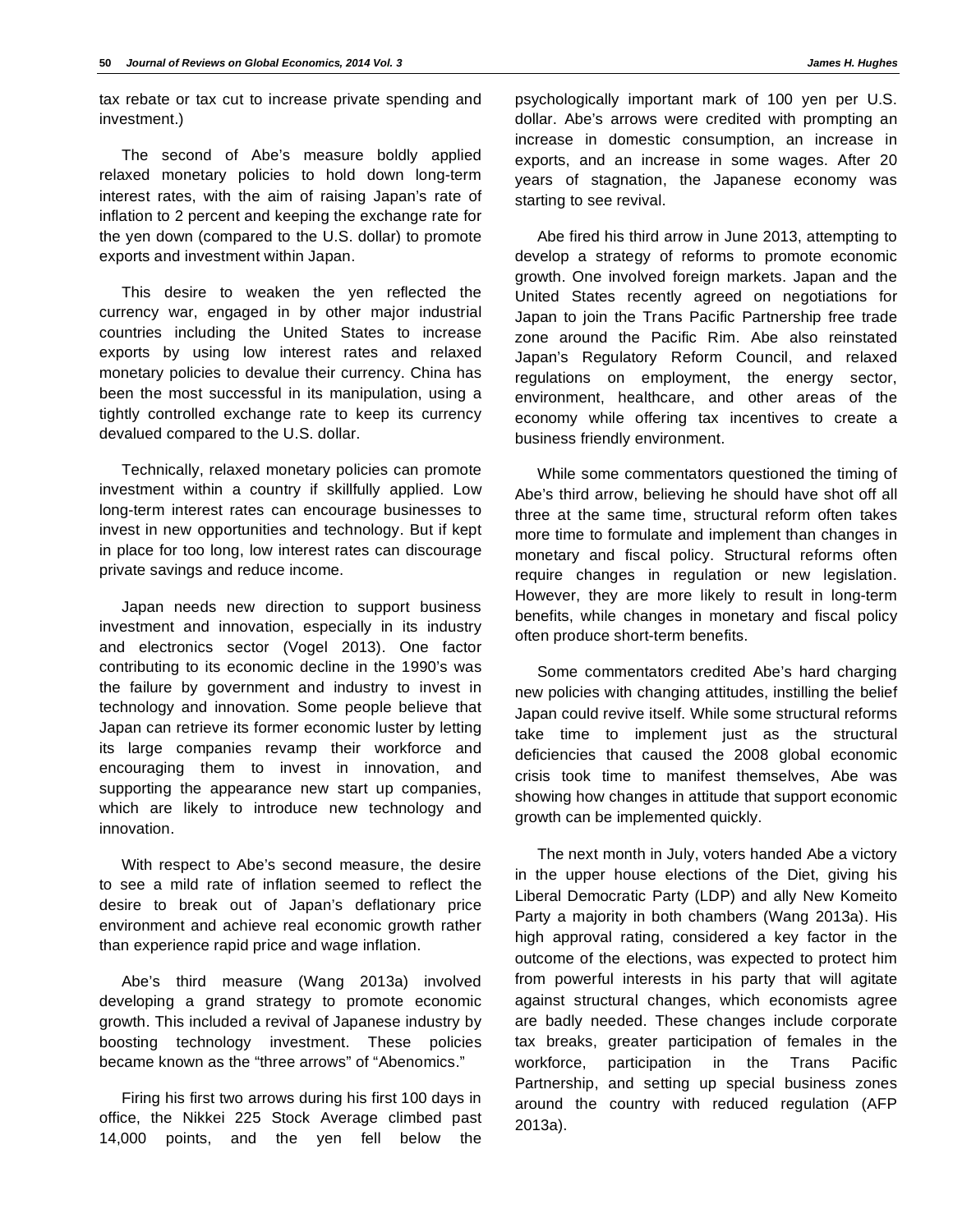Abe said the victory vindicated his economic policy blitz of a large stimulus and aggressive monetary easing, and pledged to push ahead with painful reforms aimed at fixing Japan's economic woes (AFP 2013b). It gave his administration control of both legislative chambers at least until 2016, unblocking the legislative bottleneck that hampered the brief tenures of the past six prime ministers.

Abe said he would speed up decision making and policy implementation. In addition, a hike in the consumption tax for 2014 was on the books, seen as a key step to reducing the mountain of debt Japan has accumulated. But conscious of frightening shoppers, Abe said that he would make a final decision later in 2013 on whether to raise the sales tax, based on the current status of the economy.

By September 2013 Japan's economy was on a roll, growing at a robust 3.8 percent with the stock market up 40 percent, about to overcome 15 years of deflation (Tabuchi 2013). Tokyo just won its bid to host the 2020 Summer Olympics, raising hopes of a boom in construction and investment. After weeks of internal debate, Abe approved the increase in Japan's national sales tax from 5 percent to 8 percent, scheduled to take effect in April 2014, as part of his bid to rein in the country's debt that had grown to more than twice the size of its economy or GDP.

(Economists sometimes debate the level of debt a country can sustain, which has focused on a level of about two times GDP. Too much debt and high interest payments can make it impossible for a country to repay its debt, forcing a restructuring.)

Some economists believe the increase in national sales tax may snuff out Japan's recovery. Goushi Kataoka, economist at Mitsubishi UFJ Research and Consulting, said, "It's nonsense. Japan is only midway to recovery and hasn't fully escaped deflation." These economists say raising taxes on spending is premature because it could dampen consumer spending, considered the weak link in Japan's nascent recovery. If spending slumps, Japan could slide back into the deflationary morass that dogged it for 15 years, bringing down its economic revival.

On the other side, proponents of the tax increase want action. They fear a return to the political dysfunction that marred Japan for years through a succession of prime ministers. Even if its timing is suboptimal, it will demonstrate that Japan has the resolve to address its growing mountain of public debt.

To soften the blow, the government was considering a stimulus package of as much as 5 trillion yen (US\$50 billion), to return the equivalent of 2 percentage points of the increase to consumers and companies. As an alternative, Japan's business lobby called upon the government to slash the country's relatively high corporate tax rates to make up for the anticipated drop in consumption.

Preparing a new stimulus to counter the need to raise taxes to service the country's debt illustrated the need for Japan to restructure retirement programs. The plea by its business lobby to lower its relatively high corporate tax rates suggested another path of reform, using an increase in business spending as a stimulus.

Supporters of the tax increase, including Japan's powerful Finance Ministry, argue it is needed to rein in the debt, largely accumulated due to the cost of caring for Japan's aging population. In 2013 Japan's national debt topped 1 quadrillion yen, more than twice the size of its GDP. Its sheer size worries economists who say a loss of confidence in the country's long term economic sustainability could cause interest rates to rise, and increase the cost of servicing its debt.

Supporters of the tax increase, expected to generate about 8 trillion yen a year, acknowledge that it will not go far in paying down Japan's debt, but feel it is important to "at least give the appearance" it is doing something about its debt. The Japanese hold an unspoken trust in their government and its bonds. If the government reneged on its plan to increase the tax, it could break that trust.

The tax, levied equally on all goods and services, will be easy to collect, cause a minimum of economic distortion, and be a more stable source of revenue than an income tax since everyone consumes in an aging Japan. At 5 percent, Japan's current sales tax is among the lowest in the world. Another increase in the sales tax, laid out by Prime Minister Yoshihiko Noda, would raise the rate to 10 percent in October 2015. Japan's sales tax represented a simpler approach to raising revenue than the U.S. income tax, which uses a complicated tax code.

Public opinion on the sales tax increase was divided. A survey showed 43 percent in favor, 49 percent opposed. Economists worried that it will slow the economy. The last time Japan raised its sales tax to 5 percent from 3 percent in April 1997 its economy plunged into a recession. However, one economist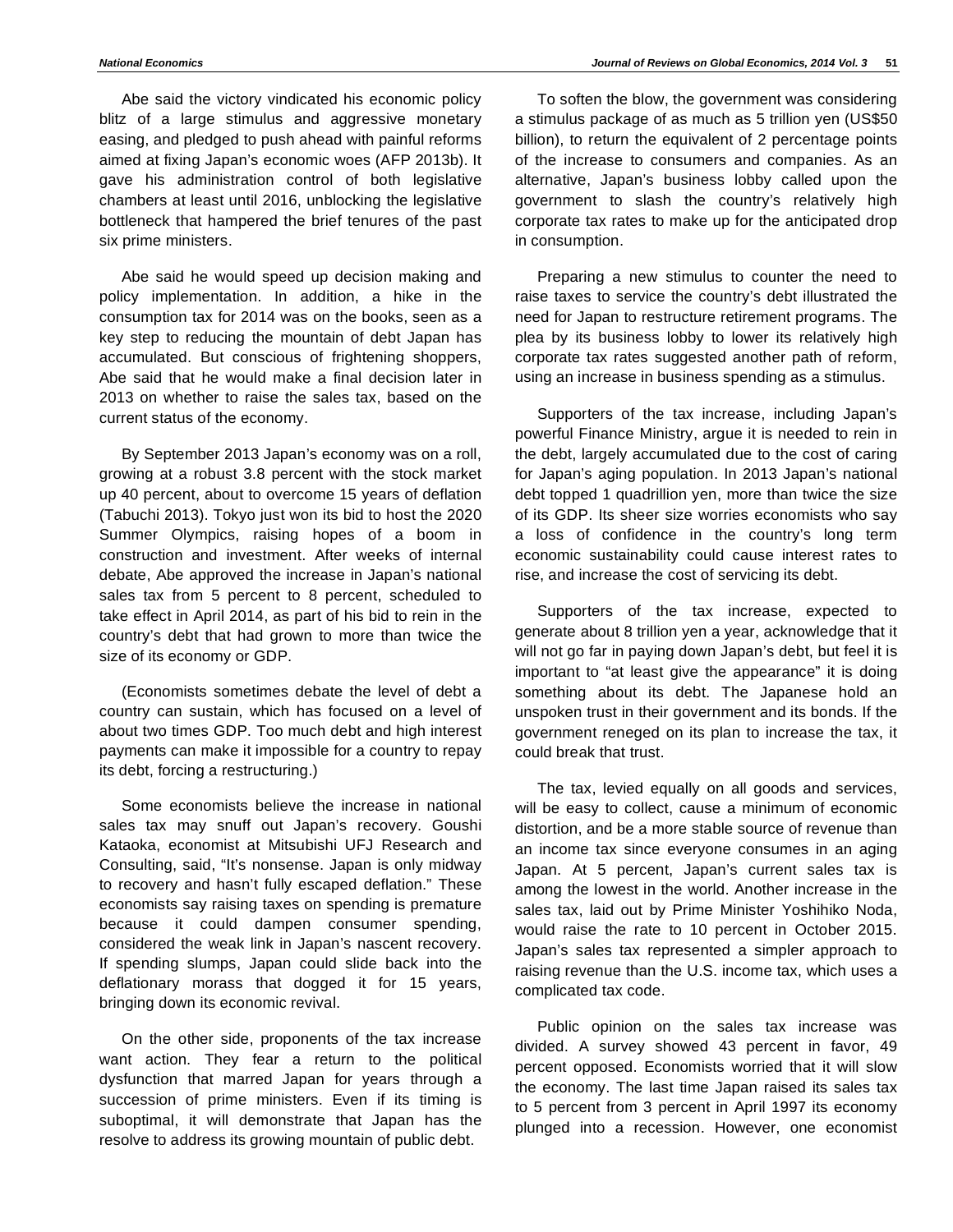noted Japan now has a central bank willing to do "whatever it takes" to prop up the economy. Aggressive action by Bank of Japan Governor Haruhiko Kuroda helped stimulate the current recovery.

Speaking to the new parliament in October (AFP 2013c), Abe spent most of his time on the economy. He said, "Without actions, there will be no growth. This parliament is about taking action over growth strategy." He added that, "We will promote business restructuring to spawn new businesses and back new start-up businesses," and "push through electricity system reforms" to create a freer energy market.

Abe said he will submit legislation to change rigid business rules, which experts agree is necessary to free Japanese firms from red tape. While it was not immediately clear how these changes will be implemented, Abe had previously referred to special deregulation zones that will impose fewer rules on businesses. He pledged some deregulation of the electric power industry. Consumers now pay more for electricity as the operator of the Fukushima nuclear power plant struggles to deal with the clean up.

Japan needs to reform its energy sector (Goto 2013). More than two years have passed since the Fukushima nuclear disaster that caused it to effectively shut down all its nuclear reactors. Abe is committed to restoring the nuclear power industry. However, unresolved is the development of new energy resources such as solar and geothermal, which respect the loss of confidence in nuclear energy and can minimize global warming. Japan has untapped geothermal resources, and can use more solar energy in its southern islands.

Hopes are high that Abe will move forward on key issues that have hampered Japan's economic growth for the past two decades. Analysts believe reform is needed to employ more of the potential female workforce, and reduce social welfare for the elderly as Japan has had low birth rates for decades and high longevity. Other reforms involve joining the Trans Pacific Partnership, and introducing a comprehensive vision to encourage economic competitiveness.

Abe's economics have made Japanese society more confident about the economy (Lai 2013). A public opinion survey found that 40 percent of respondents thought the nation's economy would improve over the next 12 months, the highest figure since 2002. His intent to join the Trans Pacific Partnership was seen as

a way to promote structural reform in Japan, and he favors better relations with Taiwan.

Abe is relying on the Trans Pacific Partnership as a vehicle to drive his structural reform agenda (Stein and Vassilev 2013). The central purpose of these reforms is to improve Japan's economic competitiveness and regain its edge in exports. The partnership will lead to lower costs for imports, increased regional access for Japanese exports, and reduce Japan's reliance on trade with China.

The biggest challenge to joining the Trans Pacific Partnership is cutting Japanese tariff and barriers on key staples such as rice, a difficult change given the LDP's rural voting base. Not surprisingly, Abe agreed to partially protect key agricultural sectors to persuade his party to support the rest of his agenda.

One area of concern for Abe's agenda is how Japan's labor laws keep unneeded workers on payroll (NYT 2013a). This gives workers a salary, but unneeded workers are required to show up for work with no work to do, an unpleasant situation. Abe wants to change that. In Japan, lifetime employment has long been the norm. Large-scale layoffs remain a social taboo, at least for Japan's largest corporations. Abe wants to loosen rigid rules on job terminations for fulltime workers.

Economists say bringing flexibility to the labor market in Japan would help struggling companies streamline bloated workforces, and better compete in the global economy. It would let businesses concentrate on pursuing innovative, promising lines of development. However, layoffs would hurt Japan's social fabric, a country that has long prided itself on stability and relatively equitable incomes, although its stagnant economy has resulted in diminished job opportunities for college graduates and youth, and the widespread use of temporary or part time workers.

Large corporations are not always the best vehicles to achieve economic growth. Many people find employment in family businesses, start up companies, or small and medium size businesses. Smaller businesses are often able to fill special market niches, or pursue innovative ideas and opportunities more effectively than large organizations, which often focus on established product lines. Abe recognizes the need for Japan to be flexible in labor laws, and was supportive of start up companies and innovation, which can lead to hiring.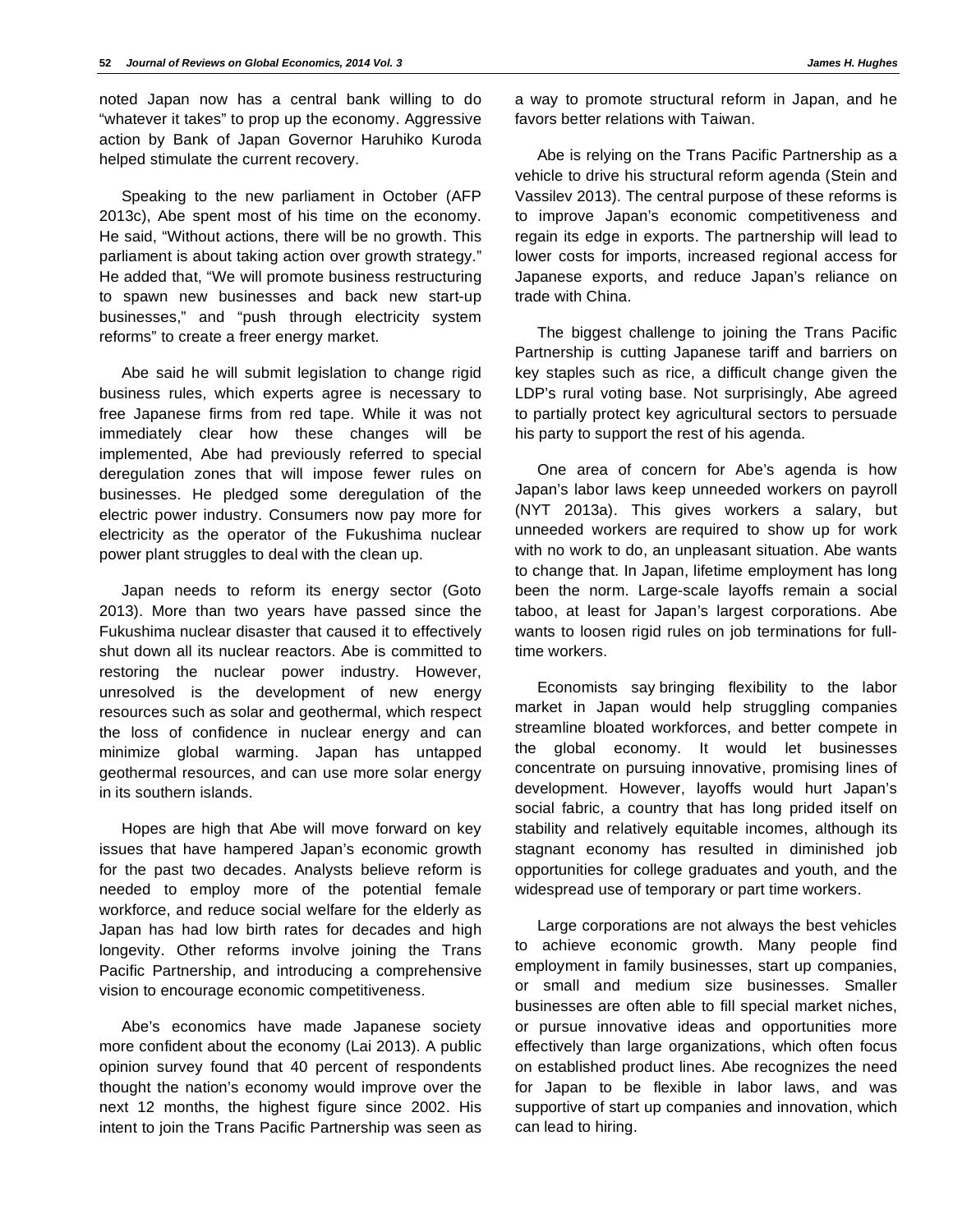Japan has a strong social fabric (Halloran 2013). When in September it learned Tokyo had been selected as the site for the 2020 Olympic Games, banzai cheers could be heard from the north to the south. A senior retired official said, "Japan has been dispirited for two decades," capped by the devastating earthquake, tsunami, and Fukushima nuclear disaster that occurred in 2011. About 21,000 people died in that disaster, which displaced nearly 290,000 people.

Many Japanese see the Olympics as a way to pull out of their national distress. They have a way of setting collective goals, and of striving to achieve them together. The 1964 Olympics held in Tokyo was integrated into Japanese Prime Minister Hayato Ikeda's plan to double national income in 10 years, accomplished in a little more than five years. That was a time for the construction of highways, subways, and now widely acclaimed and copied Shinkansen highspeed railway.

Regarding social fabric, after inspecting the Fukushima nuclear plant, in September, Prime Minister Abe instructed Tokyo Electric Power Company (TEPCO), the operator, to decommission reactors 5 and 6, which survived (AP 2013a).

TEPCO had been unsure what to do with the surviving reactors. Abe wanted TEPCO to scrap all six reactors, so it could concentrate on pressing issues like stopping the leak of radioactive cooling water. Decommissioning, which will take years to accomplish, may cost 1 trillion yen (US\$10 billion).

In October, it was noted Abe's strong stand to protect Japan's sovereignty over the Senkaku Islands and strengthen its military did not go over well with China (Hong and Zhao 2013). In the first half of 2013, Japan's exports to China fell 17.1 percent, while imports from China fell 6.9 percent. China is still Japan's largest trading partner. Under current trends, Japan will lose more market share than China.

Recognizing the importance of trade with China, Abe sought to engage China in discussions over its territorial disputes. Japanese firms have invested heavily in China to take advantage of its low labor costs and large market. However, Japan was taken aback by the anti-Japanese riots that recently occurred in China and its limits on exports of rare earths used to manufacture hybrid cars and other advanced products.

In summary, Abe's economic policies have made a difference, reviving Japan's economy. While his new policies began with a large stimulus for public works projects and relaxed monetary policy to reduce longterm interest rates, similar to the stimulus programs used by other countries, they did not stop there.

Most important was Abe's introduction of a hard charging, pro-business attitude, influencing attitudes within government and business. It included changes in regulations and legislation to relieve businesses from an excess of red tape in labor relations, while it encourages technology, innovation, and start up companies. These attitudes rely heavily on the resourcefulness of the Japanese people.

In addition, Abe's efforts to deal with the clean up at Fukushima reflected a sense of hope for Japan. Hope is an important motivation, especially for long depressed Japan. Belief that personal effort can result in a better future helps motivate people to work, and to work more productively, contributing to economic growth.

Added hope for Japan could come through efforts to develop clean energy resources. Japan can tap additional geothermal energy resources and use more solar energy. It has surveyed mineral rich areas under the Pacific Ocean, which could support mining of the ocean floor.

Abe's policies highlighted an infrastructure of national attitudes. They involved both changes in fiscal and monetary policy, and changes in attitudes toward business and labor relations, and innovation that support economic growth. This idea of changing attitudes as a means to promote economic growth was taken up in the Philippines, although in a different context.

## **THE PHILIPPINES**

Similar to Japan, the Philippines offers an example of a country, which, by changing its attitudes to be supportive of good business practices, quickly experienced rapid economic growth. Like Japan, this change in attitude began with a newly elected leader, President Benigno Aquino III, who taking office in June 2010, energetically sought to reform his country's economy as the "sick man" of the Asia Pacific by overturning its culture of corruption to achieve real economic growth.

President Aquino wanted to let businesspeople focus clearly on good business practices of management, innovation, and investment as ways to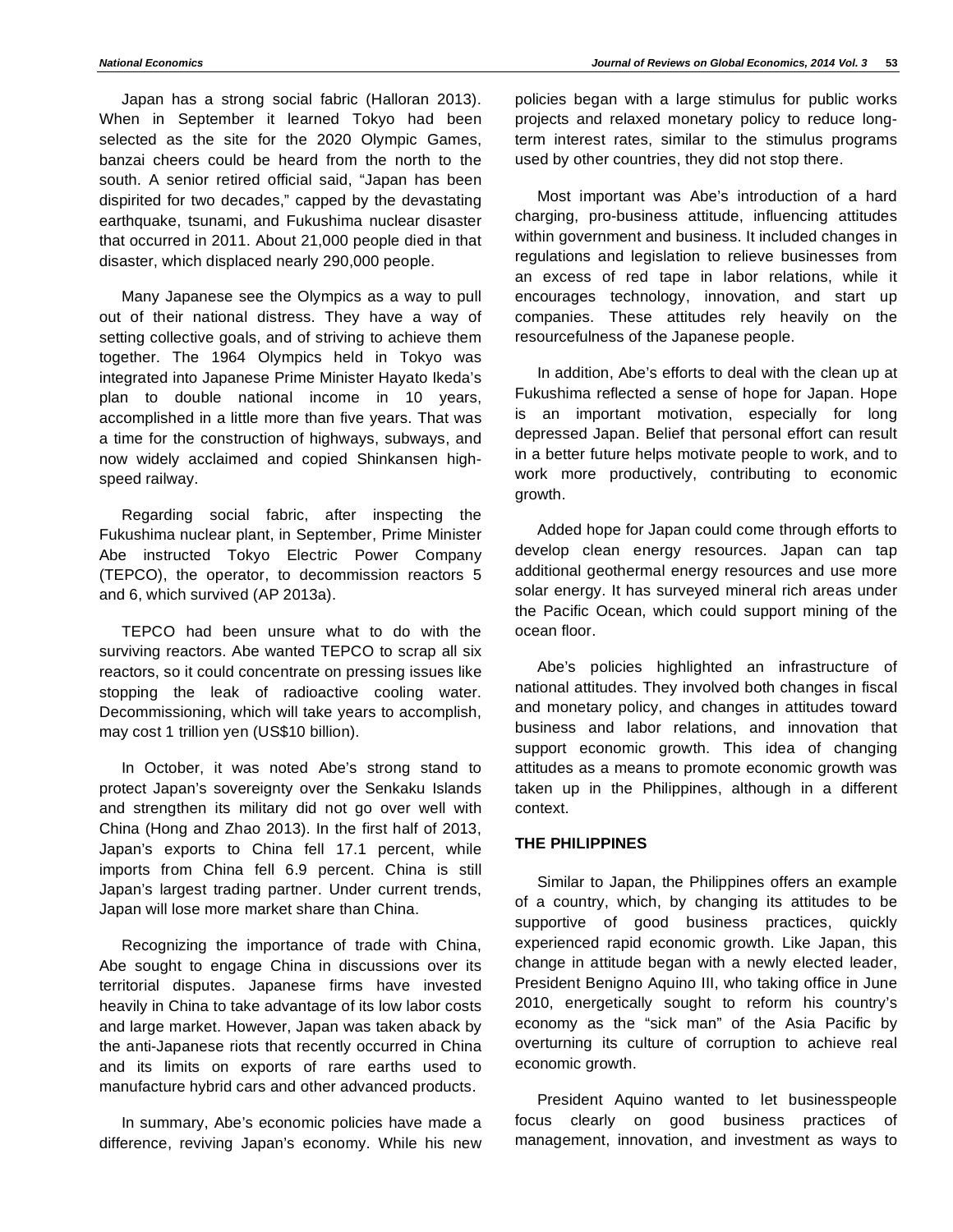obtain a profitable return, instead of giving their attention to the nebulous, opaque world of corruption.

Good business practices improve an economy. They let businesses focus on providing goods and services, and improving quality, production, and innovation as well as sound relationships with customers and supplies, based on exchanges of information that are friendly, helpful, and open as a means of advancement, rather than bribes.

In a climate of good business practices, people are more likely to invest and start new businesses, assured that their efforts will be personally rewarded instead of absorbed by protection payments or otherwise diverted due to corruption. A climate of corruption imposes costs with payments unrelated to the production of goods and services, and diverts the focus of people away from their business.

While economic statistics do not typically measure good business practices or corruption, public opinion polls that survey attitudes toward the future, confidence, and spending can give indications about the two since corruption tends to erode confidence. In addition, some non-governmental organizations conduct surveys of business transparency and corruption in different countries.

Showing that his campaign against corruption was bearing fruit, in May 2013 President Benigno Aquino secured big wins in the mid-term elections seen as vital to his ambitious reform agenda (AFP 2013d). The elections gave his ruling Liberal Party and its allies control of both houses of the country's Congress, easing the passage of legislation.

Aquino won a landslide victory in 2010 on a platform to fight corruption and improve the country's standards of governance, widely blamed for the poverty that afflicts most of its population of about 100 million. During his first three years, with a majority support in the lower house of Congress, he was able to pass important and controversial legislation, which included the country's first birth control program, and higher "sin" taxes on tobacco and alcohol.

Standards of governance, which fight corruption, among other aspects including uniform standards and measurements, are closely related to good business practices. Standards of governance affect economies.

For example, in 2013 the Russian government issued an honest economic forecast (Guriev 2013).

Where President Vladimir Putin campaigned on a promise that Russia's economy would grow at 5 to 6 percent, the growth rate was expected to average just 2.8 percent. Where the Russian government had been able to blame the country's economic problems on the global economic slowdown, high oil prices, which prop up its economy as a major exporter of oil and natural gas, indicate that its low growth is due to "internal problems." These involved a lack of effort to implement structural reforms related to poor governance, weak rule of law, and the tendency of state owned companies to drive out competition, which undermine its business climate and caused a flight of capital.

Russia's political elite understands that the economy can achieve an annual growth rate of 5 to 6 percent. But the reforms needed to achieve such growth, which include fighting corruption, protecting private property rights, privatization, and the integration of Russia into the global economy, threaten their power. Those in power are more content to hold onto their piece of the pie, rather than implement the reforms needed to let the economy truly grow and risk their "cut" of the pie with a fair legal system and enforcement. Still, the Russian government's release of an honest economic forecast was in itself seen as a step towards reform.

This commentary by a Russian economist suggests how structural reforms involving good governance, like the anti-corruption drive started by President Aquino, can result in an economic growth rate of two to three percent a year.

President Aquino has also sought to protect his country's future in the South China Sea, including its rich fishing grounds, and tapping its potential undersea oil and natural gas reserves. However, its economic development became contested after China recently began to assert its territorial claims and expand its military presence in the region.

In July a Filipino commentator (Pitlo 2013) observed the South China Sea's potential oil and natural gas reserves are comparable to European reserves, not the Persian Gulf, and most of its reserves are in "nondisputed" territory, close to coastal shorelines. In effect, much of the ongoing territorial disputes over the South China Sea reflect the value of its fishing and aquaculture resources, which account for one tenth of the world's global fisheries catch, a multi-billion dollar industry.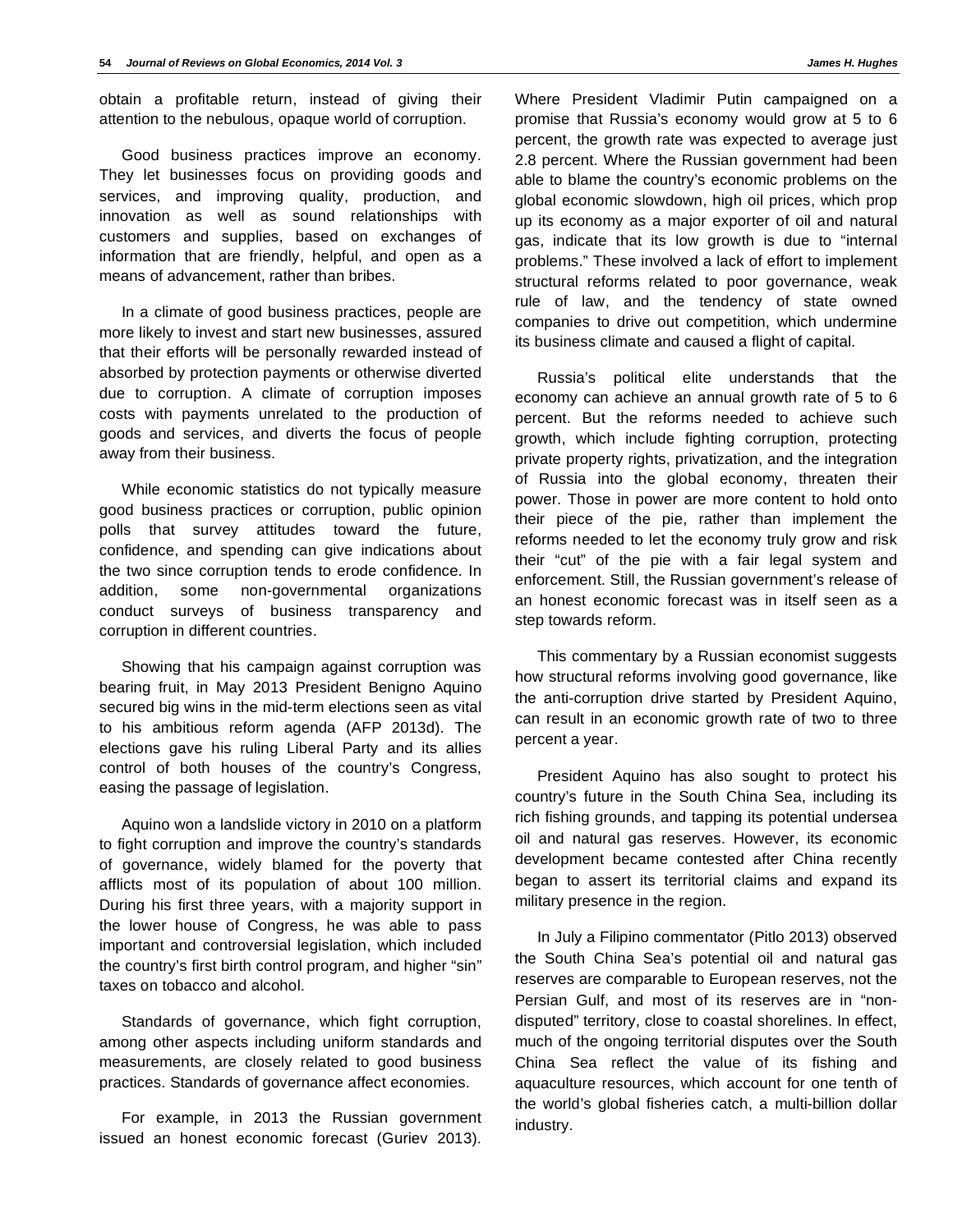For years, fishing in the South China Sea was not a geopolitical concern. Fishermen were oblivious to maritime boundaries and law. But this changed as dwindling fisheries around coastal areas and longrange commercial fishing pushed the frontier of fishing deeper within the South China Sea.

In April 2012, Chinese fishermen in Scarborough Shoal, about to be apprehended by the Philippines Coast Guard for illegal fishing and the capture of endangered species such as giant clams, radioed Chinese Maritime Surveillance ships for help. As China's fishing fleet ventures further out, its maritime patrols in the South China Sea rose from 477 in 2005 to 1,235 in 2009.

After a prolonged standoff with the Philippines (Heydarian 2013a), by July China apparently secured control over Scarborough Shoal, and was seeking to gain control over the hydrocarbon rich Reed Bank off the Filipino island of Palawan. To protect its interest over Reed Bank, years ago the Philippines placed a tiny garrison at Second Thomas Shoal, a gateway to Reed Bank.

To help secure international support for its fishing and territorial claims to the South China Sea based on the internationally recognized Exclusive Economic Zone, in January 2013 the foreign ministers the Philippines and Japan expressed "mutual concern" over China's assertiveness in its territorial claims over much of the South China Sea and East China Sea (Trajano 2013). Japan also planned to transfer new patrol boats to the Philippines Coast Guard.

The Philippines sees Japan as a major driver of its future economic growth. While China is the Association of Southeast Asian Nations' (ASEAN) largest trading partner, Japan is still the Philippines top trading partner with total trade exceeding \$13 billion in 2012, and is the Philippines' top export market and primary source of investment, comprising around 35 percent of total foreign direct investment in 2012.

Unlike his predecessor, President Gloria Macapagal-Arroyo, President Aquino has been less receptive to Beijing's commercial overtures. Elected on an anti-corruption platform, he moved to cancel certain Chinese funded projects initiated under President Arroyo that were marred by irregularities, while Japan generously expanded its assistance to support large infrastructure projects, including an extension of Manila's Metro Rail Transit and airport construction.

Japan also poured development funds into the island of Mindanao, where Aquino's government brokered a hopeful framework for peace negotiations with the rebel Moro Islamic Liberation Front.

Contesting China's claims over the South China Sea, the Philippines sought to initiate strategic partnerships with Japan and Australia, hoping to engage in closer military and maritime cooperation (Amador 2013).

In July, it was noted how President Aquino's economic reforms have proved successful for the Philippines, the "sick man of Asia" (Pesek 2013). In August, its economic growth hit 7.8 percent in the first quarter of 2013, the highest in Asia (Reuters 2013b).

But in September, corruption scandals and a rebellion in Zamboanga on the southern island of Mindanao tested President Aquino (Heydarian 2013b), whose rise to power on a clean hands campaign indentified corruption as the main culprit for the country's political decay and economic stagnation. His early anti-corruption efforts projected an image of change and strong leadership. Now he faced an outcry for deeper and more systematic reform, after a number of whistleblowers highlighted widespread corruption engulfing much of the legislature and bureaucracy, implicating dozens of high ranking officials and legislators. Stung by the breadth of the revelations, his administration seemed at a loss of how to respond.

According to testimonies, up to 28 legislators allegedly used bogus non-governmental organizations to channel discretionary "pork barrel" funds from the Priority Development Assistance Fund to pocket up to US\$220 million over the past decade. The public demanded that President Aquino take a more explicit position to abolish the "pork barrel" system and bring the perpetrators to justice. His administration promised to place more checks and balances on the budget, revisit the system, and prosecute implicated officials while it consolidated its investigations into a solid case.

In addition to changes in attitude against corruption, natural disasters can affect a country and its economy. In November 2013, Typhoon Haiyan, one of the world's most powerful typhoons with winds of 313 kilometers per hour, struck the Philippines with a powerful storm surge that turned coastal regions into wastelands, causing the loss of thousands of lives (Francisco). A slow relief effort, where for the first six days the government distributed only 50,000 "food packs,"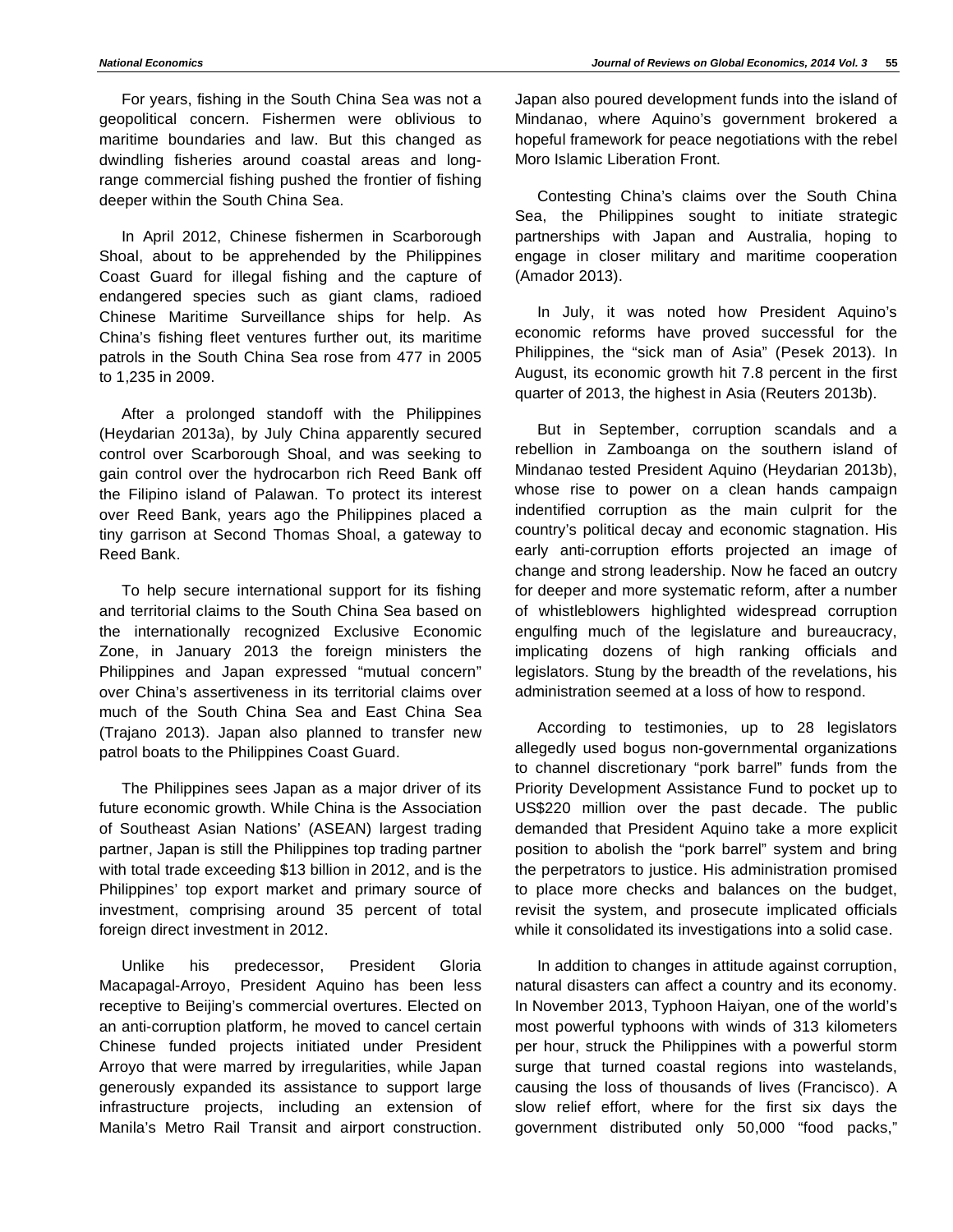covering only 3 percent of the 1.73 million families affected, made the public angry. President Aquino's televised appearances were rare, and he had incomplete information with telephone and power lines down.

Political analysts said public frustration with the slow relief effort could be a distraction, reducing the effect of Aquino's reform agenda. Although the government had warned of the high winds and storm surge, evacuations were poorly enforced. Foreign aid agencies said relief was stretched thin after a big earthquake in Bohol province and displacement of people from fighting with rebels in the south. Aquino faced the twin challenges of speeding up relief, and rebuilding the nation's confidence.

Aquino had planned to increase spending on roads and airports in 2014 to attract more investment. Since he took office, the stock index surged nearly 90 percent and foreign direct investment more than doubled.

A month after the typhoon struck, the city of Tacloban, at the center of the disaster, was getting back on its feet (AP 2013b). Rebuilding will take at least three years and depend on good governance and funds. In addition to aid from the United States and Taiwan, Japanese Defense Minister Itsunori Onodera and Australian Minister of Foreign Affairs Julia Bishop flew to Tacloban to check on the assistance that their governments provided. The World Bank approved US\$500 million for recovery as well as technical assistance to design buildings able to withstand super typhoons.

Even this disaster was not stopping the country's economic progress. President Aquino's efforts toward good governance were having an effect, as were his efforts at improving ties with the United States, Japan, Australia, and Taiwan.

In summary, President Aquino was showing how simple changes in attitude, of fighting corruption and seeking good governance, can result in surprising economic growth and investment. At the same time, planning to build roads and airports that were needed in the Philippines, he was laying the foundation for long-term growth by improving the country's transportation infrastructure.

#### **TAIWAN**

A country that achieved economic success based heavily on the flexibility of its business community,

Taiwan has found its pursuit of the "China Dream" to achieve greater profits by relocating factories to China has reduced its economic growth, and placed itself under pressure to adopt China's economic model, oriented toward the operation of large state owned enterprises or monopolies, accompanied by a loss of political freedom.

The "China Dream" believed that the relocation of factories to China would improve the cost competitiveness of Taiwanese exporters, and, by implication, Taiwan's economic growth, by letting them take advantage of China's low cost labor, electricity, and land. It apparently believed that the preservation of corporate profits would outweigh the loss of income to Taiwan from the loss of manufacturing jobs, and the loss of profits, which were unlikely to be reinvested in Taiwan.

While exporters are generally under pressure in the global economy to seek cost advantages, there are different export and manufacturing models, and various approaches to running a profitable business. Some manufacturers may seek cost advantages that are local, sometimes involving price breaks or streamlined regulation, or use advanced technology and innovation.

Other manufacturers may focus on providing quality and reliability, or developing new, innovative product lines and services. Others may focus on customer service, advertising and name brand recognition, or filling specialized market niches.

For many years, Taiwan, self absorbed in the development of its own economy and highly responsive to market changes and innovative, imposed barriers to the relocation of factories to China, especially those that manufactured computer chips and electronics. Its leaders believed that the relocation of its manufacturing sector, sought by some large Taiwanese companies, would drain the country's economy.

Taiwan loosened its restrictions on investing in China. A numbers of companies relocated their factories to China, giving them lower costs for labor, electricity, and land as long as they met local requirements for extra payments and correct political behavior. Some Taiwanese businessmen had unhappy experiences and moved back to Taiwan, but many more stayed. Over time, thousands of Taiwanese managers and owners moved to China, mainly to its coastal cities across the Taiwan Strait.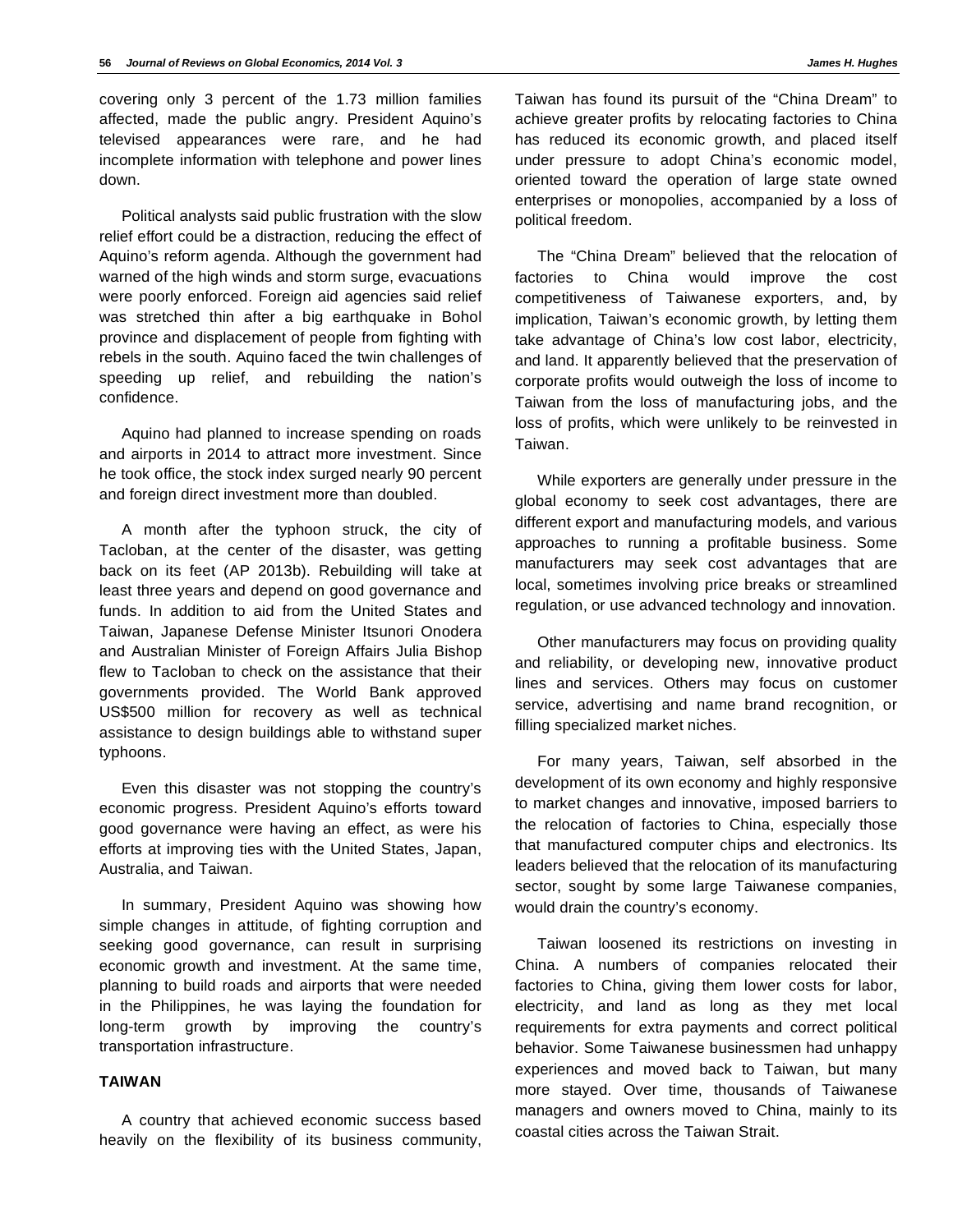Taiwan's relocation of a significant portion of its manufacturing sector to China illustrates the economic problem of cheap capital, which reduces national investment and income in its quest for cheap labor and other low cost factors found overseas to maximize short-term profits. Cheap capital tends to treat labor as a line item. The transfer of cheap capital to China was sometimes associated with cheap labor management practices that involved harsh or unreasonable working conditions.

In recent years, problems of harsh working conditions arising from the transfer of cheap capital to China were partially redressed with the onset of labor strikes and concessions granted by management, and the unfavorable international publicity given to some businesses, who improved their treatment of labor.

In contrast, good capital treats labor as an asset, for which good management and innovation can improve productivity. Good management attempts to reward labor for its productivity and loyalty. Sound industrial and economic policy, pursued by government and business, recognizes that labor that is paid well is more likely to purchase the goods or services that are produced by business, and increase a country's consumer demand, and savings and investment.

The problem of cheap capital is related to the problem of "hot money," which quickly flows across international borders according to speculative trends, largely unrelated to real investment. Real investment includes improvements in the quality of goods, as well as environmental protection and energy efficiency in the production process. It tends to introduce new technology and employ people.

In addition, the relocation of factories overseas may reflect a hostile business climate within a country, which often takes the form of high tax rates and burdensome regulations. This did not appear to be the case with Taiwan.

In November 2013 the Taipei Times (2013a) reported how Taiwan's third quarter GDP growth expanded at a much weaker than expected rate of 1.58 percent from a year earlier. A growing discrepancy between growth export orders and actual growth indicated a "hollowing out" of its domestic industry. Export orders grew by 3.2 percent while actual outbound shipments fell by 1.5 percent, as exporters produced more goods offshore.

In October, a record 52.9 percent of all export orders received by Taiwanese businesses were produced in their overseas factories. Information technology and communications, electronics, precision machinery and mechanical engineering were the major sectors that reported more than 50 percent of their production output from abroad. While overseas investment enabled Taiwanese businesses to generate profits by taking advantage of lower costs abroad, it did not contribute to domestic jobs.

The mild global recovery and relatively low interest rates, which should promote growth, did not lead to a strong recovery for Taiwan. The relocation of factories to China had weakened domestic investment. In real terms, most salaries in Taiwan had fallen to a level where they were 16 years ago.

Reflecting this weak economy, in October Taiwan's Council for Economic Planning and Development reduced its economic growth forecast to 2.4 percent, while the jobless rate rose to 4.33 percent, and the unemployment rate for youth rose to 14.57 percent (Huang 2013a). The council had predicted the economy would achieve a "golden cross" with a growth rate of over 4 percent and jobless rate below 4 percent.

Apparently, the government's economic plan is driven by the political goal of unification with China, not the goal of improving the economy. After five years in office, it has become clear that the harder President Ma Ying-jeou works, the worse the economy becomes. Income drops while the capital, technology, and talent that Taiwan accumulated in over 50 years of economic development is invested in China.

The signing of the Economic Cooperation Framework Agreement (ECFA) with China in 2010, which helped President Ma win reelection in 2012 with its promise of a favorable impact on the economy, proved excessively optimistic. Notwithstanding, the government continued to play up its belief that closer economic ties with China would help the economy. At the start of 2013 it played up its "golden cross" prediction. In June 2013, it signed the cross strait service trade agreement accompanied by the slogan "Taiwan can't wait" to pressure the public and legislature into supporting it.

The ECFA may give an indication of the potential benefits of the cross strait service trade agreement (Tung 2013). In effect for over two and a half years, its benefits were limited to items on the "early harvest" trade list. In 2011 Taiwanese exports to China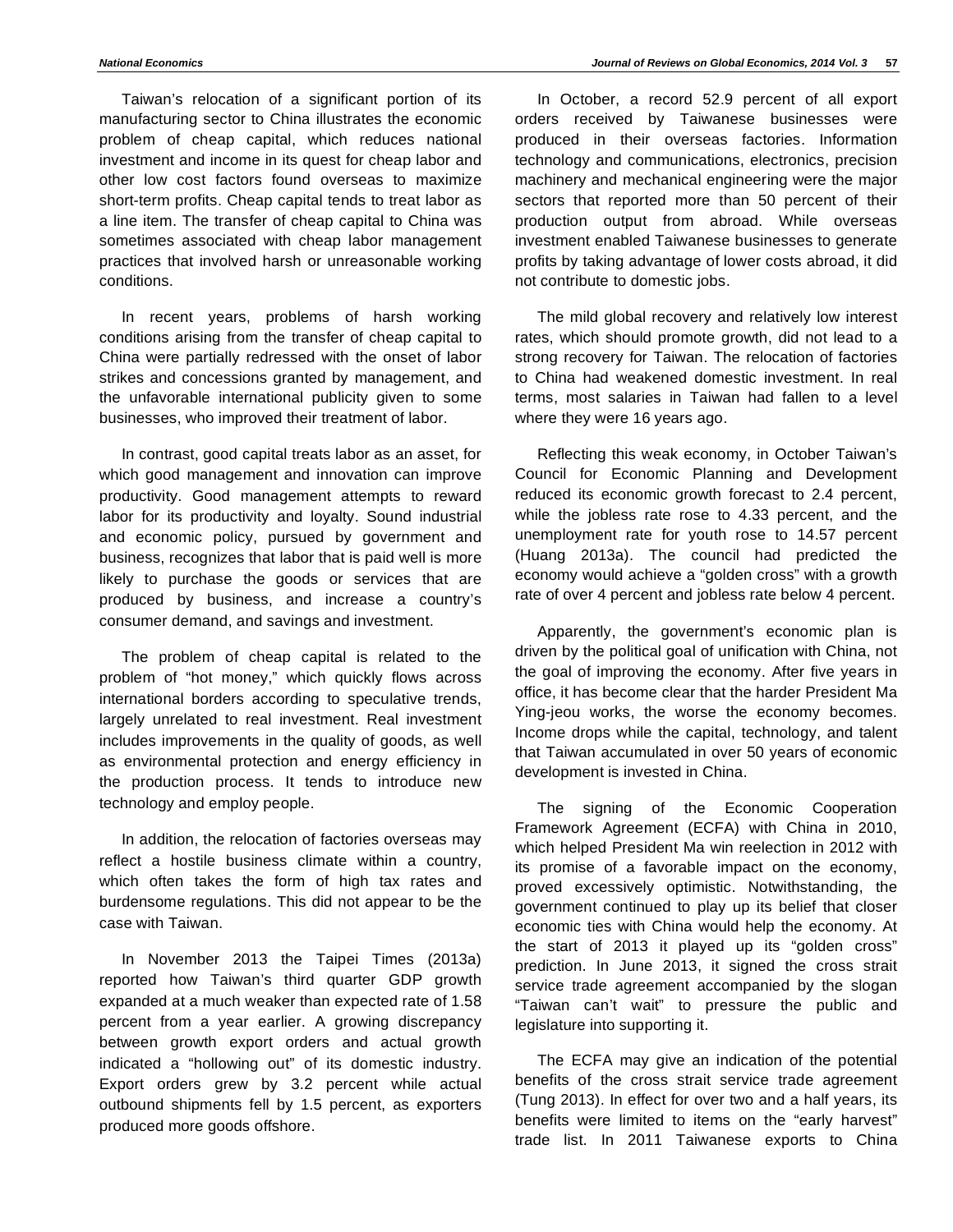increased 8 percent while exports of items on the early harvest list fared slightly better at 9.9 percent. In 2012 Taiwanese exports to China increased 5.8 percent while exports of items on the early harvest list increased 2.3 percent so the ECFA did not had much benefit.

The ECFA was also touted on the basis it would attract foreign investment to Taiwan. But foreign investment in Taiwan remained low. In 2007 Taiwan attracted US\$13.6 billion in foreign investment. In 2008 this dropped to US\$6.7 billion. After 2009 it dropped to less than US\$4.5 billion. In 2012 it was only US\$4.2 billion.

In the 1990's, international capital flows, including direct and investment in securities, amounted to a net outflow that averaged US\$1.98 billion a year. During former President Chen Shui-bian's eight years in office, it rose to US\$13.23 billion, and rose to US\$35.29 billion for the five years President Ma has been in office. In 2011 Taiwan's net outflow of funds reached US\$50.4 billion, and rose to US\$52.3 billion in 2012.

Nor has the ECFA helped increase domestic investment. In the 1990's the domestic investment rate was 28 percent. During President Chen's eight years in office it was 23.7 percent. After President Ma's five years in office it dropped to 17.2 percent, and for 2013 it was expected to drop to an all time low of 16.2 percent.

Over the past 20 years Taiwanese manufacturers increasingly relied on a business model where companies take orders for goods, but outsource production overseas, especially to China (Lin 2013). As this happened, salaries in Taiwan stagnated. The percentage of Taiwanese college graduates looking for work rose to 61 percent, and the average starting salary graduates can expect to earn is lower than it was 14 years ago. Taiwan's economic growth model needs to change if it is to increase domestic investment, demand, local manufacturing, and employ its college graduates.

Under President Ma Ying-jeou, Taiwan has been living a "China dream," which has proved to be false. In the late 1980's Taiwan had a "Taiwan dream" where China looked to it for investment capital, technology, manufacturing equipment, and its business export model. Not much later, Taiwan began its "China dream," wanting to embrace the "old country" rather than stay focused on Taiwan.

In the early 1990's former President Lee Teng-hui got caught up in the "China dream." He believed that Taiwan could become an economic hub for China's one billion people when China wanted to absorb Taiwan's manufacturing sector and export business. He later modified his dream to introduce his "No haste, be patient" policy, and ultimately abandoned the "China dream."

After Lee Teng-hui left the Chinese Nationalist Party (KMT), the KMT took up the "China dream," seen in the policies for cross strait economic and political integration that have been the centerpiece of President Ma Ying-jeou's administration. President Ma's promises to increase Taiwan's economic growth to 6 percent and reduce unemployment to less than 3 percent during his first term of office were off the mark, for which he blamed the global economic recession, not the "China dream."

In June 2013 the opposition Democratic Progressive Party (DPP) said it would defend against the opaque and unfair cross strait service trade agreement the Ma administration signed with China (Wang 2013b). While the DPP supports free trade, it opposed the lack of transparency in the negotiations, and the failure to inform affected sectors of Taiwan's business community of its potential impact on Taiwan's economy, especially on small and medium sized businesses, and the job market.

DPP mayor of Kaohsiung Chen Chu said, "Up to 4 million workers in the sector across the country could be impacted by the agreement." Tainan's mayor William Lai said that President Ma's decision to sign the service trade agreement was "unwise" since the ECFA failed to live up to his pledge that it would benefit the economy.

Taiwanese businessman Liu Lu-chun, who installs surveillance cameras in Chiayi City, said, "It is very doubtful that we would be able to resist pressure from China and continue banning the installation of Chinesemade products." He added, "If we totally open up the sector, then Taiwan's traffic control system and video surveillance in public places would use electronic products made in China. These would be installed by Chinese contractors. This is a serious threat to our national security."

Chen Wei-han, an interior decorator in New Taipei City, criticized the Ma administration "for letting Chinese companies come to Taiwan and steal our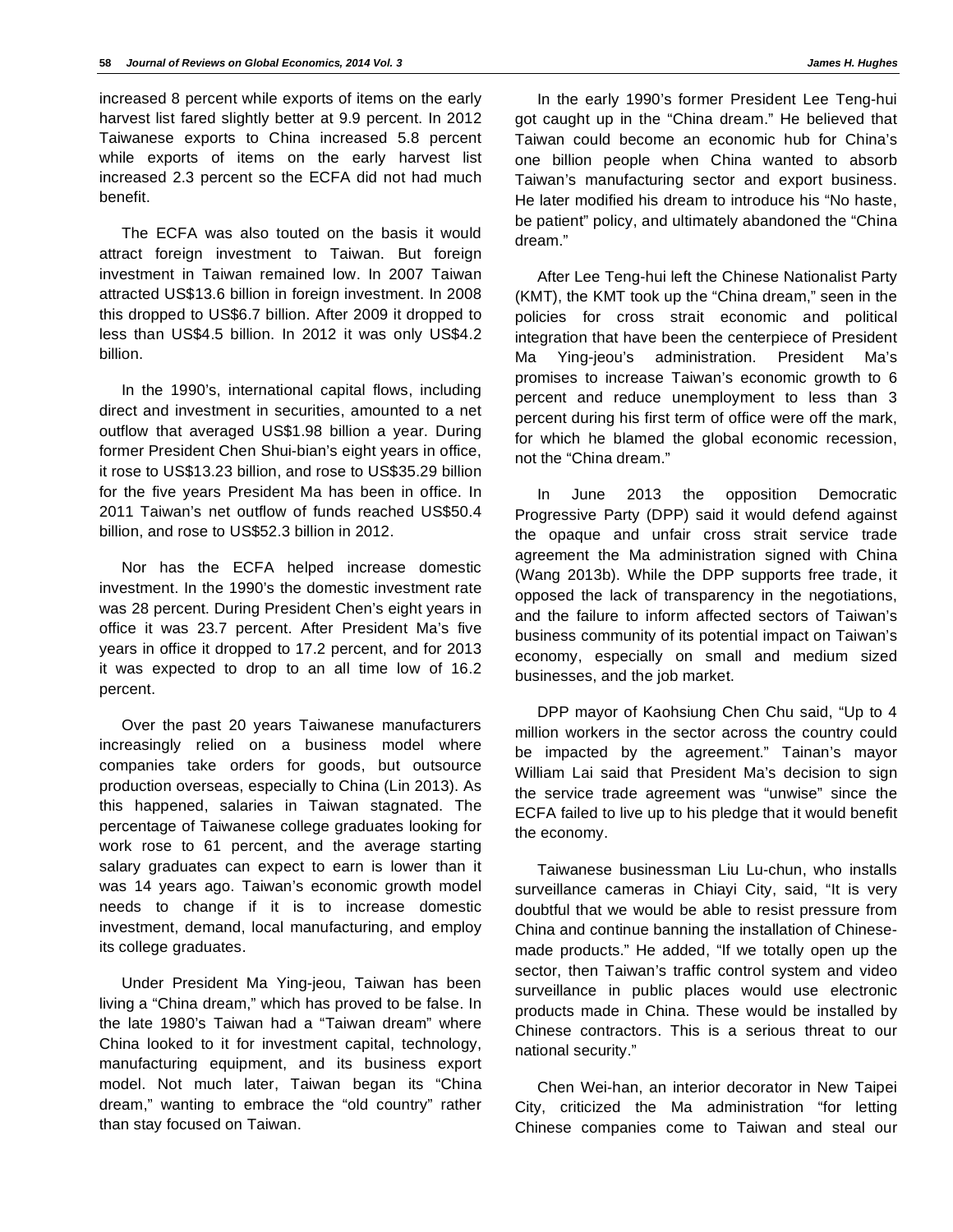business." He added, "We will have more people out of work who are not earning any money. This government is killing the livelihoods of blue-collar workers." Tsai Wen-ying, a home décor proprietor, said that once Taiwan opens up to Chinese companies, prices would be driven down and bad quality products would proliferate.

In June, a poll by Taiwan Indicator Survey Research (Wang 2013c) noted that when Taiwanese were asked if the ECFA had improved their financial position as claimed by the Ma administration, 48.9 percent said no, 28.3 percent agreed, and 22.8 percent declined to answer. With regard to the cross strait service trade agreement, 24.9 percent agreed with the government's claim that its positive effects would outweigh the negative effects, 47.4 percent said its negative effects would outweigh the positive effects, and 24.4 percent declined to answer.

In July, a Taiwanese analyst noted that the ECFA and recently signed cross strait service trade agreement were not necessary (Wang 2013d) because the WTO was enough to deal with cross strait trade relationships. The agreements were part of a carefully crafted plan by President Ma Ying-jeou and Beijing for eventual unification. According to former DPP presidential advisor Huang Tien-lin, "The essence of these trade agreements was 70 percent political and 30 percent economic." He said the agreement, along with President Ma's planned free economic pilot zones, China's Pingtan Comprehensive Experimental Zone and its Western Taiwan Straits Economic Zone formed part of Beijing's strategic triangle to absorb Taiwan.

The other sides of the triangle included the establishment of representative offices on each other's territory, and the "one China" framework, which Ma and the KMT advocate. The trade agreements will eventually make a one China market inevitable, and China's Western Taiwan Straits Economic Zone project will absorb investment, personnel, and know how from Taiwan's service providers.

Taiwanese civic groups said that the legislature should make a comprehensive study of the cross strait service trade agreement (Wang 2013e). Spokesman for Taiwan Democracy Watch, National Taiwan University professor Yen Chueh-an, said, "We oppose the Ma Ying-jeou's administration's inappropriate use of extra legislative sessions as well as the hasty passage of the service trade agreement." The pact was signed without a significant assessment of its impact on hundreds of service sector businesses and the livelihoods of up to 5 million Taiwanese.

According to Huang (2013b), President Ma apparently wants Taiwan to believe that the service trade agreement is an "opportunity long due" and its deregulation of the financial services industry will bring business to Taiwan's financial service sector. But as Taiwan's financial service companies flock to China, invest in China, and open branches in Fujian Province, Taiwan will be left with little. Initial estimates suggested Taiwanese banks had transferred or are preparing to transfer NT\$160 billion in core capital to China, which will marginalize Taiwan like the exodus of Taiwanese manufacturing to China.

The deregulation of yuan deposits in Taiwan that began in February saw more than NT\$360 billion worth of Chinese yuan put in domestic and offshore accounts, a figure that is increasing at a rate of NT\$50 billion a month, giving a projected annual total of NT\$600 billion, equivalent to half of Taiwan's average increase in M2 deposits of NT\$1.2 trillion in the decade from 2001 to 2011.

While the purpose of these yuan deposits is to provide financial services in China, they squeeze out the credit available in Taiwan. Where in the past Taiwan experienced an exodus of manufacturing to China, Taiwanese manufacturers did not take out loans in Taiwan. Now Taiwanese banks are moving their capital into China or yuan denominated accounts, marginalizing Taiwanese businesses. This deregulation of yuan deposits helps explain the weak response to the moratorium on capital gains taxes on securities transactions. The exposure of Taiwanese banks to China, which reached US\$30.4 billion or NT\$913 billion, threatens to rival the United States in its exposure to China, leaving Taiwan's financial industry largely in the hands of Beijing.

The Taipei Times (2013b) noted that the cross strait service trade agreement was signed behind closed doors, following negotiations between the KMT, chaired by President Ma, and the Chinese Communist Party. The result will harm the Taiwanese economy. Even the KMT's legislative speaker said that he cannot endorse it. Two months later, President Ma attempted to have the KMT's legislative speaker removed from office while he was on a trip outside the country.

The past dozen years have made it clear that the more Taiwan opens up to China, the worse its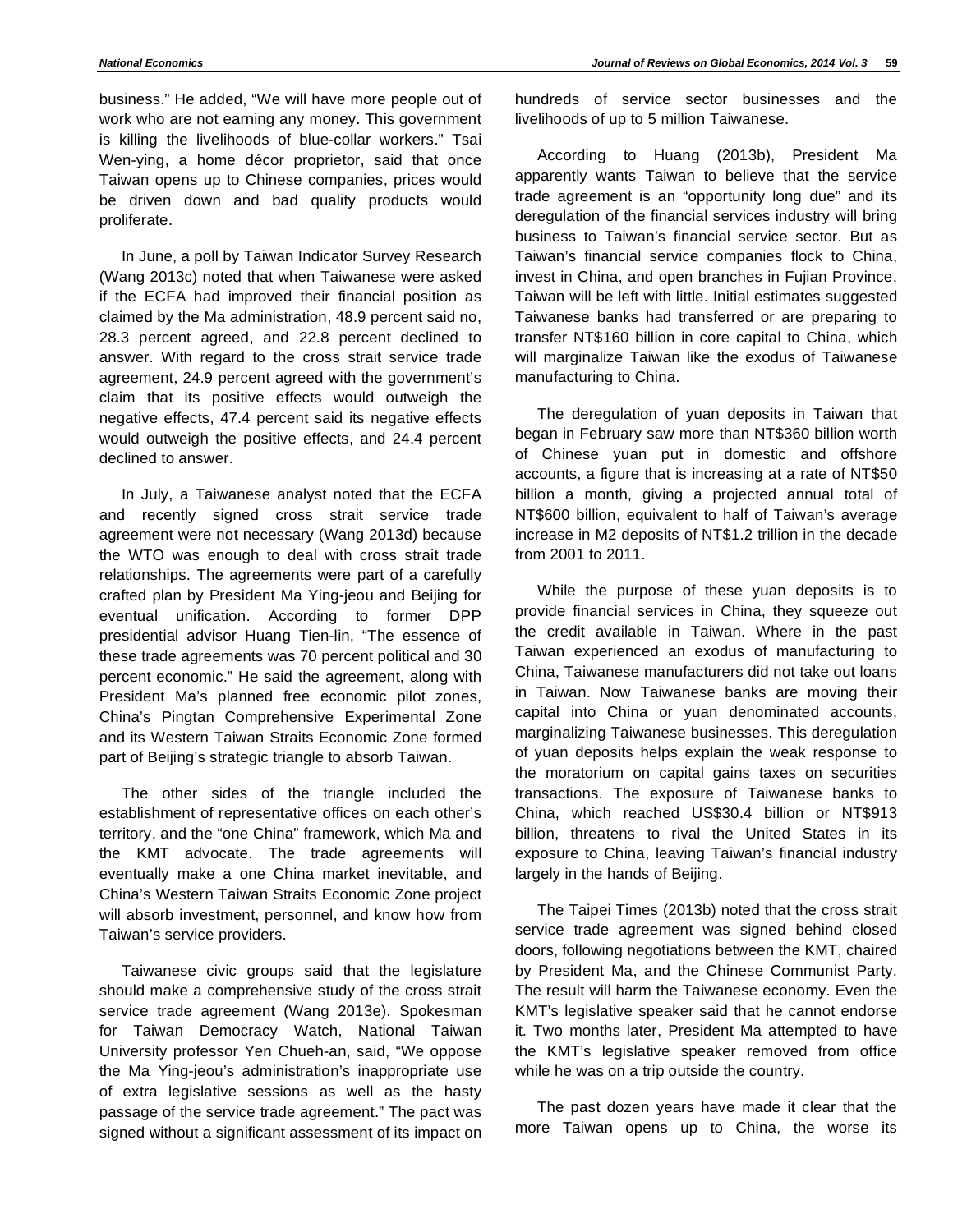economy does, a factor that contributed to the downfall of the DPP government in the 2008 presidential elections (Huang 2013c). The Ma administration's deregulation of economic ties with China, the "moving over" of its manufacturing sector, and now its financial capital, has given Taiwan a "depressed economy" instead of its heralded "golden decade."

The service trade agreement is not so much an economic issue as a political issue (Huang 2013d). Using economic means to spur unification is the main guiding principle behind China's efforts to take control over Taiwan. The ECFA was a product of that principle. The service trade agreement is another pillar that will help China influence how Taiwanese vote, and achieve its goal of political unification.

From the perspective of the Ma administration, the agreement will help large Taiwanese corporations enter the Chinese market, and let Chinese capital and workers enter Taiwan. The KMT knows that letting Taiwan's financial service industry enter China will further hollow out Taiwan and depress its economy. As Taiwanese lose heart in their country's future, they will remain silent rather than object to unification.

In August, the Taipei Times (2013c) noted that Taiwan's exports shrank 4.4 percent, and exports were up just 2.3 percent in the first seven months of the year. Taiwan's Ministry of Finance attributed the sluggish annual growth to China's economic woes caused by its overcapacity and rise in wages. Exports to China, including Hong Kong, climbed only 3.1 percent during the first seven months of 2013 compared to a year ago. Exports to the United States and Europe dropped at an annual rate of 1.1 percent and 6.9 percent in the same period, while sagging private consumption curtailed the demand for smartphones and other communication devices made by Taiwanese firms.

The ASEAN region may have the potential to prop up Taiwan's exports and growth while growth in major destinations including China, the United States, and Europe slows down. Exports to six countries, including Malaysia and five other ASEAN members had increased 7.3 percent. ASEAN countries have become Taiwan's second largest export destination, surpassing the United States, Europe, and Japan.

In October, Jang Show-ling, chairwoman of the economics department at National Taiwan University, called on the government to re-negotiate the cross

strait service trade agreement because of its unequal terms and violation of free trade principles (Chen and Chun 2013). She said that the Ma administration had kept the nation in the dark by not holding public hearings or involving the legislature before it was signed.

She added that opening beauty and hair dressing sectors to China would harm local businesses, and allowing Chinese investment in printing and telecommunications posed national security risks, and threatened freedom of speech and privacy in Taiwan.

She observed the agreement would only benefit larger corporations, and would have a destructive impact on the medium and small businesses that form 99 percent of Taiwan's tertiary sector. When faced with competition from Chinese companies, whose method of operation is the monopolization of an entire market from production, manufacturing, to distribution and includes state owned enterprises which enjoy subsidies and protection, Taiwanese industries would fall, affecting more than 4 million Taiwanese workers.

Also in October, Taiwan's Council for Economic Planning and Development admitted its prediction for a "golden cross" of a GDP growth rate over 4 percent and unemployment level below 4 percent would not occur (Huang 2013a).

An exodus of financial capital was causing Taiwan's economy to suffer from a lack of personal consumption and domestic investment, key demand factors that can stimulate a recovery (Hong 2013). Rather than invest in domestic business, people were putting their money into real estate speculation. This increased housing prices, depressing further the morale of workers unable to purchase housing who struggled with salaries at a 16 year low and higher cost of living. This was creating a potential real estate bubble.

According to the Asian Development Bank, Taiwan came out last of the four Asian tigers in its economic growth. While this was partly due to the reduced demand for Taiwanese exports from the worldwide economic slowdown, the bank clearly stated the main reason Taiwan's economy was unable to recover was the poor governance by President Ma Ying-jeou and his administration.

While elected on a platform of clean government, President Ma and his administration had acquired a reputation of conducting a politically motivated anticorruption campaign, and poor fiscal management,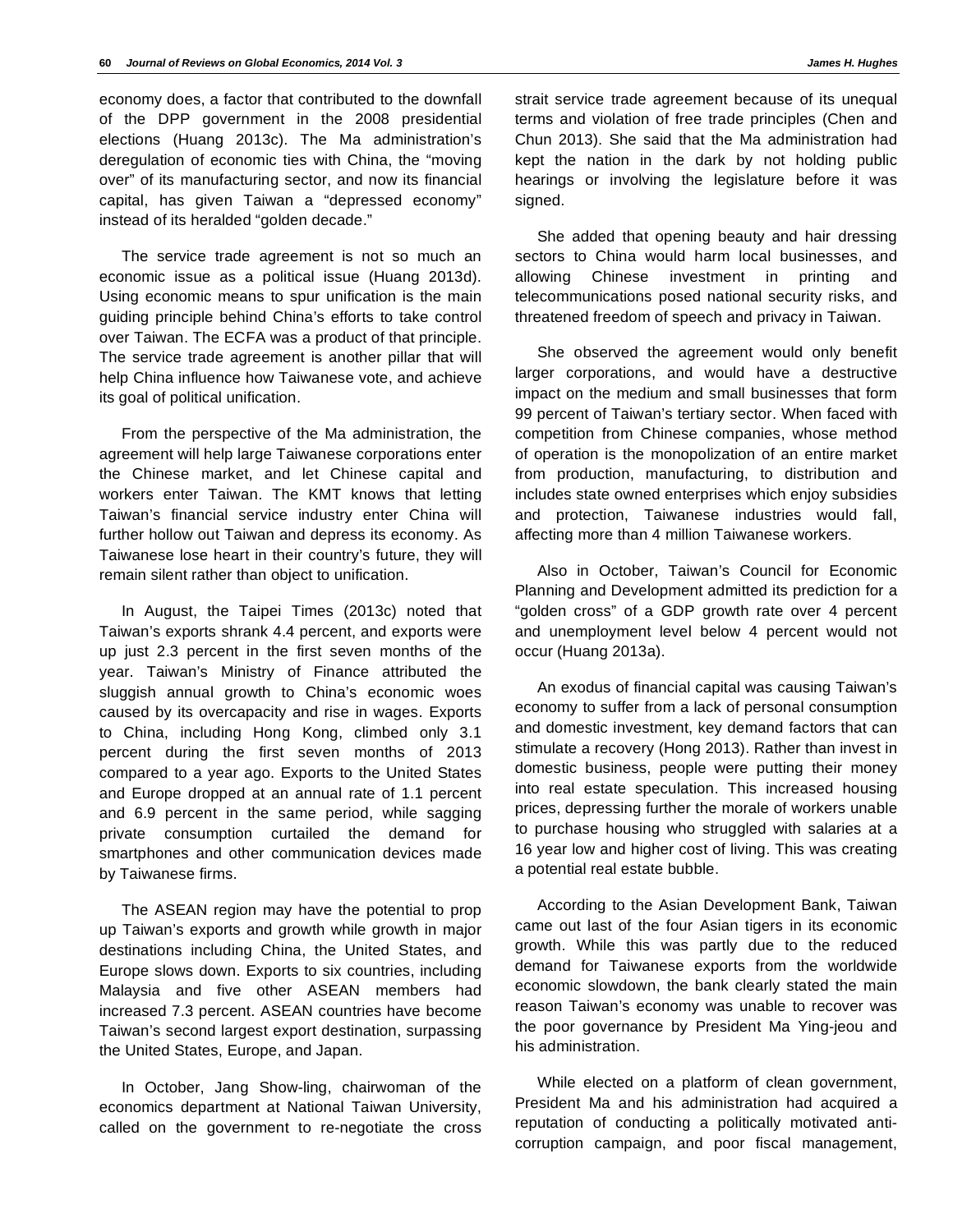while his pro-unification policies with China deprived the Taiwanese people of needed assurance for their future.

In November, DPP legislators complained the Ma administration had opened a "back door" for Chinese investment to be exempt from restrictions in the planned free economic pilot zones before those zones were established, and the cross strait service trade agreement cleared the legislature (Wang 2013f). The Ministry of Economic Affairs had secretly bulletined an amended Measures Governing Investment Permit to the People of the Mainland, which lifted restrictions on the category, ratio, and amount for Chinese investments as long as there were no national security concerns.

Shortly afterwards, the pan green camp (DPP and Taiwan Solidarity Union) complained that the visit to Taiwan from China's chairman of the Association for Relations Across the Taiwan Straits (ARATS) was an affront to Taiwanese sovereignty (Lee and Chung 2013). His visit was to focus attention on Taiwan's "free economic pilot zones," a project under which six harbors and the planned Taoyuan Aerotropolis will be designated models of economic liberalization. The pan green camp was concerned the project will spur a large influx of Chinese white collar workers, Chinese agricultural products, and investment in local businesses, previously off limits to Chinese capital.

The pan green camp had a point. Having achieved economic success without China, Taiwan needed to recalibrate its economic policies to renew its successful business model instead of inviting China to dominate it. China's economic development model often uses the migration of Han Chinese to displace local populations, as seen in Tibet, Xinjiang, and Inner Mongolia.

On the other hand, representatives from Taiwan's six major industrial and commercial associations urged lawmakers to expedite their ratification of the cross strait service trade agreement, amid protests of their lobbying as an attempt by big corporations to "sell the nation" (Lee and Hsu 2013). This coincided with the visit to Taiwan by the chairman of ARATS and his entourage of Chinese officials and business leaders.

One protester, Lai Chung-chiang, noted that most members of the six associations had business interests in China and ties with Chinese politicians. He noted that, for example, electronics conglomerate Kinpo Group had about 60,000 employees in China; and just before the agreement was signed, Capital Securities

Corporation, Taiwan's fourth largest brokerage house, announced it was looking for partners in China to open offices in Beijing, Shanghai, and Shenzhen.

In contrast to this pro-China policy by the Ma administration, the DPP administration of President Chen Shui-bian attempted to build trade relations with countries like India, and to strengthen Taiwan's diplomatic ties with other countries, including in the Western Pacific. But his trade and diplomatic initiatives were only partly successful.

Some Taiwanese corporations felt drawn to China because of the promise of low cost labor, electricity, and land. Focused on their bottom line, corporations are easily enticed to relocate to China, to discover that other costs crop up in payments to local officials, theft of intellectual property, or pollution.

Many Taiwanese firms that relocate factories to China go across the Taiwan Strait. International corporations often place offices in Beijing where air pollution is a problem. Where U.S. and European governments seek to reduce carbon dioxide emissions at home, their reliance on Chinese imports and tacit approval of relocating their factories to China supports increased carbon dioxide emissions and air pollution as China obtains most of its electricity by burning coal with relatively few environmental restrictions.

Paradoxically, most Taiwanese of Chinese origin migrated to Taiwan over a period of centuries to get away from China, seeking a better future; and Taiwan has always enjoyed a vital trading relationship with many countries, including Europe, which colonized parts of Taiwan several centuries ago.

In October, China objected to a move by the European Parliament to build closer trade ties with Taiwan (AP 2013c). The EU is Taiwan's fourth largest trading partner. Taiwan is the EU's seventh largest trading partner in Asia. Taiwan's Ministry of Foreign Affairs said it was "grateful" to the European Parliament.

Also in October, speaking to a group in Taipei, former U.S. Assistant of Secretary of State Kurt Campbell observed that it was in Taiwan's interest to deepen its economic ties with other countries in Asia, as well as China (Shih 2013). He added while the emerging Trans Pacific Partnership offered enormous possibilities for a number of countries in the region, Taiwan needed to demonstrate the "political ambition" to join.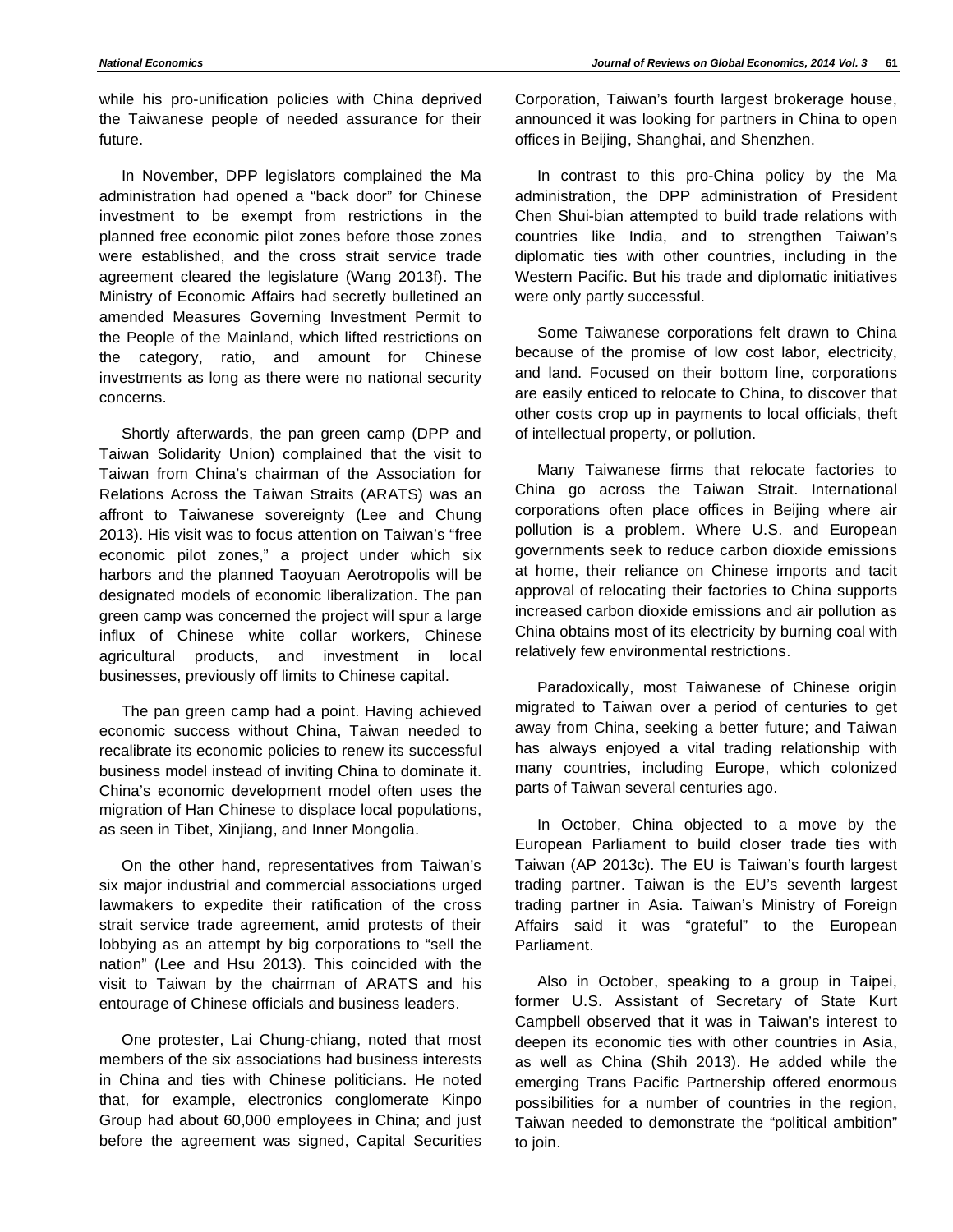As if in response, speaking to a packed audience in New York City, in November, former Taiwanese Vice President Vincent Siew called on the United States and Taiwan to restart talks on a bilateral investment agreement (CNA 2013). He noted the United States was once Taiwan's largest trading partner, but had slipped to third in the early 2000's behind China and Japan, and emphasized the need to restart talks on a bilateral investment agreement as a step toward a free trade agreement.

Siew added that the United States should invite Taiwan to join the Trans Pacific Partnership, a U.S. backed trade agreement being negotiated among 12 countries along the Pacific Rim. He said that the fundamental purpose of his visit was to "bring Taiwan back to Washington's attention." While the ECFA had opened the "enormous" Chinese market to Taiwan, without access to other trade agreements Taiwan's trade relations had become highly dependent on China, making them "unbalanced." This diminished ties with the rest of the world. He suggested that this ran counter to U.S. interests, and said, "Taiwan's marginalization undermines peoples' confidence in our long-term economic prospects and discourages foreign and direct investment in Taiwan." He expressed concern that the United States had neglected its faithful friend and ally.

Siew added "it makes perfect sense" for Washington to incorporate Taiwan into the Trans Pacific Partnership, which forms the economic center of its rebalancing strategy toward the Asia Pacific. He concluded by saying, "It is time for Washington to act."

Illustrating Taiwan's unbalanced economic relationship with China, in November it was alleged that Taiwan's Eslite Bookstore refused to put on sale the book *Death of a Buddha – The Truth behind the Death of the 10th Panchen Lama*, written by exiled Chinese writer Yuan Hongbing and Tibetan author Namloyak Dhungser (Chao and Chung 2013).

Lee Wen-chin of the Asia-Pacific Political, Philosophical and Cultural Publishing House criticized Eslite. He likened the situation to Taiwan's Martial Law era when the KMT government banned books published "outside the party." It was unknown whether Eslite was worried that its stores in China and Hong Kong would be affected if it sold the book in Taiwan. Earlier, Locus Publishing director Rex How said that if the cross strait service trade agreement was ratified book distributors would be allowed to sell only books that "higher ups" had approved. The cross strait agreement seemed to be imposing a level of censorship upon Taiwan and its media. Other instances of censorship recently occurred on Taiwan, affecting a newspaper, and its cable television programming.

In November, the Taipei Times (2013d) editorialized that Taiwanese companies need to get rid of their "me too" mindset in an era of cut throat competition. They need to get rid of the business model, adopted by many companies, of competing with rivals by offering large discounts for nearly identical products, to develop winning strategies.

One winning strategy boosts research and development. Although increasing research and development is not a new idea, not many companies put it into practice since it takes time to see results. The Hon Hai Group, which owns Hon Hai Precision Industry, one of the world's largest electronics manufacturing service providers, understands this more than other local manufacturers. In November it unveiled plans to invest US\$40 million in research and development facilities in the United States, and develop facilities for high end products that included high margin components for telecommunications equipment and internet servers. Its decision to build facilities in the United States was unusual. Most Taiwanese companies opt for low wage countries when they move manufacturing overseas. But analysts considered it a smart move since it will help the firm shift to manufacturing high margin products, and break away from its business model of squeezing profits by manufacturing low margin products in China.

A maker of iPhones and iPads for Apple, Hon Hai Precision Industry saw early returns from its efforts to boost research and development, posting a gross margin of 7.07 percent for the third quarter of 2013. Terry Gou, chairman of Hon Hai, said that the Taiwanese manufacturing sector needs to strengthen research and development, and abandon the mindset of merely following leading international companies.

Another example may be MediaTek's strategy of rolling out new chips earlier than rivals. Launching the first 8-core handset chips, its chips had a good selling point, well received by its clients, mostly in China. Chinese power management chipmaker Silergy is another example, investing heavily in research and development to integrate three chips into one for enhanced performance, which helped it obtain orders from companies such as General Electric and Oscram.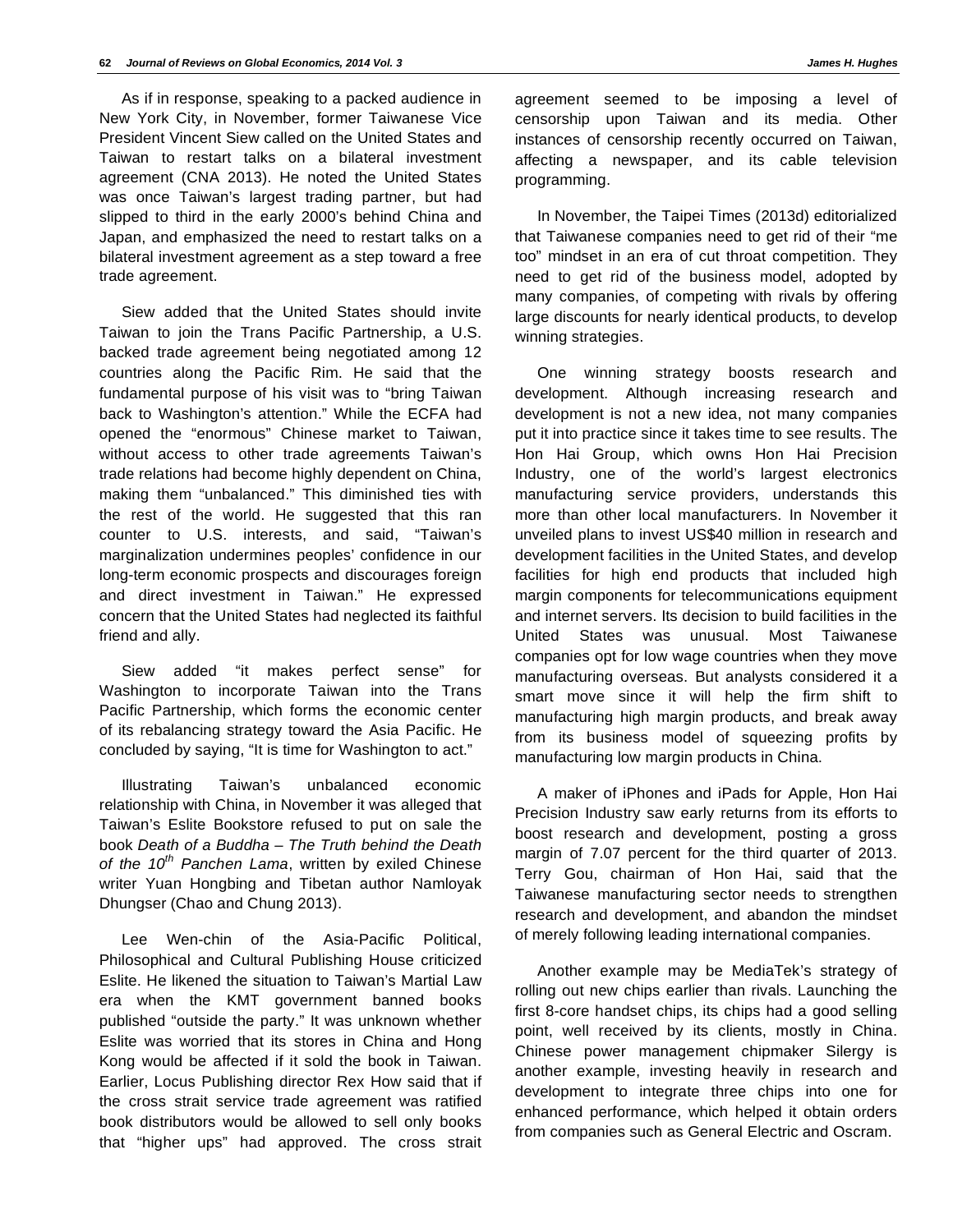In summary, Taiwan gives an example of a country whose pursuit of the "China Dream" with the relocation of factories, managers, and technology to China reduced its economic growth rate, domestic investment, and real wages. Its earlier "Taiwan dream" gave a better example for economic growth, focused on developing its investment capital, technology, and manufacturing capabilities.

Taiwan illustrates the problem of cheap capital where some Taiwanese companies relocated their manufacturing to low wage countries like China to increase profits instead of focusing on other aspects of a successful business model, such as investing in research and development. A different illustration of cheap capital is found in how Steve Jobs of Apple Computers was fired from his own company after its leaders decided to focus on selling existing products for short term profit, having rejected his vision and passion for developing new products.

Taiwan's recently signed cross strait service trade agreement gives a warning. It will lose much of its financial capital with the expected expansion of its financial services sector to China, and the expected influx of Chinese investment and workers will displace many of its small businesses. Gresham's Law that bad money drives out good money applies to economies. Taiwan's imbalanced trade relationship with China resulted in the displacement of its economic success with low economic growth.

To break out of its unsuccessful growth model of relocating its manufacturing and capital to China, Taiwan may consider the recent examples of Japan and Philippines and its own experience to encourage research and development, and favors domestic investment for the small and start up businesses that form a large part of its economy.

But Taiwan needs to adjust its policies to favor domestic investment instead of accommodating itself to the wishes of large corporations that want to relocate to China. Opening its doors to Chinese conglomerates that wish to impose their own business model and standards of governance, often tied to corruption and oppression, will be unlikely to help its economy or people.

# **CHINESE MERCANTILISM**

Before turning to the United States, it may be helpful to briefly review China's use of mercantilism as a contributing factor to the de-industrialization of Europe and the United States, which created a structural layer of unemployment and low investment similar to that experienced by Taiwan. In the United States at least, its accommodation of a largely onesided trade relationship with China promoted its deindustrialization.

China's use of mercantilism reflected a change in its economic policy adopted under the leadership of Deng Xiaoping in the early 1980's. Seeing how the peasant communism of Mao Zedong impoverished the country, Deng sought to industrialize China, and said that to get rich is glorious. This opened the door to capitalism, although China continued to rely heavily on its state owned enterprises.

Like other Asian economic tigers, China believed it could industrialize quickly by focusing on exports. It used several factors to its advantage, including a large workforce of cheap labor, a tightly controlled currency exchange rate, and low cost electricity and land. It induced foreign manufacturers to relocate manufacturing to China, especially from Taiwan, Japan, and the United States. In addition, Chinese companies began to produce export goods.

For years China achieved a high economic growth rate, well above 7 percent, which helped maintain the legitimacy of its communist government to deal with various public protests against corruption by public officials, land seizures, political oppression, environmental problems, and other matters.

China got rich quick. Its undervalued currency compared to the U.S. dollar (estimates ranged from 20 to 50 percent), low wages, trade barriers, weak environmental protection, industrial espionage, and theft of intellectual property all served to increase exports. The U.S. trade deficit with China increased dramatically (U.S. Census Bureau 2014). In 2000 the trade deficit was \$83 billion. By 2008 it increased to \$268 billion, and currently runs over \$300 billion. As a result, China accumulated over a trillion U.S. dollars in foreign exchange reserves. These factors suggest how Chinese mercantilism resulted in a large loss of jobs in the United States, probably several million.

In 2013 at the annual U.S.-China Strategic and Economic Dialogue in Washington, U.S. officials appealed to China's self interest for deeper economic reform, including reform of its currency exchange rate, and halt of cyber espionage to steal trade secrets (Eckert and Yukhananov). Vice President Joe Biden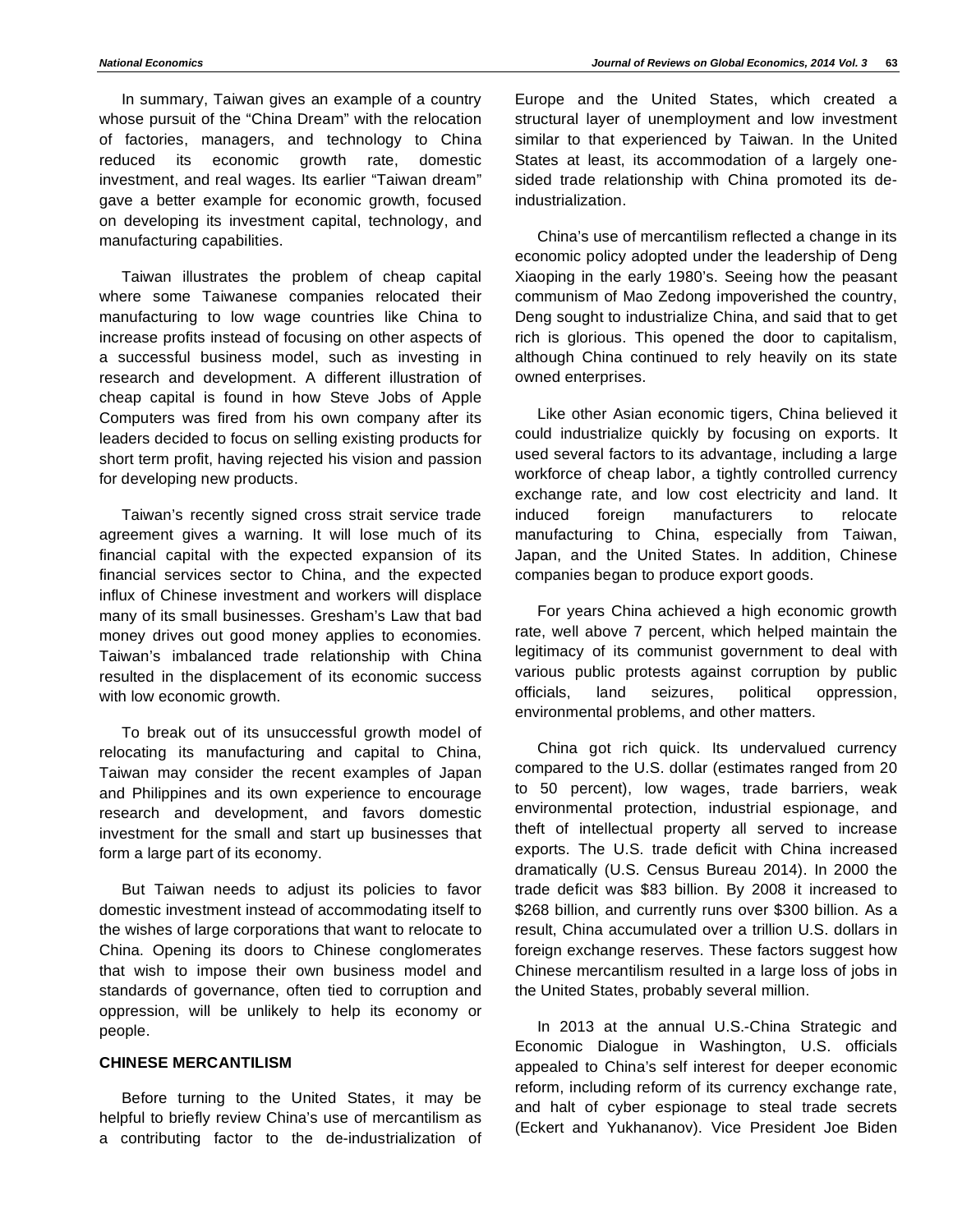observed, "Your own plans call for the kinds of changes that have to take place, that are difficult, like here, but if they do, will benefit us both, including a free exchange rate, shifting to a consumption-led economy, enforcing intellectual property rights and renewing innovation." U.S. businesses have long complained about Chinese policies that require foreigners to transfer technology to China to gain access to its market, barriers to farm exports, and regulatory favoritism toward Chinese state owned enterprises.

At the meeting, U.S. Treasury Secretary Jack Lew stressed the importance of reform, including China's exchange rate, to shift its economic reliance on investment and exports to growth driven by consumption. A Chinese official said, "I think it will take us at least 5 years to resolve those issues and reach consensus." In effect, China plans to keep its currency devalued to increase exports, with only modest concessions.

According to the Treasury Department (Eckert 2013), China acknowledged the U.S. concerns about the theft of intellectual property and trade secrets, and agreed to open its financial markets and move to a market derived currency exchange rate. U.S. politicians and labor groups have long accused China of suppressing the value of its currency, the yuan or renminbi, to make Chinese exports cheaper. The Treasury Department said the renminbi had appreciated by 16 percent against the dollar in inflation adjusted terms since June 2010. But the U.S. trade deficit continued to grow.

China is the largest foreign holder of U.S. Treasury bonds worth a total of \$1.28 trillion (AFP 2013e). China has said that it and other emerging economies should have more say in international financial institutions such as the World Bank and International Monetary Fund (IMF) which has been headed by a European since its creation in 1944, and it has proposed a new international reserve currency to replace the U.S. dollar. An IMF reform has been in the works that would give more power to China and others, but effectively blocked by the United States.

The United States was not the only country to experience Chinese mercantilism. The publication in Taiwan (Wu 2013) of a translation of *China's Silent Army* by Juan Pablo Cardenal and Heriberto Araujo, two Spanish journalists, also titled "China is Quietly Occupying the Whole World," provides some illustrations.

From natural gas fields in Turkmenistan to bazaars in Dubai and mines in the Congo, the two authors found the Chinese are everywhere, grabbing resources. A miner in Peru said he felt he was living in a Chinese colony after a Chinese state owned company bought the mine where he works and town he lives in. Chinese companies were bringing Chinese workers to Africa while abusing local workers and damaging the environment.

China boosts its economy by exploiting workers with low wages while its cheap products cause a global deflation. Some countries are discontent with this. In 2004 residents in Elche, Spain burnt down a Chinese owned shoe warehouse after dozens of Chinese owned shoe stores forced local stores to close, and unemployment among local shoemakers rose as high as 30 percent.

In 2011, *Death by China*, authored by Peter Navarro, noted China employs every possible means from protectionism and exchange rate manipulation, cyber attacks, and espionage to gain resources around the world. In the United States, some people have been injured or killed by Chinese goods, including toxic food and toys, and contaminated medicine. Many large U.S. corporations ally themselves with Chinese state owned businesses, contributing to the decline of U.S. manufacturing.

Recently, China's "princelings," the offspring of senior Chinese officials who benefit from lavish privileges in education, employment, and business, had come under closer scrutiny (Minxin 2013). Bo Xilai, former secretary of the Chinese Communist Party in Chongqing and the son of one of Mao Zedong's comrades, was recently convicted for corruption abuse of power, and sentenced to life in prison.

In 2013 the U.S. Securities and Exchange Commission announced it was investigating JPMorgan Chase's hiring of princelings in Hong Kong, who apparently brought lucrative deals for the bank (Minxin). While recent scandals have put China's princelings under scrutiny, they have become commodities for Western companies seeking to capitalize on their family, business, and political connections to secure multibillion dollar deals. The list of financial institutions that engage in such practices reads like a Who's Who of investment banking.

While it cannot be concluded JP Morgan violated the U.S. Foreign Corrupt Practices Act by employing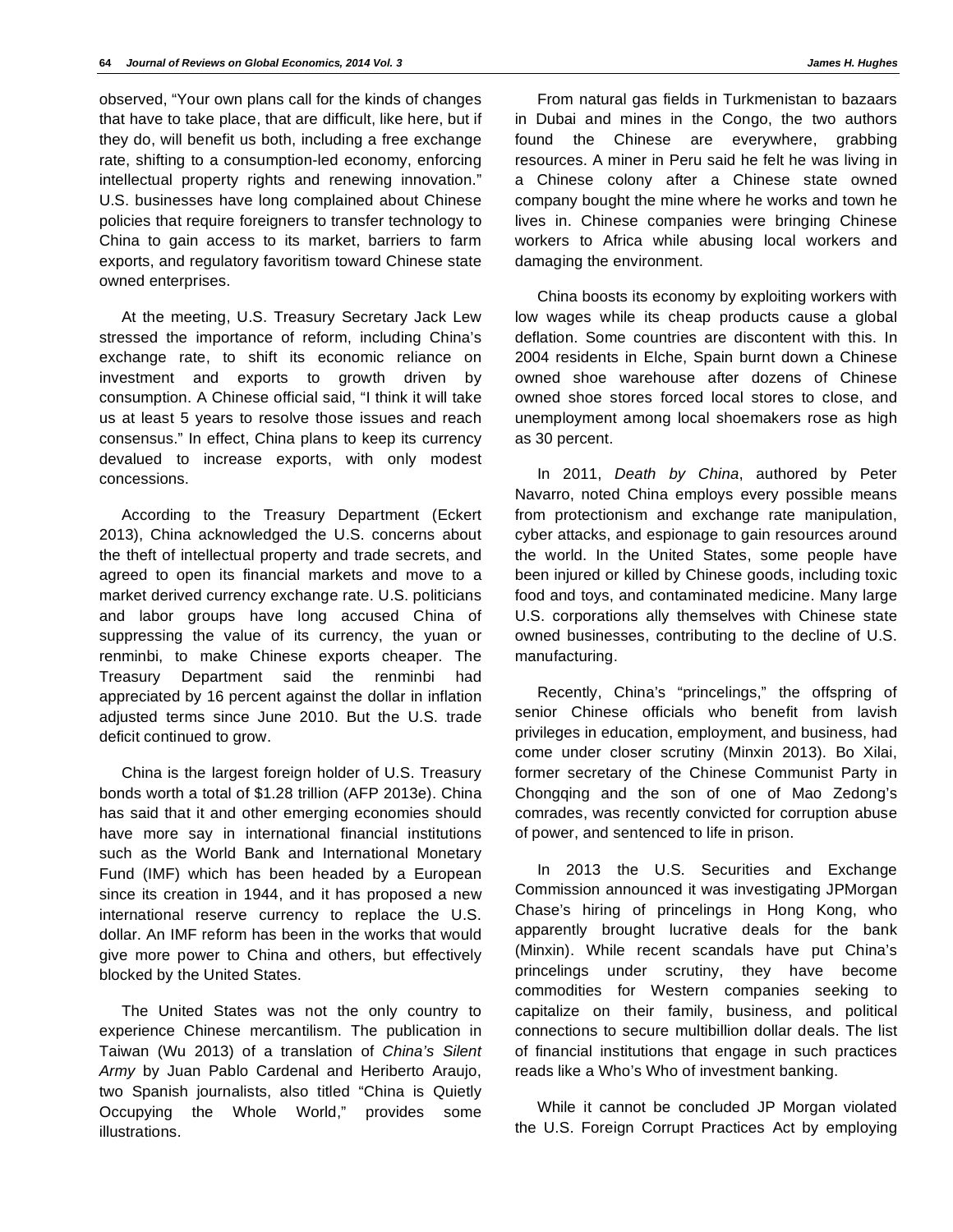the children of Chinese officials who oversaw companies that retained the bank to underwrite stock offerings, the case highlights the wooing of China's princelings by prestigious Western educational institutions and businesses to advance their interests in the Chinese market.

The race to recruit Chinese princelings begins at the world's leading universities. Since China has no universities that rival the Ivy League, Oxford, or Cambridge, senior Chinese officials prefer to send their children to these schools. China's President Xi Jinping sent his daughter to Harvard under an assumed name, and Bo Xilai's son was a student at Oxford and Harvard, and is studying at Columbia Law School.

Elite Western universities have identified China as a top market for fundraising and high end network building. They regard the attendance of princelings and nurturing ties with China's political elite as good business. Western investment banks and multinational corporations view princelings the same way. But in China, with its pervasive corruption and tightly controlled media, the conduct of its princelings is largely unconstrained. In effect, western academic and business leaders have become complicit in helping the Chinese Communist Party perpetuate its rule at a hereditary level.

In 2013, Chinese authorities blocked access to an online Chinese language magazine started by the New York Times after it reported that JPMorgan Chase paid \$1.8 million to a consulting firm secretly run by Wen Jiabao's daughter Wen Ruchun, while American prosecutors were examining ties between Wen and the bank as part of a bribery investigation (Landler and Sanger).

A global economy needs to protect itself against mercantilism. Chinese mercantilism has weakened the economies of Taiwan, Europe and the United States by hollowing out their manufacturing sectors. It also stunts the creation of wealth through new technology and ideas with its lack of protection for intellectual property.

Some "free trade" advocates argued Chinese imports would be a boon to U.S. consumers with their low prices. Cheaply made Chinese goods flooded U.S. markets. What was not told was how Chinese imports reduced U.S. national income by cutting jobs and domestic investment, while providing consumers with a smaller range of low quality goods, and higher prices for medium quality goods.

In summary, much of China's manufacturing sector is a product of mercantilism that sought to enrich itself quickly, taking advantage of a devalued currency, low wages, and trade barriers. Engaging in "dumping," Chinese mercantilism attempts to build monopolies by driving out foreign manufacturers.

In contrast, the maquiladora factory system where northern border states in Mexico established free trade zones to encourage U.S. manufacturers to locate there, is generally viewed as successful. The salaries paid to Mexican workers help the Mexican economy, and let their workers to purchase more U.S. products, while U.S. manufacturers retain many functions within the United States.

# **UNITED STATES**

In contrast to Japan and the Philippines, where new leaders ushered in a rapid turnaround in their economies, the United States is undergoing a slow recovery accompanied by high unemployment and a rapid increase in national debt, indicators of structural problems that need to be addressed, similar to Taiwan.

One structural problem facing the United States is the continued extension of unemployment benefits long past the system's design. Many policymakers and editorial writers want to continue benefits without regard to why, after accumulating trillions of dollars in debt, the government has so little to show in new jobs.

Other structural problems seem to include the unwillingness of policymakers to adjust retirement ages for an aging population, the hollowing out of the country's manufacturing sector, often to China, a poorly conducted aerospace program, and hostile business environment especially toward small and start up businesses.

Part of the decline in U.S. manufacturing may be attributed to Chinese mercantilism, where China advances its interests by using unfair trading practices such as a devalued currency, import barriers, low wages, the production of low quality goods, industrial espionage, theft of intellectual property, and burning of coal with few environmental restrictions, which increases global warming.

There is a difference between a stimulus that jump starts the economy compared to a stimulus that supports continued deficit spending and arises from poor fiscal management and an imbalanced budget.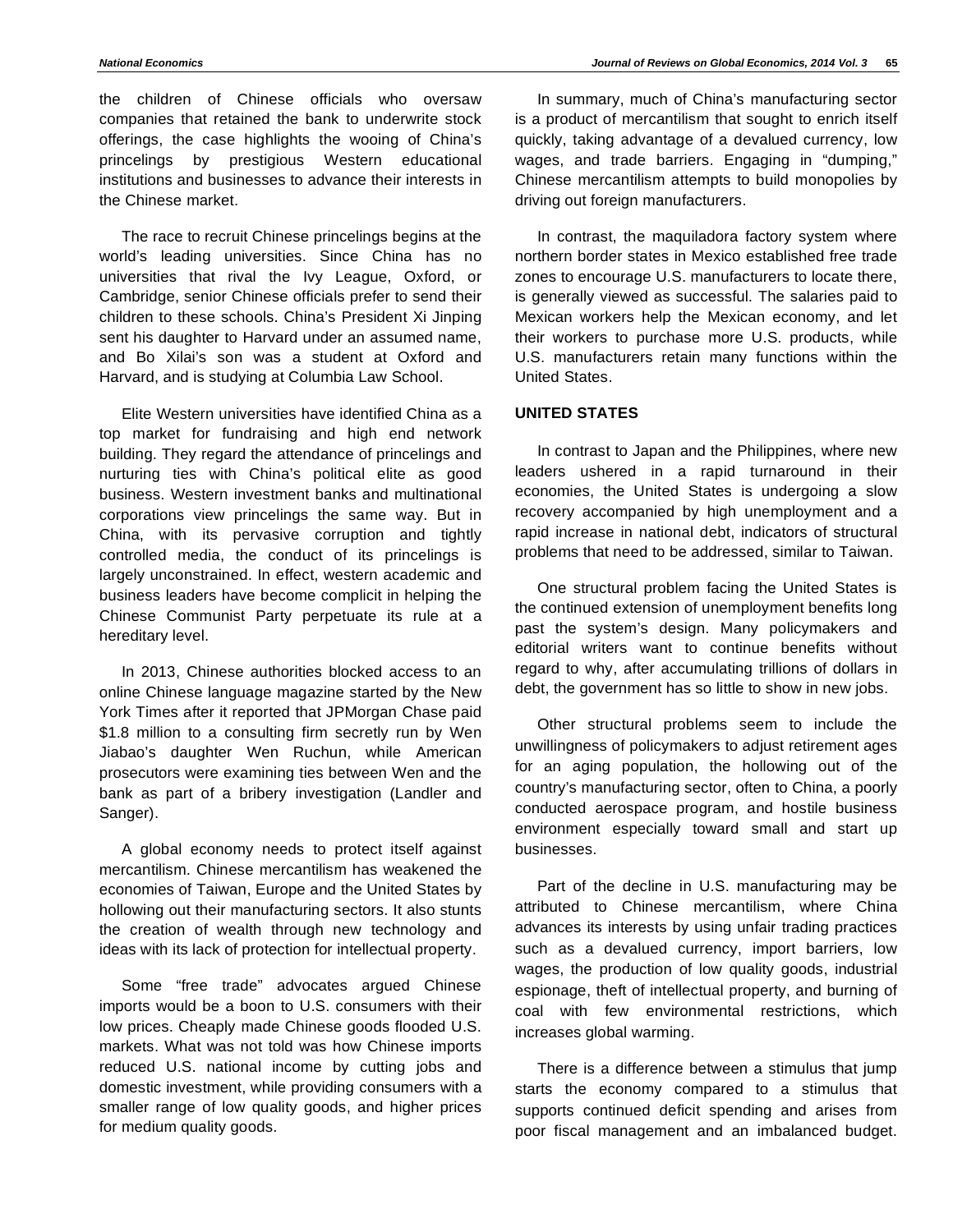Structural reforms may be needed if a stimulus is not enough to jump start an economy.

A stimulus needs quality of design. Its increase in demand should lead to new investment. It needs to be more than an injection of money into the financial system that adds liquidity to large banks and increases stock prices. To increase business investment and consumer spending it needs to increase the availability of capital and loans to small and start up businesses, existing businesses, and consumers.

In addition, some large corporations have evolved into financial dinosaurs, companies believed to be "too big to fail," but need restructuring so that their upper management can focus on running a business that contributes to real economic growth instead of engaging in risky manipulations of the financial markets.

A related problem is the emergence of companies who accumulate large amounts of cash or financial holdings, but have little vision to invest it, or have reduced incentive to invest because of the recent appearance of a hostile business climate. A hostile business climate has appeared, largely reflecting recent changes in federal healthcare, employment, and taxation regulations that seem unduly burdensome.

# **CAPITAL AND THE MONEY CLASS**

Businesses depend on capital. In some industries, businesses are capital intensive. In other industries, businesses are labor intensive; others rely on intellectual capital such as technology and inventions. In other sectors like agriculture, businesses require natural resources such as good farmland and water.

In the natural economy, businesses use capital to finance their operation or expansion, the introduction of new goods or services and the development of new resources. Businesses obtain capital internally or externally from investors with the sale of stock or bonds, or by obtaining loans. But the availability of capital to businesses and consumers is often impeded by the operation of the money class.

Rather than use money to supply businesses and consumers with loans and capital, the money class channels money into the financial markets to engage in large scale financial manipulations. In other words, the money class uses capital for a different purpose than capitalism, which uses capital in businesses to produce goods or services, which are consumed by society.

Using large amounts of money to engage in large scale manipulations of the financial markets, the money class may be associated with the appearance of asset bubbles, among other speculative activities, often international in scope as seen in the recent emergence of "hot money" flows across borders.

Size matters. Where financial markets traditionally operate based on a large numbers of individual investors, and presumably relatively small individual transactions, very large investors may manipulate entire markets, like the Hunt Brothers' effort to manipulate the silver market in the late 1970's, to create asset bubbles or depress a market for a buying opportunity. They may issue flawed securities, which buyers accept on the basis of the issuer's size rather than their intrinsic value.

Since the money class needs large amounts of capital to engage in large scale financial manipulations, to acquire capital it oppresses its availability to businesses and consumers. It often works with foreign mercantilists as seen in the decline of the U.S. manufacturing sector since a decrease in real investment means that more money is likely to be invested in the financial markets or real estate, creating asset bubbles.

This analysis about the money class offers the perspective that the availability of capital gives a motif for economic reform. Providing capital to businesses and entrepreneurs is an important means of economic advancement. Capitalism is more likely to succeed in generating income and wealth than schemes for the redistribution of wealth and higher taxes, which tend to dissipate wealth by treating it as income. The entrepreneurs who provide the heartbeat for capitalism tend to be found among small, start up companies, and pursue opportunities and innovation. They often include the founders of large companies such as Steve Jobs of Apple Computers.

While the financial manipulations of the money class create wealth, this wealth tends not to be used as capital. Its owners tend to lack the vision for business ventures that produce goods and services. As it restricts the operation of capitalism, the money class operates to impoverish a society.

This impoverishment of society by the money class reflects its restrictive and largely unproductive use of capital, which, by oppressing an entire economy, has a widespread effect. This distinguishes it from crony capitalism where the government intervenes to benefit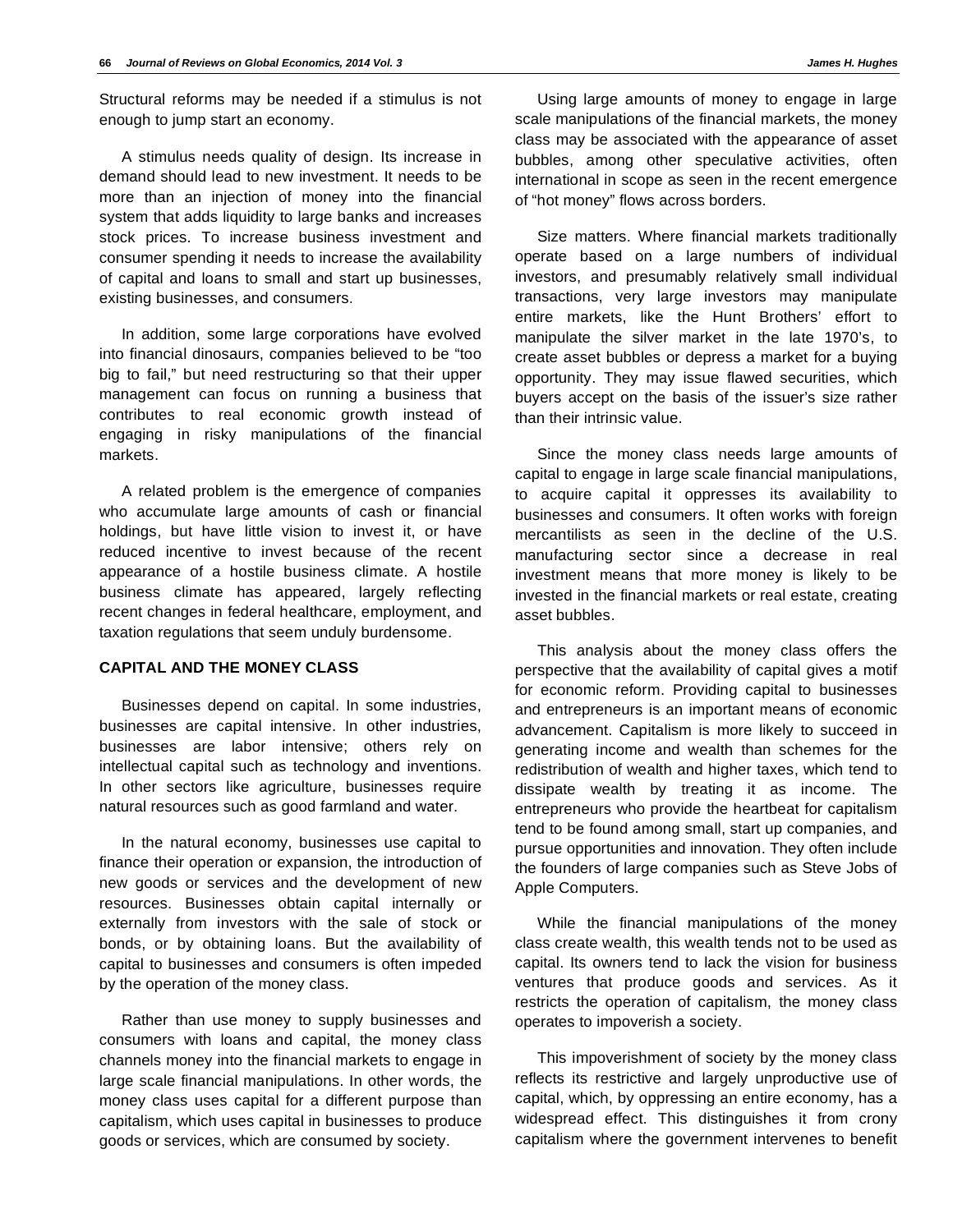a few businesses, and may be seen as a form of corruption.

Regarding impoverishment, one commentator (Graham 2013) called the American dream into question, observing how in recent years inequality in wealth and income increased in the United States, which has long been viewed as a "land of opportunity," where those who work hard can succeed to get ahead.

Regarding inequality, Graham noted how from 1997 to 2007 the share of income accruing to the top one percent of households in the United States increased 13.5 percent, equivalent to shifting \$1.1 trillion of total annual income to these families, more than the total income of the bottom 40 percent of households. While this measurement does not present a complete picture of American society, shifts in inequality can send important signals, affecting people's beliefs, behavior, and work ethic.

If income is perceived as a reward for individual effort, it can give people hope. But if income is perceived to result from an unfair system, it can undermine the motivation of people to work and invest. Current trends are a concern since economic mobility in the United States has declined. Without a belief that hard work begets opportunity, people are less likely to invest in education, undermining the skills of the workforce.

Graham noted where some argue as long as the United States maintains its economic dynamism, leadership in technological innovation, and attractiveness to immigrants, its inequality in wealth and income is irrelevant, others perceive its growing inequality in income is making it lose its attractiveness to its people and overseas.

One reason for the growing inequality may be found in how U.S. economic policies of de-industrialization and weak investment, which otherwise would employ people with skills, have cutback the middle class. Another reason may be found in the growth of societal problems, including a lack of two parent families, divorce, substance abuse, and gambling addictions that absorb income. Divorce, for example, creates legal expenses, impedes the education and care of children, and its division of property and income results in less total income for a family, which it could otherwise invest.

Still, wealth is always redistributed. Wealth is constantly redistributed by natural means such as the

passing of an inheritance to family members, and by unnatural means such as the fees charged by attorneys and accountants, and federal estate taxes.

Wealth is also effectively redistributed by higher taxes on high wage earners, and by means testing various benefits. A broad concept of assets, commonly used to generate income, the redistribution of wealth does not always produce more income.

The money class is a class, although not the class that many people would think. It generally involves those who obtain income from large scale manipulations of financial markets, and their political supporters, often found in government, and among various non-governmental organizations.

Regarding the money class, economist Robert Shiller (2013) asked whether too many of the United States' most talented young people are choosing careers in finance, especially trading, speculation, and other "unproductive" activities that generally lack investment that increases the production of goods and services, or quality of life.

Shiller noted how, according to one study, much of the increase in financial activity by graduates of elite universities took place in the more speculative fields at the expense of traditional finance. From 1950 to 2006, activity in credit intermediation, or lending that includes traditional banking, declined compared to "other finance," including securities, commodities, venture capital, private equity, hedge funds, trusts, investment banking, and other investment activities. At the same time, salaries in "other finance" skyrocketed.

Are too many people employed in speculation? Trading, a common vehicle for speculators, provides a service in the sense of letting people leave and enter a market, and sorting out information about businesses to judge their true value. But while trading may be said to help allocate resources to the most promising businesses, in another sense it is a selfish activity, unrelated to the employment of capital in enterprises that produce real goods and services.

Shiller observed how these bright young college graduates engaged in "other" financial activity tend to add a negative value to the economy, skimming the best business deals, while the bad assets they reject, such as the subprime mortgage securities that fueled the 2008 financial crisis, are foisted upon less knowledgeable investors.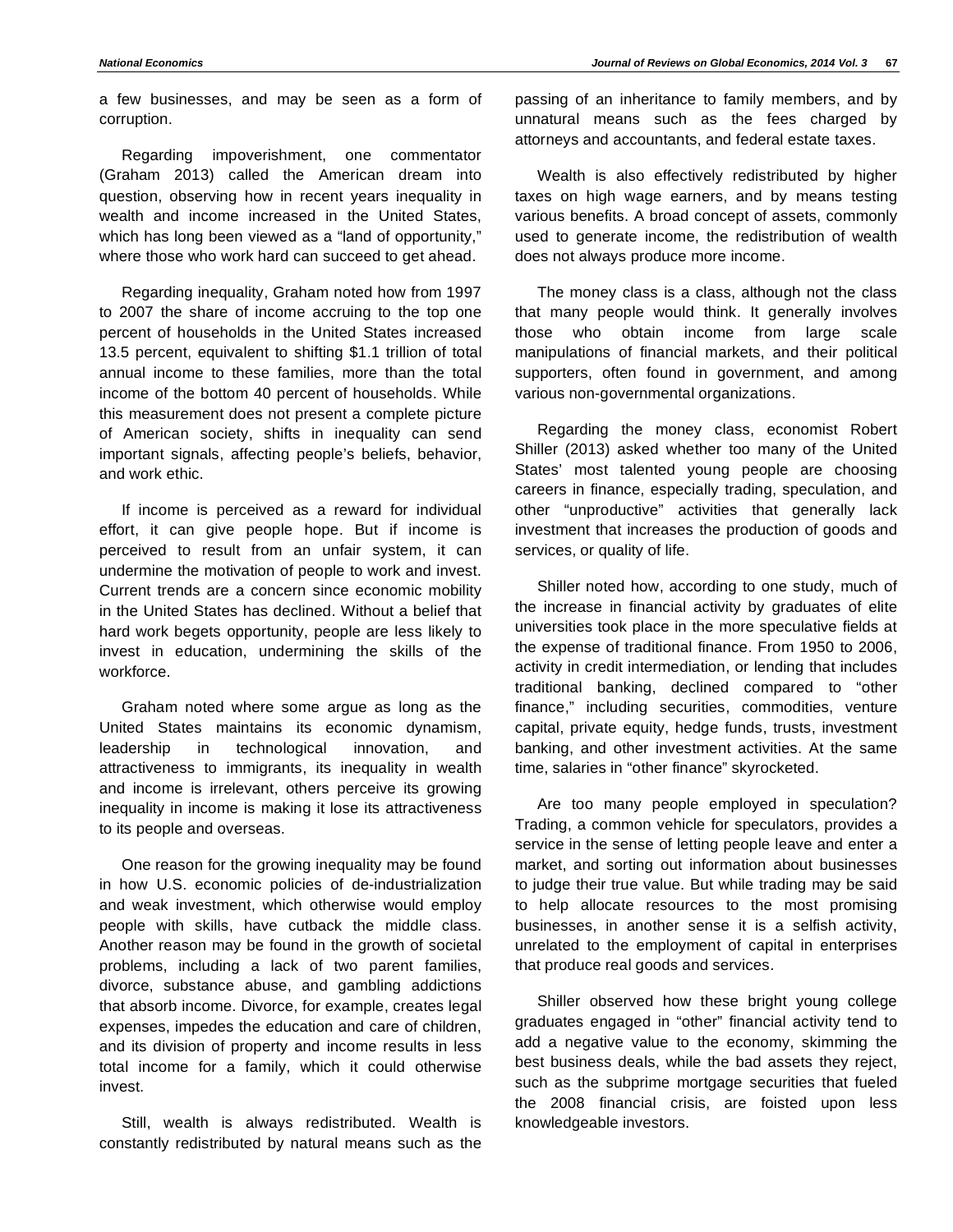Shiller noted that since the Gramm-Leach-Bliley Act of 1999 repealed Glass-Steagall, bankers have tended to act like feudal lords. To partially correct for the repeal of Glass-Steagall (and implicitly recognizing its repeal was an error), the Dodd-Frank Act of 2012 imposed the Volcker rule, which bars proprietary trading by commercial banks. But much more could have been done.

In other words, the repeal of Glass-Steagall was a mistake. It allowed the creation of financial dinosaurs, greedy for the short term profits obtained by market manipulations, including the sale of mortgage backed securities that break the normal relationship between a borrower and lender.

Shiller noted how to many observers, Glass-Steagall made no sense. Why should banks not be allowed to engage in any business they want, as least as long as we have regulators to ensure that the activities do not jeopardize the entire financial infrastructure?

Implemented after the stock market crash of 1929, Glass-Steagall represented some hard learned lessons. One was the importance of separating financial companies according to their economic structure. Reliance on regulators is no substitute for the separation of banks by major line of business.

Businesses have different economic structures. Banks provide loans to businesses and consumers. There are reasons banks should not be allowed to engage in any business they want. The role of banks is to provide loans to businesses and consumers. Letting them invest in financial markets diverts their attention from their business of making loans. As they increase in size, they may manipulate markets.

Shiller observed how the main advantages of the original Glass-Steagall Act may have been more sociological than technical, changing their business culture. By keeping their deal making business separate, banks can focus on their core business.

After the trillion dollar bankruptcy of Lehman Brothers in 2008, there was no shortage of ideas to reform the banking system, including the breaking up of big banks into retail and investment arms as they had been under the Glass-Steagall Act of 1933 (Elliott and Treanor 2013). Reformers were not limited to the Occupy Wall Street movement, but included Paul Volcker, former chairman of the Federal Reserve, who

In Britain, the government backed plans to force banks to separate high street operations from investment banking. While reformers and regulators argued for raising the capital reserve ratio for banks, one banker, Douglas Flint, said, "The focus has been on capital because we can measure it. However, the real issue is about culture." Efforts to change that culture focused on the bonus system. When the crisis hit, the finger was pointed at the bonuses paid to bankers, which encouraged risk taking since bankers stood to earn large rewards with no penalty for losses.

Some observers noted how risk management was almost non-existent in some of these situations. The risks taken far exceeded the amount that an entity could withstand and be viable. In the United States, the federal government played a role in essentially forcing lenders to accept low income applications. There seemed to be push for making loans when income was insufficient.

The London City regulator was one of the first in Europe to stop all cash bonuses and demand a proportion be paid in shares and spread over three years, to make bankers think about long term return (Elliott and Treanor). Still, bankers were paid bonuses. In 2013 bonuses were headed back towards the levels seen before the crash in 2006-2007.

Another way to change bank culture is to change their operation (Elliott and Treanor). In Britain, the Vickers proposals required placing a fence between the high street banks and "casino" style investment banks. While its proposals were more radical than expected by some, they were moderate compared to the U.S. Glass-Steagall with its full separation between investment banks and high street banks, a reform that lasted until 1999, when lobbying by investment banks saw it swept away.

Howard Davies (2014) noted how London's huge financial center with outsized domestic banks, may be costly to taxpayers as seen in Iceland and Ireland where banks outgrew the ability of the government to bail them out when needed. He believes London's outsized domestic banks are harming the real economy by siphoning off talent and resources that could be better employed elsewhere.

Davies pointed out a recent speech by Andy Haldane at the central bank questioned the British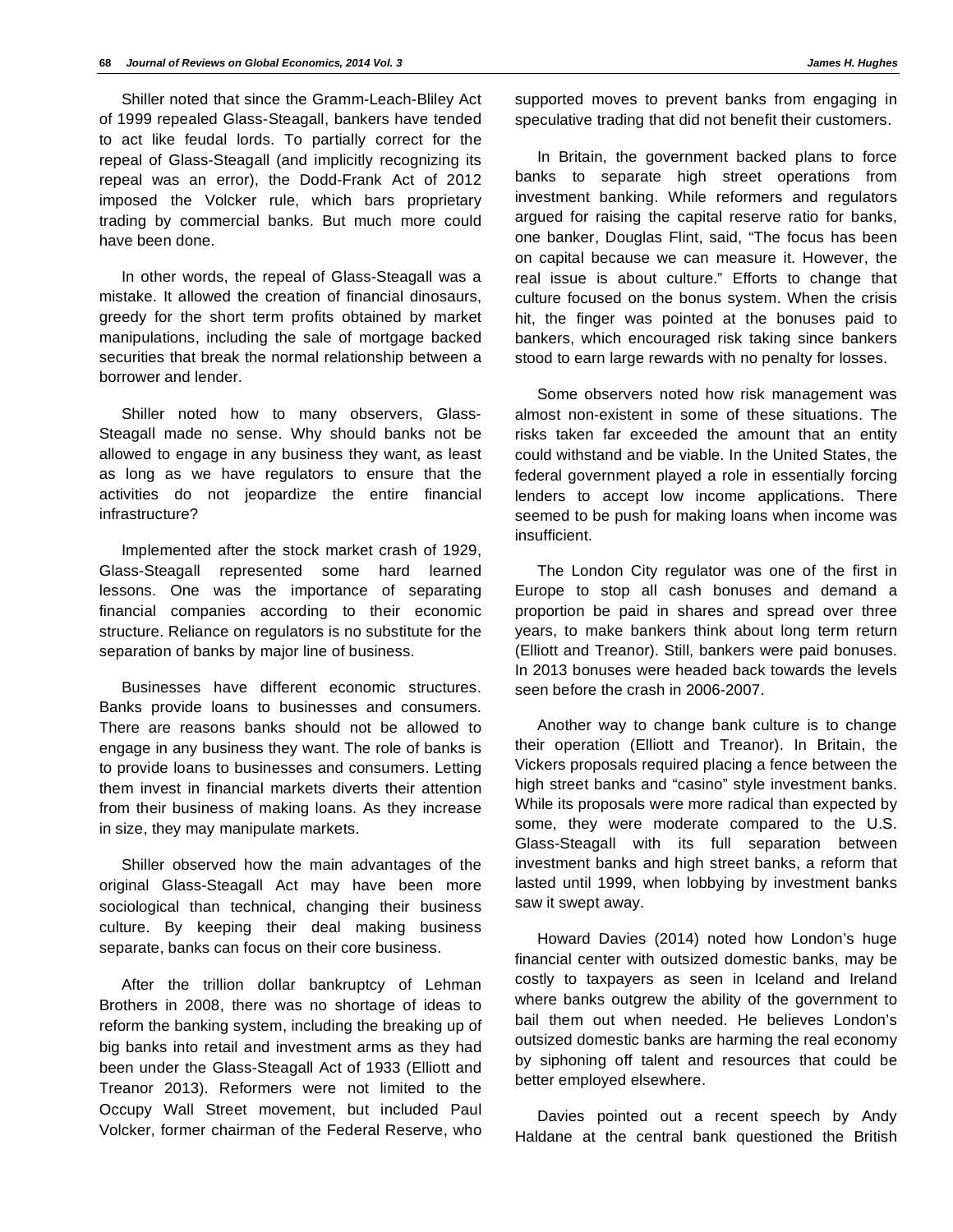financial sector's contribution to the economy. He added a recent paper by Robin Greenwood and David Scharfstein at Harvard said the share of finance in the U.S. GDP almost doubled between 1980 and 2006 just before the onset of the global financial crisis. The two main factors driving that increase were an expansion of credit and rise of asset management, meaning higher incomes for those in "other finance."

Davies also referred to a study by Stephen Cecchetti and Enisse Kharroubi at the Bank for International Settlements, which found a negative correlation between the financial sector's share of GDP and a healthy economy. They observed how research intensive firms that employ scientists and mathematicians suffer as speculative finance blooms, which employs such specialists as programmers.

In effect, the repeal of Glass-Steagall during the Clinton administration may be said to represent the start of an anti-reform movement, largely continued by the Bush and Obama administrations. This anti-reform movement included policies that supported a pattern of de-industrialization, and weak investment into research and development.

One aspect of this de-industrialization included the development of a one-sided trading relation with China, and decline of the U.S. manufacturing sector. This continued under the Bush administration. While the Obama administration began to resist the one-sided trade with China, the trade deficit with China continued to increase.

The Bush administration also oversaw the loss of the U.S. rare earths mining industry. It allowed a small but valuable industry to be replaced by Chinese exports of rare earths in a campaign to create an artificial monopoly and require manufacturers using rare earths to relocate to China. Their monopoly on rare earths had repercussion felt by the United States, Europe, and Japan.

The repeal of Glass-Steagall may be suggested as a potential source of some of the bank problems that have appeared in the United States in recent years.

# **BANK PROBLEMS**

In recent years, bank problems have appeared in the United States, under two main categories. One takes the form of predatory financial practices, which includes excessive credit card interest rates as well as large scale manipulations of the financial markets and inappropriate sales of mortgage backed securities. The other takes the form of banking regulations, ostensibly to correct the ills of large banks, which oppress small banks and local financial institutions, and depress the economy.

The problems are related. The more harm the large banks do to the economy, the more "need" there is for new regulations. But rather than address the problems of large banks, regulators tend to repress the ability of smaller banks and financial institutions to make loans to small businesses and households, which concentrates the supply of financial capital into the hands of large banks.

In effect, the federal government issues regulations that oppress small banks, driving them out of business or forcing them to be sold to larger banks. This represents another part of the anti-reform movement. Reform would address the problems caused by large banks with measures like Glass-Steagall, requiring separation by line of business and anti-trust division. Reform would streamline regulations to help small banks, which in many cases are better suited in attitude and location to make loans to small businesses and consumers than large banks. Small banks know their customers better.

As the government lowers interest rates to borrow more money, it depresses the ability of banks to attract capital by offering interest on savings. This drives savings away from the banks to the financial markets, subject to manipulation or used to purchase financial junk. It also hurts the elderly who, not wanting to risk principal, rely heavily on interest from savings. The government reaps a side benefit. By making it difficult for families to save for their children's education, the government can charge students higher interest to finance their education than it pays for borrowing money.

Illustrating the problems found with large commercial or investment banks, in October 2013 JPMorgan Chase and the U.S. Department of Justice reached a tentative \$13 billion settlement over the bank's questionable lending practices leading up to the 2008 financial crisis (NYT 2013b). The record penalty would resolve an array of investigations into the bank's sale of troubled mortgage investments comprised of securities, typically backed by subprime home loans at the heart of the U.S. financial crisis. However, some felt the federal government essentially forced JPMorgan and other banks to offer loans to unqualified home buyers.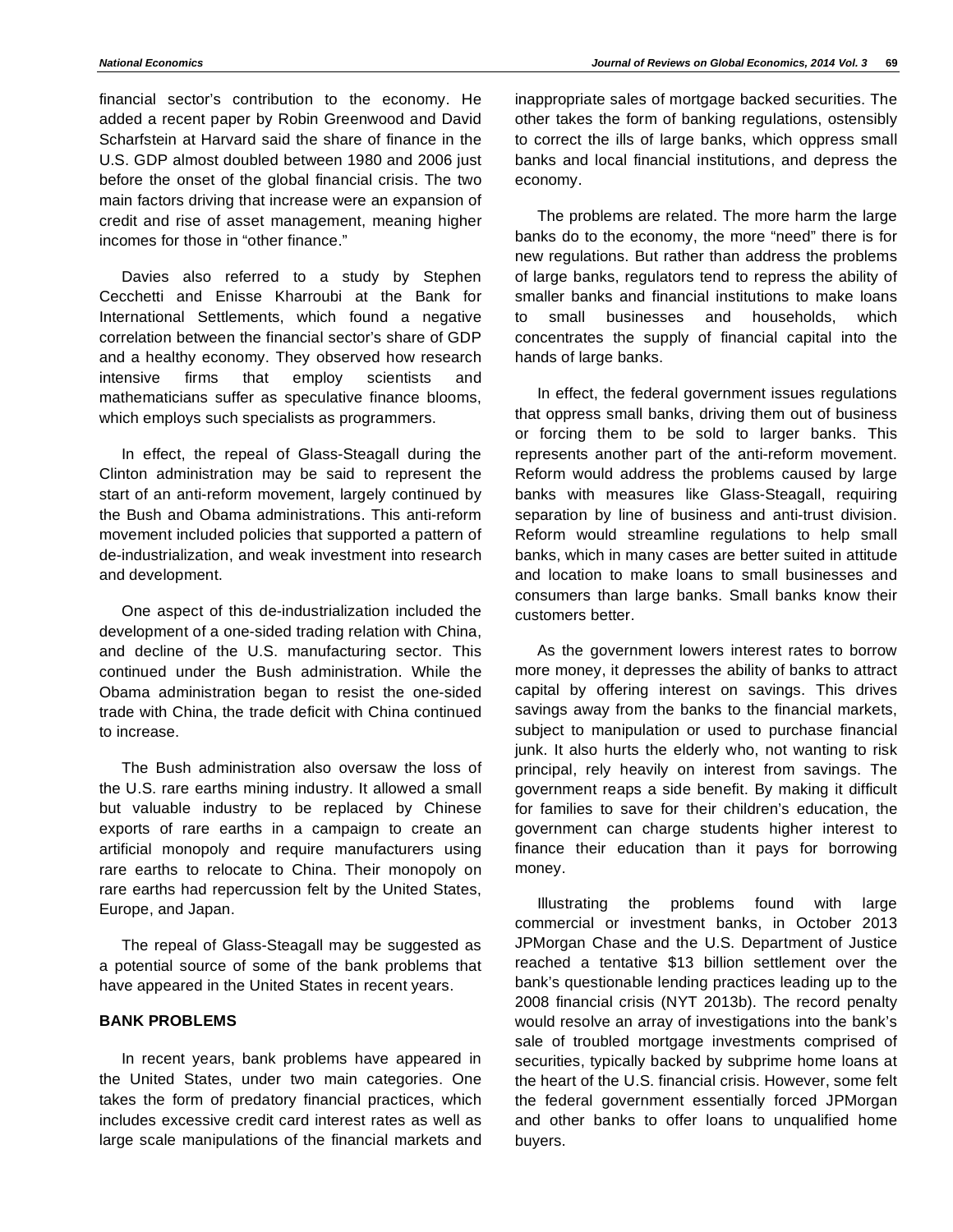While the agreement represented a reckoning for Wall Street whose outsized risk taking in the mortgage business nearly toppled the economy in 2008, civil cases would be put to rest, although the public suffered billions in losses from buying bad mortgage securities. The bank also faced federal scrutiny over a \$6 billion trading loss in London in 2012 attributed to its hiring of well connected employees in China.

Howard Davies (2013) noted the agreement with JPMorgan included a payment of \$4 billion to settle claims that it misled the government sponsored mortgage agencies Fannie Mae and Freddie Mac about the quality of billions of dollars of low grade mortgages that it sold them. He added how the settlement re-opened the debate about what to do with banks "too big to fail."

As part of this debate, U.S. policymakers added the Volcker rule (named after Federal Reserve Chairman Paul Volcker) in the Dodd-Frank Act to restrict proprietary trading by commercial banks rather than revive the Glass -Steagall Act's division of the banking industry into investment and retail banks. But the question remains of what to do about the huge, complex, and seemingly hard to control universal banks that benefit from implicit state support.

Internationally, the problem of huge universal banks was addressed in proposals, agreed to by the Financial Stability Board in Switzerland for the "school solution" where regulators identify significant banks, and impose tougher regulations with intensive supervision and high capital ratios. Initially, 29 banks and few insurers were so designated. Banks on the list must keep higher reserves and maintain more liquidity, reflecting their status as important institutions.

The "old school solution" would recognize banks have a natural incentive in making good loans. Their self interest, not government regulations or bailouts, should govern their risk management. This suggested that large banks need to be restructured.

Davies noted in Britain, the Vickers Commission proposed that universal banks set up retail banking subsidiaries with a much higher share of equity capital. The European Commission came to a similar conclusion about the dangers of combining retail and investment banking, and recommended separating the two. The European Banking Federation described the recommendations as "completely unnecessary."

But banks need to be separated in major business lines to let them focus on making loans. Otherwise, the excessive concentration of capital may let them redefine their business to manipulate financial markets, rather than making loans.

U.S. Attorney General Eric Holder said, "JPMorgan was not the only financial institution during this period to knowingly bundle toxic loans and sell them to unsuspecting investors." The Justice Department said JPMorgan bundled low quality loans, re-graded them with better marks to make them attractive to buyers, and sold them without informing the buyers of the risk involved (Yost and Gordon 2013).

In other words, reform would restrict banks from selling mortgage backed securities to investors. The normal activity of banks is to make mortgages and service them. Blocks of mortgages may change hands between banks. Sound practice would keep them within the industry. A bank dumps mortgages because they are unprofitable to service, or perceives an opportunity to turn a quick dollar.

A related area of reform involved aggressive lending practices. Various banks and lending institutions made loans to home buyers with inadequate income and a low down payment, sometimes in areas of the country with rapidly appreciating home values that became asset bubbles. Second mortgages or other loans were also made to cover for down payments.

But mortgage backed securities have a place. Sold in limited programs to private investors, they represent a low cost alternative to construction loans issued by a bank, an investment similar to direct placement bonds.

In August 2013, the Albuquerque Journal noted that new regulations on home mortgages had increased paperwork and closing costs, without necessarily reducing risks. As these regulations increased the cost of new homes and reduced new home construction, they contributed to a stagnant housing industry and weak economy.

In September some experts, including FDIC Vice Chairman Thomas M. Hoenig, expected that regulatory costs and competitive pressures will drive as many as half of the nation's small banks out of business over the next several years (Quigley 2013). Federal Reserve Bank President Esther L. George of Kansas City said, "Small banks have had to take on costs that came to them from another part of the industry." She added,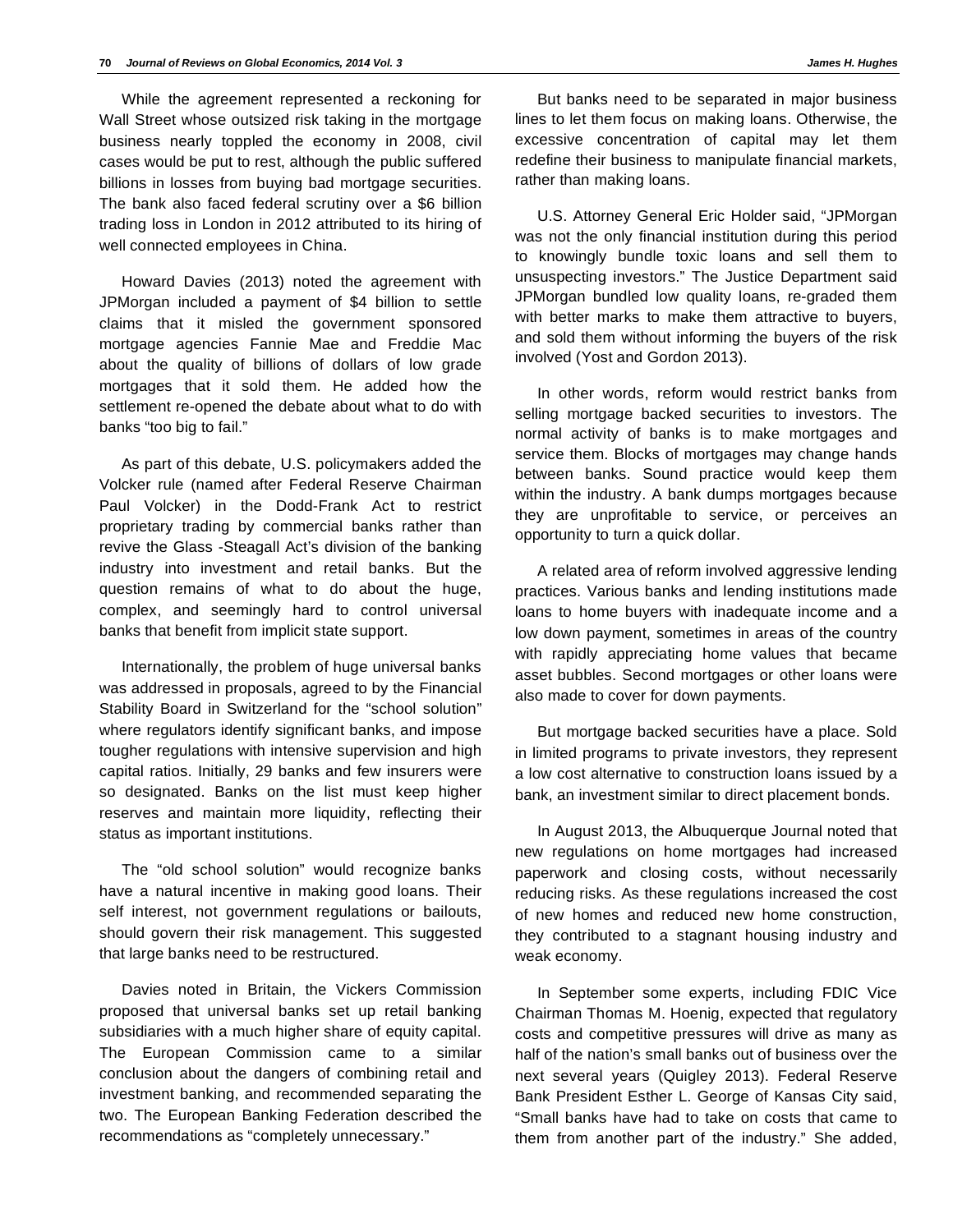"The regulatory reform we got was largely a reaction to practices of the large banks."

According to Hal Bailey, New Mexico division manager of Washington Federal, banks had to divert more resources than ever "to answering questions and being in compliance with the new laws." He added that "it's hard for small institutions to exist independently because they have to hire the expertise to be in compliance and to deal with regulators." Washington Federal with \$14 billion in assets and other smaller banks have to comply with many of the same regulations as Bank of America with \$1.4 trillion in assets.

George noted recent research suggests the largest banks are effectively subsidized by perhaps as much as \$80 billion. Credit rating agencies, customers and investors assume that the government will bail them out if they get in trouble, and they receive access to cheaper capital and better loan rates than small banks.

George often hears from smaller banks in the Kansas City Federal Reserve region who complain about losing deals to bigger competitors unable to match loan terms and rates. She added that the nation needs small banks, saying, "History shows losses generally are lower in small banks" because they have "a line of sight to the borrower." Smaller banks "tend to work more closely with the borrower," and are more inclined to lend to smaller businesses. The nation's economy runs on small, medium, and large size businesses, requiring small as well as large banks.

The Albuquerque Journal also carried a series of articles about a local bank, popular and well run, which the new banking regulations cutback and forced its sale. Late in 2013 it reported on the lack of venture capital in New Mexico.

Earlier in 2013 (Douglas) it was reported how banks used billons from a small business lending program to repay government bailout funds instead of making loans to small businesses. The Small Business Lending Fund gave out more than \$4 billion to 332 community banks, credit unions, and community development institutions to lend to small businesses.

The fund was especially appealing to small banks that received funds from the Troubled Assets Relief Program (TARP), the federal government's rescue initiative. By signing up for the new lending program, banks could convert TARP obligations into a lower

interest loan and escape restrictions on executive compensation as they increased lending to small businesses. Instead, 132 TARP recipients participating in the new lending program used about \$2.1 billion to exit TARP rather than increase their lending to small businesses. According to the TARP special inspector general, 24 of those banks used \$501 million without boosting their lending, while the remaining banks increased lending by \$1.13 for each \$1 of funding they received. Banks in the program that did not participate in TARP lent \$3.45 for every \$1 they received. Treasury officials and banking regulators claimed that the other party was responsible.

In other words, giving banks liquidity does not result in more lending, especially to small businesses. Raising reserve ratios for banks that were operating well did not help them in making new loans to businesses and consumers. The new banking regulations were oppressing small banks and the economy.

## **U.S. UNEMPLOYMENT**

In July, business analyst Moira Herbst (2013) noted the U.S. economy was still sputtering more than five years after the great recession hit in 2008. The government just revised its GDP growth figures to a meager 1.8 percent for the first quarter of 2013. One reason for the sputtering economy was low demand. Many consumers were not earning enough to pay for healthcare, education, retirement, and other goods and services.

She noted the United States had been wiping out well paying jobs with benefits and replacing them with low paying jobs, which often lack benefits, to its detriment. This hollowing out of its middle class partly reflected a decline in the U.S. manufacturing sector, and shift toward lower paying jobs in the service industry and retail.

Herbst noted the culprit in this weak demand was not just the bursting of the housing bubble in 2008. Wages had stagnated or declined. From 2009 to 2012 real median wages had fallen about 2.8 percent, although productivity increased 4.5 percent.

She added that corporate profits as a percentage of GDP were at an all time high, and big companies were hoarding cash, not using their profits and cash for investment, pay raises, or dividends. This lack of corporate investment could partly be attributed to the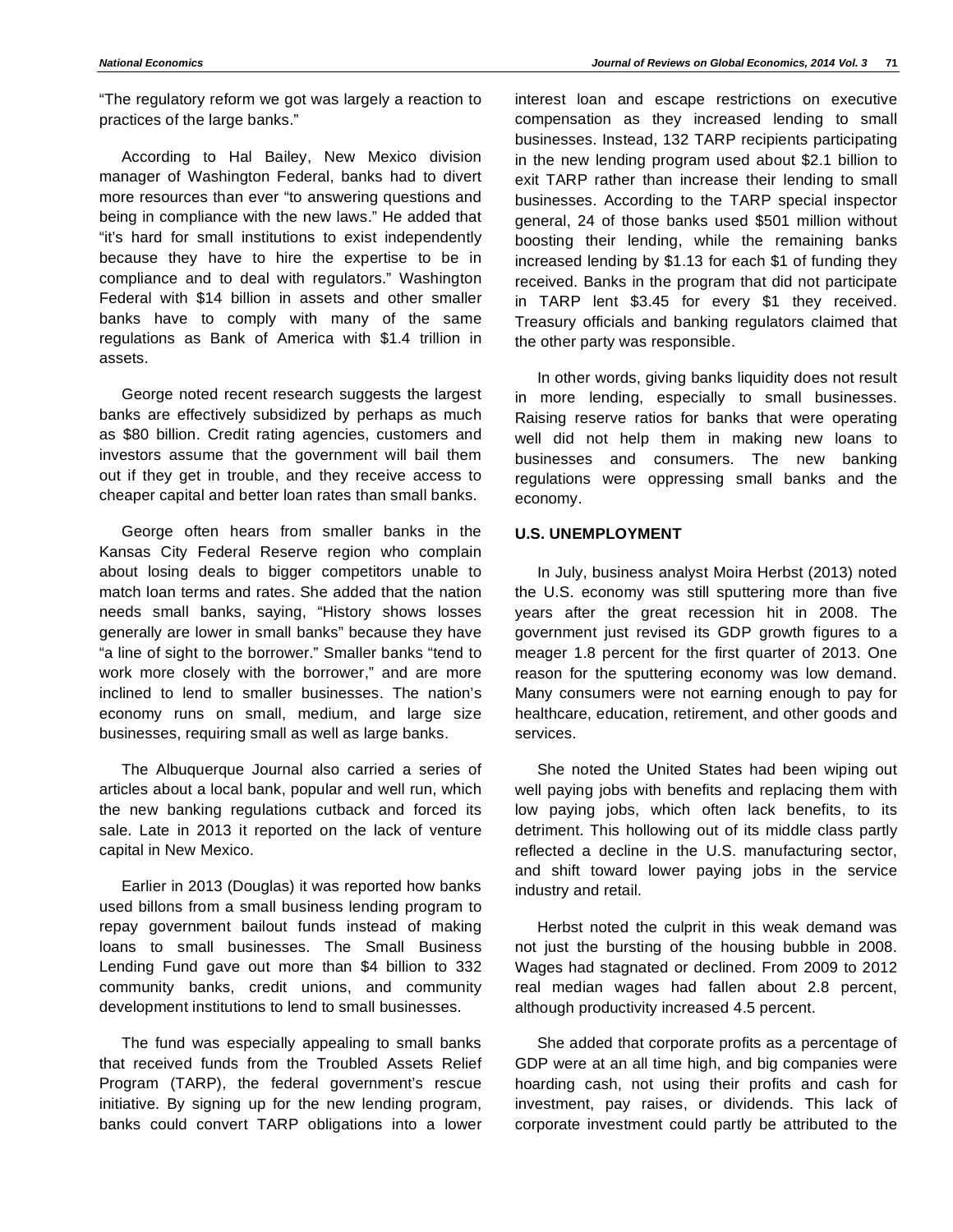bleak economic outlook, which included new government healthcare and employment regulations, and higher taxes.

Herbst added the unemployment rate of 7.6 percent understated actual unemployment. Buried in the monthly jobs report was the U-6 figure. It included the unemployed as well those "marginally attached" to the workforce who gave up looking for a job and part time workers who want full time jobs. For June 2013 the U-6 figure was 14.3 percent, nearly double the official unemployment rate. Unemployment for youth was higher. Workforce participation decreased. In June 2013 the workforce ratio was 58.7 percent compared to 63 percent five years ago while more workers work part time, more than 8.2 million, almost double compared to five years ago.

In August, economist Martin Feldstein (2013a) noted the current U.S. unemployment rate of 7.6 percent excluded a large number of people who stopped looking for work and were no longer counted as unemployed. Official U.S. figures understate unemployment and the tendency of firms to hire part time workers, a form of underemployment. Still, by January 2014 the unemployment rate had dropped to 6.6 percent, a five year low (U.S. Bureau of Labor Statistics).

Various factors contribute to high unemployment. Some factors are personal. Other factors include the economic expectations that lead businesses to hire employees. Where a growing economy and positive outlook tend to breed investment and hiring, a stagnant economy and uncertain outlook tend to breed low investment and high unemployment unless measures are taken such as a stimulus.

However, skill is needed in applying a stimulus, or it may encumber a country with debt. For example, China's stimulus that it introduced after the onset of the global recession in 2008 led to excessive investment in its heavy industry and real estate and transportation sectors, which are now causing repayment problems.

A little arithmetic may suggest that the U.S. stimulus did little to create new jobs. Using a figure of a trillion dollars, a significant fraction of its stimulus or new debt, divided by a salary of a hundred thousand dollars a year, would suggest the creation of ten million new jobs. While a stimulus actually works by using an increase in demand to jump start the economy, the question remained of why the U.S. stimulus apparently did so little to create new jobs.

Was the stimulus administered using "clean hands?" Was its increase in demand enough to stimulate the production of goods and services and investment instead of imports? Did it address federal budget deficits to build confidence in the future? The decline in wages from the hollowing out of the manufacturing sector and large bank problems suggested that a path of reform was needed as much as a monetary stimulus.

Herbst believes the United States is living in a zero sum economy, where a handful of investors and owners win at the expense of everyone else. But with new technology, investment, and experience, productivity and income should increase, making the economy a positive factor. But issues remained.

In October it was reported the U.S. recovery was unusually slow (Sullivan 2013). While total output was higher than before the recession, private investment remained lower than in 2007. Employers continued to hire workers at a slow pace. Since the immediate crisis eased, Washington sent one jolt after another. In 2010, Democrats passed sweeping reforms to the healthcare system and financial sector, which, whatever their merit, imposed wrenching changes on the economy.

In other words, the government was acting as a drag on the economy. Increasing tax rates, it was reducing economic growth by reducing private investment and spending, and its "reforms" to the healthcare and financial sector were imposing a regulatory drag on businesses and private investment.

## **QUANTITATIVE EASING**

Introduced under the Obama administration, Quantitative Easing picked up from where the preceding Bush administration left off from its attempt to deal with the financial crisis of 2008. As part of the anti-reform movement, the Bush administration argued that large banks and other financial institutions at the heart of the crisis formed a critical part of the country's financial infrastructure, requiring their subsidization rather than reform and restructuring.

The government had placed companies "too big to fail," which evolved into financial dinosaurs, on a financial endangered species list. However the management of financial companies is not so difficult unless upper management decides to engage in questionable activities or excessive risk taking, or federal policies skew their activity in those directions.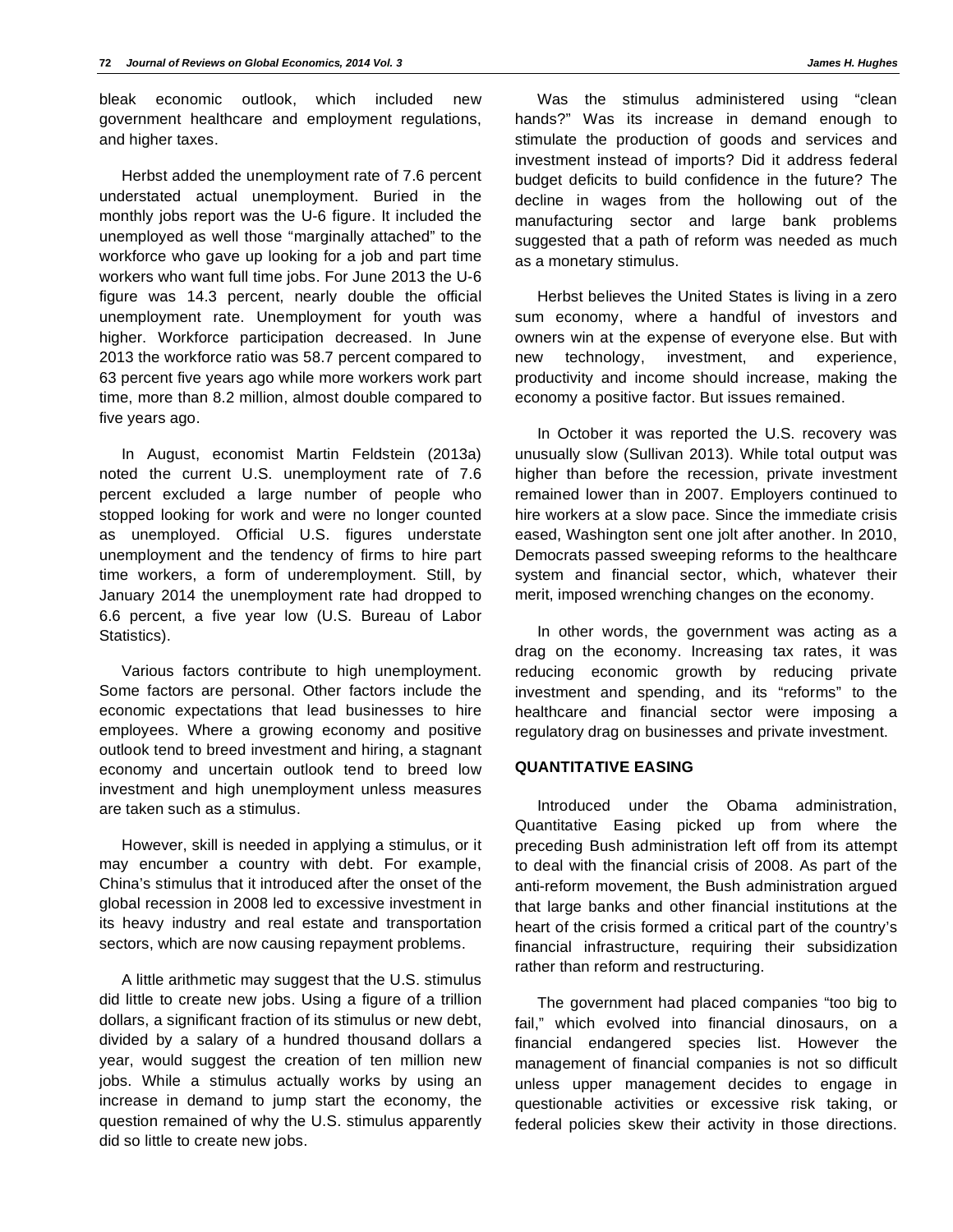Taking action late in the day, the Bush administration decided to subsidize these financial dinosaurs when economic theory suggested these companies needed to be restructured into smaller, more compact businesses, to discipline their management and provide bona fide goods and services.

According to Doug Noland (2013a), a financial manager, Quantitative Easing was introduced after the United States underwent asset bubbles and resource misallocations for about two decades. Easy money and credit policies, along with de-industrialization and a growing national debt, had resulted in a stagnant economy and inequitable distribution of wealth.

Noland described Quantitative Easing as a type of monetary inflation associated with asset inflation, bubbles, and speculation in the financial markets, different from consumer price inflation. Under Quantitative Easing, the Federal Reserve's balance sheet expanded from less than a trillion dollars to almost \$4 trillion. Officials suggested this expansion had a modest impact, although forcing long term interest rates lower. They seemed to believe that as long as Quantitative Easing money sits "idly" on the banking system's balance sheet as "reserves," it has a minimal effect on inflation, although the Federal Reserve "pumped" money into the securities markets, a potential cause of asset inflation.

There were three rounds of Quantitative Easing. In the first round, QE1, the Federal Reserve's balance sheet expanded from about \$900 billion in September 2008 to almost \$2.3 trillion at the end of 2008, mainly to reduce risk and leveraging within key financial markets. Rather than release the \$1.4 trillion of liquidity directly into the real economy or financial markets, QE1 accommodated the transfer of bonds and securities from highly leveraged players in the private market, consisting of Wall Street firms, hedge funds, Real Estate Investment Trusts, and the like, to the Federal Reserve, to stem a collapse of major financial institutions and the global derivatives marketplace. According to Noland, it stopped what would have been a painful but helpful sorting out of speculation from the financial markets. It kept financial companies from facing the consequences of the risks that they had assumed.

In the second round, QE2, the Federal Reserve's balance sheet expanded from \$2.3 trillion in October 2010 to \$2.9 trillion by June 2011. Its impact extended into 2012 with the purchase of another \$400 billion in long term Treasury securities that were associated with "Operation Twist" where the Federal Reserve sold Tbills and purchased bonds. After trading as high as 3.6 percent in early 2011, 10 year Treasury yields sank to 1.45 percent in May 2012 while benchmark mortgage backed securities yields dropped from 4.40 percent to as low as 1.82 percent, which caused a spike in prices. Government, mortgage, corporate, and municipal bond yields collapsed as hundreds of billions of dollars flooded into fixed income funds and instruments.

QE2 was also instrumental in prompting a surge of destabilizing late cycle "hot money" flows into emerging market economies. International reserve assets, which are indicative of emerging market inflows, jumped from about \$8.6 trillion in October 2010 to almost \$10.5 trillion by June 2012.

Later in the summer of 2012 the Federal Reserve began talking of an open ended round of Quantitative Easing (QE3) in response to a stubbornly high U.S. unemployment rate. Noland and other analysts believed it was to support a fragile global financial system. At the start of 2013, the Federal Reserve's balance sheet stood at about \$2.9 trillion. By the end of 2013, it was nearly a trillion dollars higher, making QE3 one of the largest direct injections of liquidity from a central bank into the financial markets.

With these large injections of liquidity, Noland noted the prevailing inflationary bias in 2013 shifted to equities. As the Federal Reserve purchased U.S. Treasuries, liquidity was transferred to exiting investors who then invested in the Total Stock Market Index Fund, bidding up prices. Or, a central bank sold U.S. Treasuries to the Federal Reserve, which used its liquidity to purchase currency from a hedge fund that put its money into equities. Toward the end of 2013, one analysis suggested Quantitative Easing contributed to a 40 percent surge in the broad U.S. stock market.

While some Federal Reserve officials saw the need to rein in the growth of its balance sheet assets, Noland noted its policy was apparently tied to support for the ongoing fiscal and monetary policies of Washington, including a buyer of government debt.

Economist Allan Meltzer (2013) noted how until now, almost all recoveries from recessions had rapid growth in employment. Now as central banks in advanced countries such as the United States pursue expansionary monetary policies to boost their demand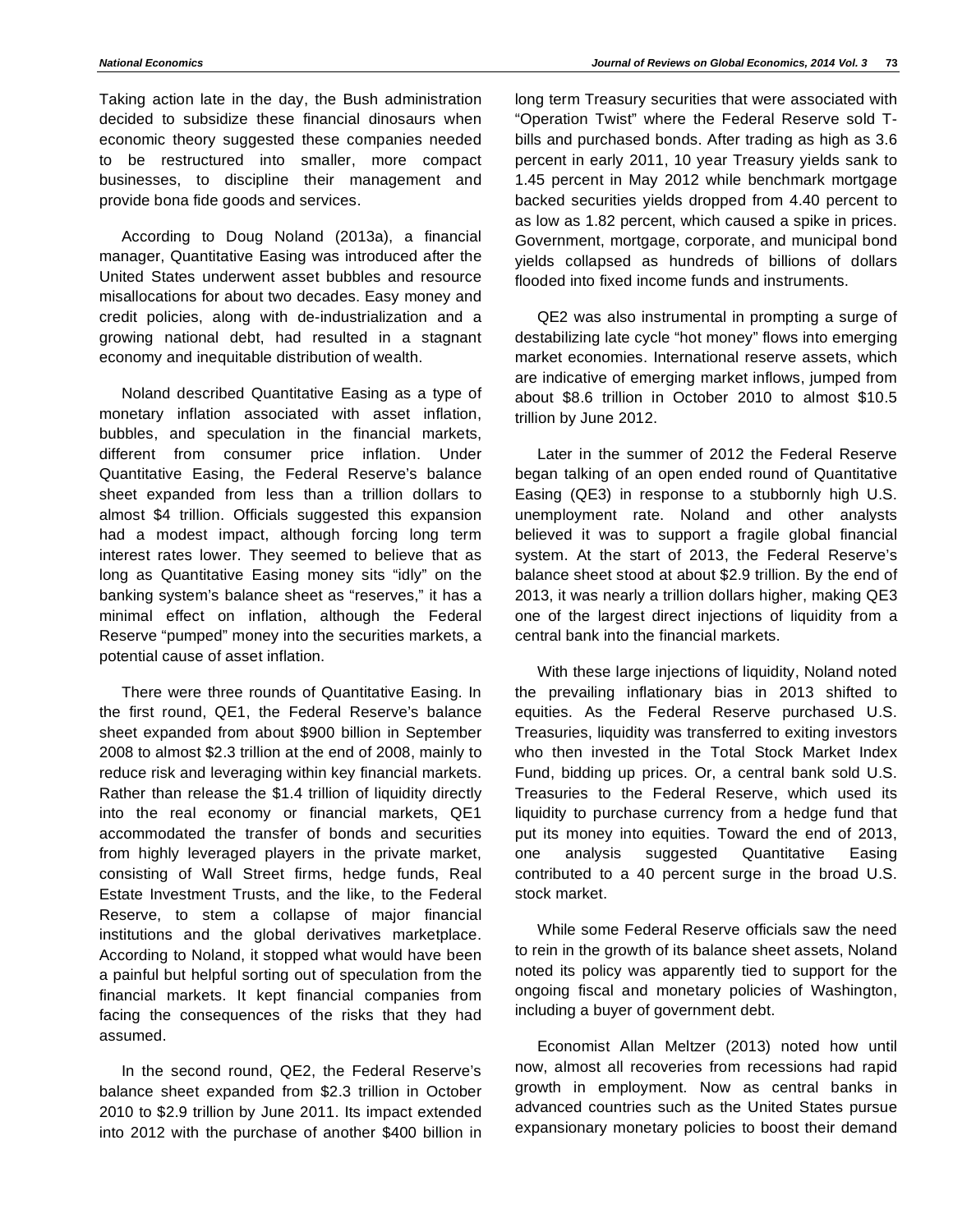in the wake of the global economic crisis, the creation of new jobs lagged and workers left the workforce in droves.

Meltzer noted the Federal Reserve reduced interest rates to unprecedented levels, and used Quantitative Easing to buy assets to augment bank reserves. Inflation, which the rapid expansion of the money supply inevitably fuels, stayed low at about 2 percent as banks did not use their swelling reserves to make loans. While this kept inflation in check, it hindered the growth of employment.

Rather than change its approach, the Federal Reserve responded to the slow growth in employment with more Quantitative Easing. Its rationale was if expanding its reserves by more than \$2 trillion did not produce the desired result, adding another \$85 billion a month more, about \$1 trillion annually, might increase job growth. But the growth in reserves was not creating employment since they were not used in making loans to increase demand and investment.

In other words, Quantitative Easing was not working. During QE2 from November 2010 to July 2011 the Federal Reserve added \$557.9 billion to reserves as excess reserves grew by \$546.5 billion. Banks circulated only 2 percent of QE2 into the economy, leaving the rest idle. Since QE3 was launched in September 2012, total bank reserves grew by \$244.1 billion while excess reserves grew by \$239.4 billion, meaning 99 percent of the funds were idle. Since banks earn 0.25 percent interest on their reserve accounts, but pay lower interest rates to depositors, they left the money idle, drawing interest from it risk free rather than making new loans to businesses, especially small businesses.

Meltzer noted how at current interest rates, banks lend to the government, large, stable corporations, and commercial real estate dealers. They do not extend credit to riskier borrowers, to those with good but unproven projects, start up companies, or first home buyers. As a result, while speculators and bankers profited from the decline in interest rates that accompanied the Federal Reserve's massive purchases of assets, the intended stimulus to investment and employment was absent.

According to Meltzer, the stimulus was misapplied. Federal Reserve policies seemed to suppress growth and employment. Quantitative Easing did not result in a large expansion of the money supply with the tendency of banks to create excess reserves and minimize loans to new and small businesses. The economy did not respond to its monetary expansion with investment and employment.

One problem was insufficient investment. President Obama's effort to increase income taxes on people whose annual income exceeds \$250,000 reduced their ability to invest, as did his cap on retirement benefits. As long as sources of new tax revenue and regulations remained uncertain, those whom such policies would harm financially, the country's largest savers, were unlikely to invest.

Likewise, President Obama's healthcare reform, the Affordable Care Act, hampered employment as businesses sought to reduce hiring and cut the hours of workers to shelter themselves from higher health insurance premiums. A faltering European economy and the slowdown in China's economy and in other countries impeded U.S. exports. While subdued liquidity and credit growth were delaying the inflationary impact of the Federal Reserve's massive expansion of reserves at large banks, Meltzer believes the United States cannot escape inflation forever, at a higher rate than currently.

In July, economist Martin Feldstein (2013b) offered an explanation for the question, "Why has the Federal Reserve's printing of so much money not caused higher inflation?"

Feldstein started by noting how inflation in the United States has been low. Over the past five years, the consumer price index increased at an annual rate of just 1.5 percent and the Federal Reserve's preferred measure of inflation, a price index for personal consumption expenditures, excluding food and energy, also rose at an annual rate of just 1.5 percent.

In contrast, during this period the Federal Reserve's purchases of long-term bonds increased to an unprecedented level. It purchased more than \$2 trillion of U.S. Treasury bonds and mortgage backed securities, nearly 10 times its annual rate of bond purchases during the previous decade.

Feldstein noted how history shows that rapid monetary growth fuels inflation. That was clear from Germany's hyperinflation in the 1920's, and Latin America's high inflation in the 1980's. In recent years, moderate growth in the U.S. money supply translated into more inflation. In the 1970's the U.S. money supply grew at an average annual rate of 9.6 percent while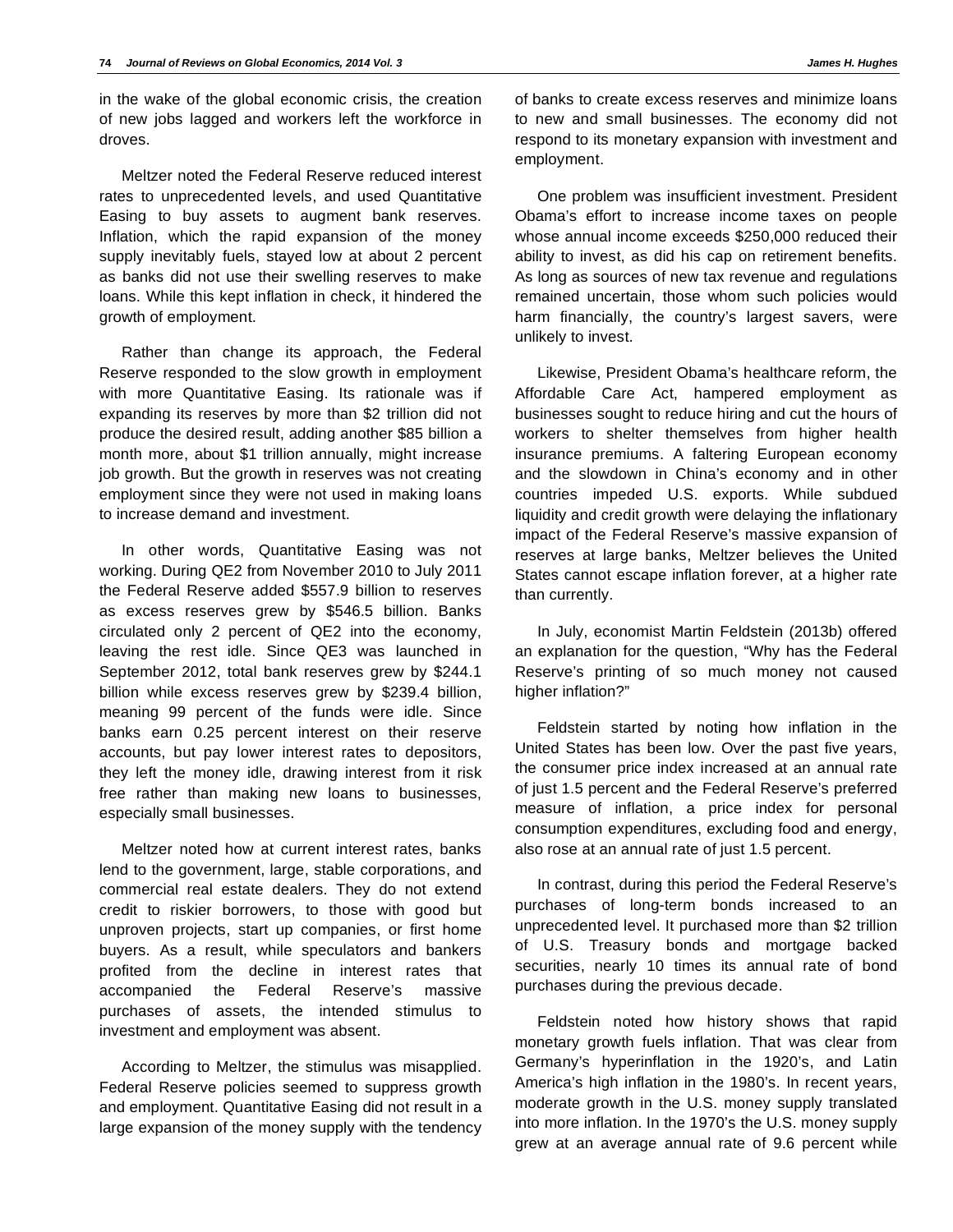inflation averaged 7.4 percent. In the 1990's the U.S. money supply grew at an average annual rate of 3.9 percent while inflation averaged 2.9 percent.

The relative absence of inflation with the Federal Reserve's massive purchases of bonds in the past five years, which appeared to increase the supply of money, seems puzzling, until it is realized that Quantitative Easing was not the same thing as "printing money," or, more accurately, increasing the stock of money.

Feldstein noted how the measure of money stock that relates most closely to inflation consists primarily of the deposits businesses and households hold at commercial banks. Where bond buying by the Federal Reserve has usually led to a faster growth of this stock of money, in 2008 the Federal Reserve changed its rules, breaking the link between its purchases of bonds and resulting growth in money supply. As a result of the change, the Federal Reserve was able to buy massive amounts of government bonds without causing the money supply and rate of inflation to rise.

The link between bond purchases and stock of money depends on the role of commercial banks' "excess reserves." When the Federal Reserve buys Treasury bonds or other assets like mortgage backed securities, it creates "reserves" for commercial banks, which the banks deposit at the Federal Reserve itself. They are required to hold reserves equal to a share of their checkable deposits. Since reserves in excess of the required amount did not earn any interest from the Federal Reserve before 2008, banks had an incentive to lend to households and businesses until their growth of deposits used up their excess reserves. Increases in these deposits at commercial banks were, by definition, an increase in the stock of money.

An increase in bank loans allows households and businesses to increase their spending. That extra spending means a higher level of nominal GDP. Some of the increase in GDP takes the form of higher real GDP, while the rest is inflation. That is how Federal Reserve purchases of bonds historically increased the stock of money and rate of inflation.

After 2008 the link between Federal Reserve bond purchases and subsequent growth of the money supply changed because the Federal Reserve began to pay interest on "excess reserves." The interest rate on these totally safe and liquid deposits induced commercial banks to maintain their excess reserves at the Federal Reserve instead of making more loans,

and creating deposits to absorb the increased reserves as they would have before. As a result, the volume of excess reserves held by the Federal Reserve increased dramatically from less than \$2 billion in 2008 to currently \$1.8 trillion.

The new Federal Reserve policy of paying interest on excess reserves meant that after 2008, the increase in excess reserves did not lead to a much faster growth in deposits and money stock. From the end of 2008 to the end of 2012 the M2 measure of broad money stock grew an average of just 6.2 percent a year. While nominal GDP generally rises over long periods of time at the same rate as the money stock, with interest rates so low after 2008, households and institutions were willing to hold more money. So while M2 grew by more than 6 percent, normal GDP grew just 3.5 percent and the GDP price index rose by only 1.7 percent. So it is not surprising inflation remained moderate. It is also not surprising Quantitative Easing did so little to increase real economic activity.

The absence of significant inflation in the past few years does not mean it will not arise in the future. When businesses and households eventually increase their demand for loans, commercial banks with adequate capital may decide to meet that demand with new loans. The resulting growth in spending by businesses and households might be welcome at first, but could become a source of unwanted inflation.

In principle, the Federal Reserve could limit inflationary lending by raising the interest rate on excess reserves or using open market operations to increase the short-term federal funds interest rate. But it might hesitate to act, or act with insufficient force, owing to its dual mandate to focus on employment as well as price stability, a likely outcome if high unemployment persists as inflation rises. Some investors were concerned that with its massive bond purchases, inflation could return. The Federal Reserve might become reluctant to raise interest rates since it would increase the interest that the federal government pays to service its debt.

Regarding inflation, European economist Brigitte Granville (2013) observed how with all the problems afflicting the global economy, inflation seemed to be the least of its worries. Addressing the post 2008 economic malaise, she felt policymakers were correct to focus on the threat of debt deflation, which could lead to depression. But dismissing inflation as "yesterday's problem" could facilitate its resurgence.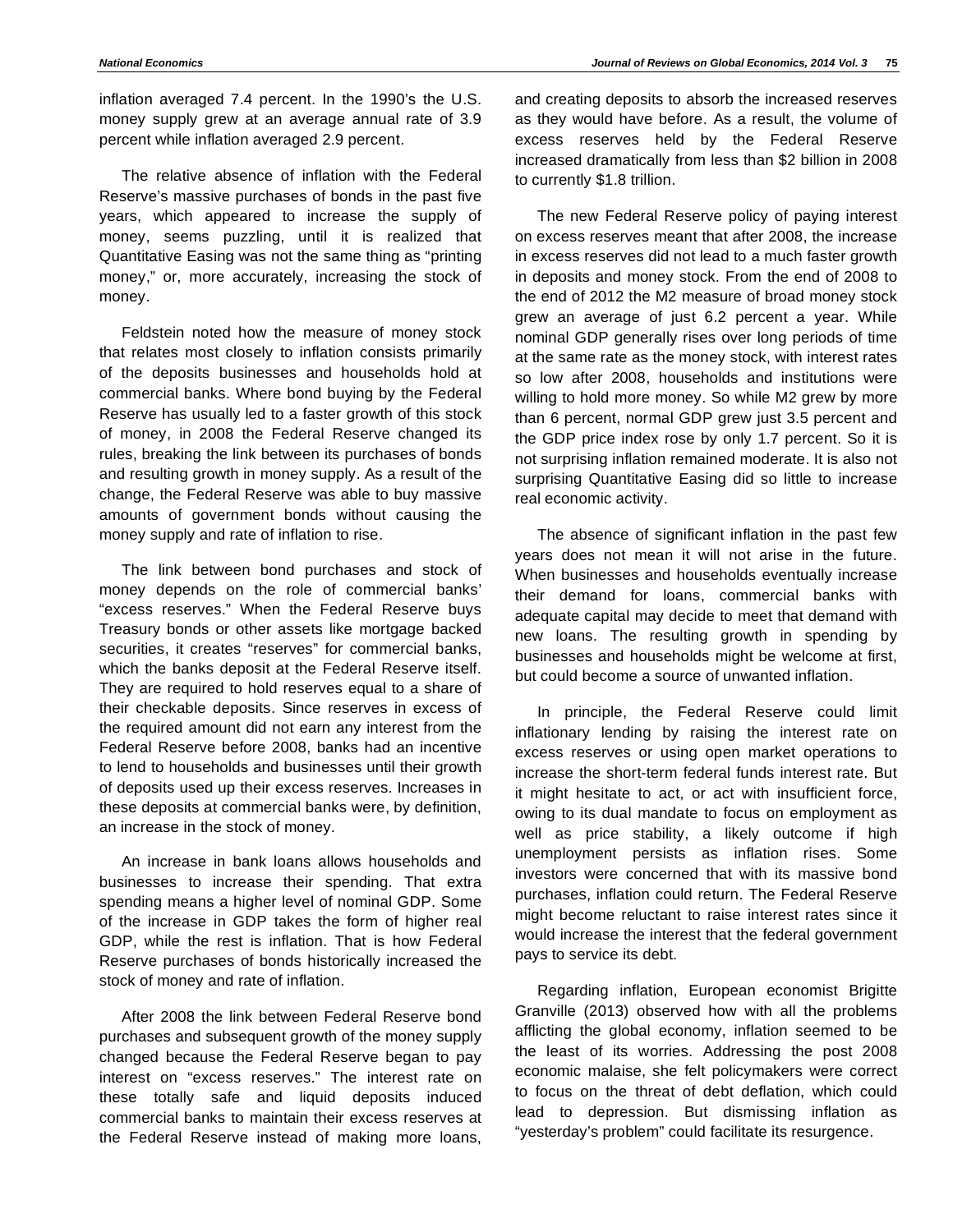Granville believes that understanding how the Great Inflation from the late 1960's to the early 1980's was tamed offers important lessons for addressing the problems that may lie ahead with the rapid accumulation of large amounts of debt unrelated to investment that is likely to require servicing without a more productive economy. One lesson is how inflation is generated by inflationary expectations.

She related how after World War II, the doctrine that inflation could trade for employment, based on the relationship William Phillips described in 1958, and became known as the Phillips curve, dominated economic thinking. But the Phillips curve fared poorly during the 1970's when many countries experienced "stagflation," consisting of both high levels of inflation and unemployment. In effect, higher inflation does not necessarily trade for low unemployment.

This "stagflation" vindicated criticism by Milton Friedman, Edmund Phelps, and others, who argued that the Phillips curve represented a short term relationship. If people do not expect inflation, the illusion of increased purchasing power can boost employment and output. But once workers realize real wages have not increased, unemployment will return to its "natural" level, consistent with stable inflation.

Later, "new classical" economists like Robert Lucas and Thomas Sargent demonstrated that once people understand inflation is being manipulated to generate market optimism, the actions of monetary authorities or central banks lose their impact. The result is higher prices and no job creation. These ideas, combined with effective practices like that of the U.S. Federal Reserve under the chairmanship of Paul Volcker, enabled many countries to stabilize inflation by making a credible commitment to a predetermined rate of increase in the rate of inflation. By the 1990's, inflation was old news, at least in most developed economies.

Granville noted how today, the Federal Reserve is again playing the expectations game. To stave off the threat of deflation and depression, it targeted an unemployment rate of below 6.5 percent, which, before the global recession, would have been considered high. As progress was made in the recovery, in May 2013 Federal Reserve Chairman Ben Bernanke announced that the Federal Reserve will begin to "taper" its Quantitative Easing program of long term asset purchases. The prospect of "tapering" sparked volatility in the financial markets. To calm investors, in July, the Federal Reserve signaled it would not soon abandon its stimulus.

This stance reflected the Federal Reserve's dual mandate, where monetary policy targets maximum employment consistent with price stability. However, the credibility needed to anchor inflationary expectations is difficult, and may be impossible to achieve when two targets are pursued at the same time. Uncertain monetary policy may trigger volatility, especially in the bond markets. It may impede recovery by pushing up long term mortgage rates and raising expectations of future inflation.

By contrast, pursuing only an inflation target, a simpler, more realistic goal, builds credibility. It may be safer and more effective for the Federal Reserve and other central banks to pursue an inflation target, and use their gain in credibility to aid the recovery. For example, a central bank might announce over the next two years it plans to double the inflation target from the usual annual rate of 2 percent to reduce the risk of debt deflation, and cap inflation expectations as recovery takes hold.

Granville noted how such preventive measures are all the more important in view of the second lesson of taming the Great Inflation, that fiscal discipline is essential to price stability. Sustaining high budget deficits for many years will lead to an unmanageable buildup of debt unless that debt is inflated away or restructured.

In late 2013 the United States planned to taper Quantitative Easing when the economy grows faster, unemployment is lower, and government and household revenues are rising. But will tax revenue rise fast enough to offset the escalating cost of servicing its growing mountain of debt? Even if its debt does not grow as fast as before, its existing debt must be serviced. The best cure would be controlled inflation or the previously mentioned temporary increase in the inflation target, to erode the real value of public debt and forestall the risk of a more damaging inflation later on.

While this approach could work in the United States, the European Central Bank is constrained from raising the inflation target. Its pledge in 2012 to purchase unlimited quantities of short term government debt calmed markets, but its "outright monetary transactions" program is conditional on fiscal retrenchment that will stop the crisis stricken economies in the eurozone (countries in Europe that use the euro for their currency) from growing.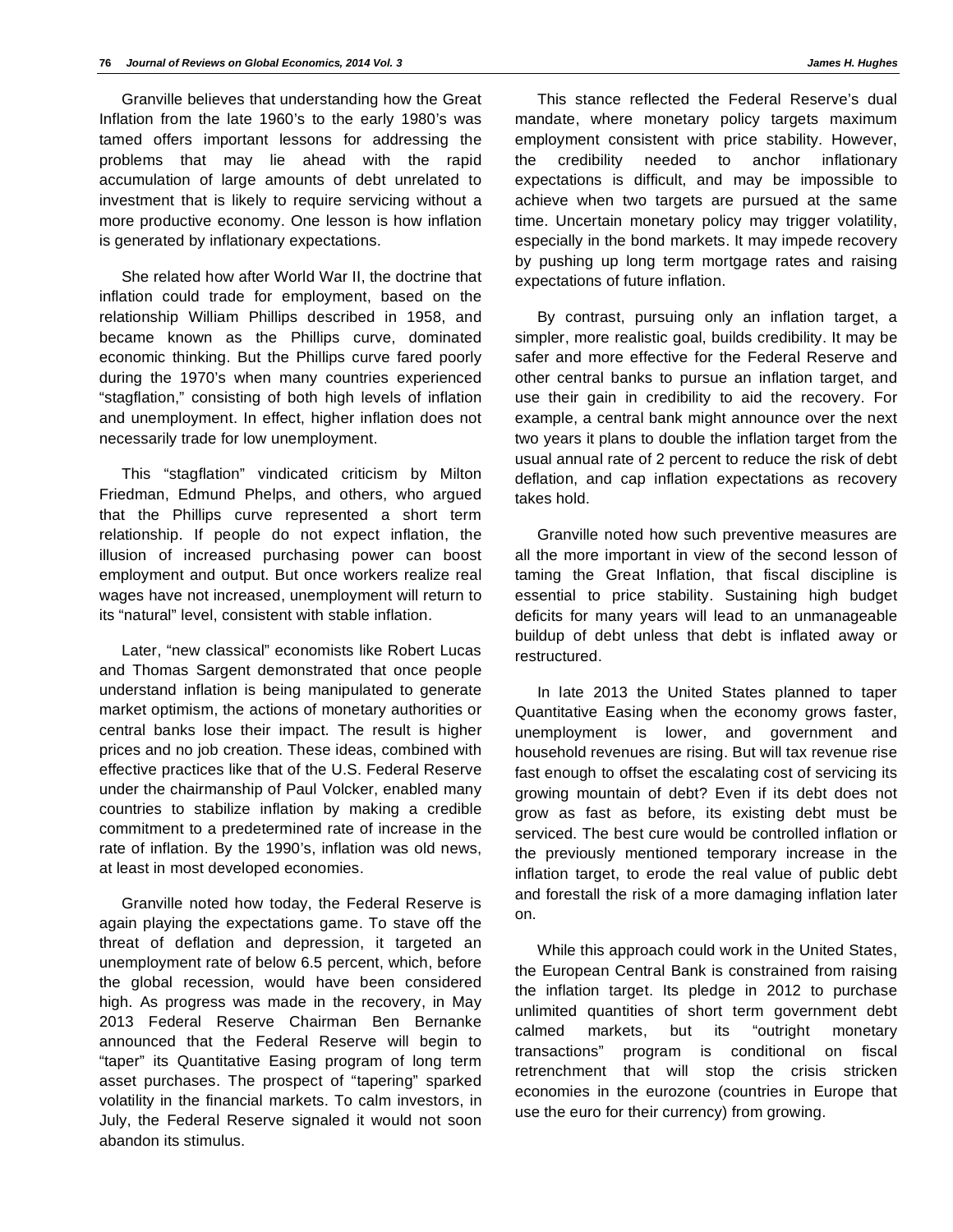In this context, Granville noted the eurozone's most heavily indebted countries will have to force their creditors to accept a restructuring of debt. The preferable alternative would be currency devaluation, a breakup of the eurozone. Strong economies continue to use the euro while weaker economies introduce a devalued currency. But if devaluations are delayed too long, debt restructuring may be needed. In the coming years, Europe may lurch from depression to high inflation. When it does, the lessons of taming the Great Inflation will suddenly become pertinent.

#### **TAPERING AND STIMULUS**

In September, Stewart (2013) observed that Federal Reserve Chairman Ben Bernanke was expected to announce a tapering of its government bond purchases. Many analysts believed the tapering would be symbolic, a reduction of \$10 billion to \$15 billion in the Federal Reserve's \$85 billion monthly purchases of U.S. Treasury bonds and mortgage backed securities. Tapering would represent a vote of confidence in the U.S. economy that appeared to reach a turnaround in its housing market and creation of new jobs.

However, the Bank of International Settlements warned the withdrawal of cheap money from the economy might do more harm than good. Tapering posed risks. It could cause investors to dump bonds, forcing interest rates up and choking off the recovery. It risked bursting the commodities bubble built up from the growth in the Chinese economy with its heavy emphasis on construction. Some of the billions of dollars poured into Wall Street had found their way into commodities speculation.

Another risk was inflation. While the Federal Reserve can quickly raise interest rates to catch up to inflation, selling assets to absorb cheap money out of the economy cannot be done overnight. Bankers were worried about price deflation from overheated markets and asset bubbles. If interest rates increase, the Federal Reserve would have large paper losses on its bonds, and the federal government would need to spend more on interest payments to service its debt.

Later in September, the Federal Reserve decided against tapering (Taipei Times 2013e), wanting signs of a stronger recovery, and concerned by the disagreement on raising the debt ceiling between President Obama and Congress. While there was euphoria in the financial markets over its decision to keep buying bonds, the question remained of how much longer it would keep up its purchases.

Finally, in December (Puzzanghera 2013), the Federal Reserve announced it would taper its monthly bond purchases by \$10 billion. Starting in January 2014, it planned to reduce its purchases of mortgage backed securities from \$40 billion to \$35 billion and reduce its purchases of Treasury securities from \$45 billion to \$40 billion. The decision to taper reflected a drop in the unemployment rate to below 7 percent in November. To boost growth, it promised to keep short term interest rates low.

In January, Feldstein (2014) expressed optimism for the U.S. recovery. As background, late in the summer of 2007 he warned of serious risks to the economy from the fall in housing prices that began in the summer of 2006, and later caused a collapse in the home construction industry and large losses in household wealth, which led to lower consumer spending, further depressing GDP. Feldstein stressed that the financial markets had become dysfunctional. Banks and other financial institutions had doubts about the value of their asset backed securities, and no one knew the real value of their credit default swaps. As financial institutions became reluctant to lend to each other, the economy could not expand with credit flows disrupted.

Feldstein also warned the Federal Reserve had become complacent, and was not reducing the federal funds rate fast enough, then above 5 percent. After the economy peaked a few months later, in 2008 the Federal Reserve began to ease credit, but not enough to restore solid growth. Normalcy in the financial markets and lower interest rates caused an upturn in the summer of 2009, but growth was weaker than expected. Unlike previous business cycles, the recession that began at the end of 2007 was not caused by high interest rates, so lowering interest rates had little impact.

While newly elected President Barack Obama and his administration announced a three year fiscal package to stimulate aggregate demand, Feldstein noted that the package was ineffective, too small to close the output gap, leaving a downward pressure on demand. Moreover, much of the "stimulus" package went to financing state government spending that would have been paid for in other ways and increased transfer payments that added more to debt than GDP. When the Federal Reserve saw how weak the upturn was, it began its "unconventional monetary policy" that combined large scale purchases of long term securities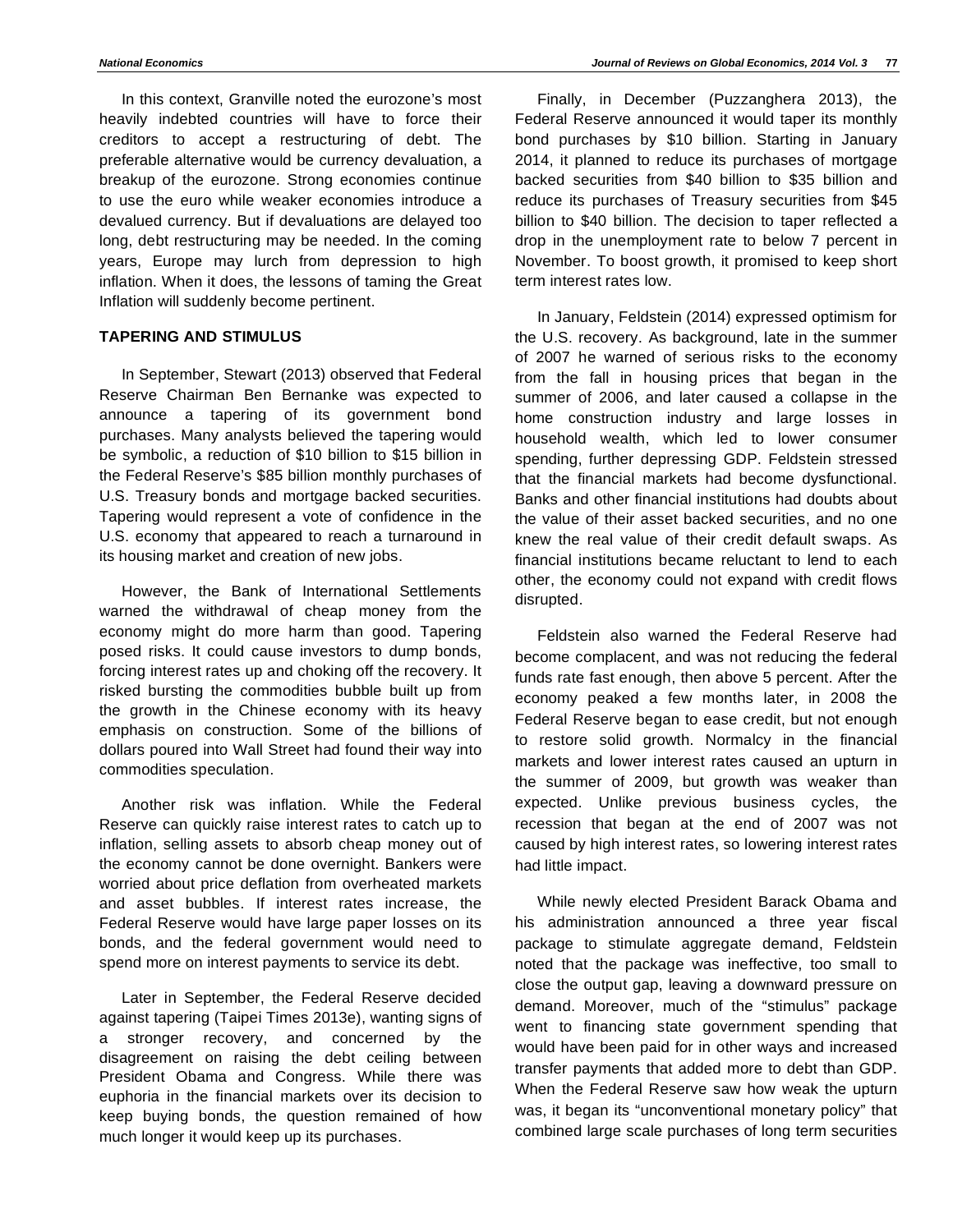with promises to keep short term federal interest rates extremely low for an extended period of time.

Feldstein noted the goal was to encourage portfolio investors to shift into equities and other assets. The resulting increase in their prices would push up household wealth and consumer spending as lower long term interest rates reduced the cost of mortgages and raised the value of homes. But the Federal Reserve and others were overly optimistic about the effectiveness of their goals in boosting GDP.

From another perspective, the Obama administration needed to encourage domestic manufacturing instead of increased imports from China, and encourage investment rather than discourage lending with its new banking regulations. It also needed to safeguard its green energy initiative from Chinese companies who wanted to exploit the U.S. market and technology. The Federal Reserve sought to assist the stimulus by its "unconventional monetary policy," but its plan to inflate asset values to increase consumer spending was indirect, more helpful to the financial markets and money class than directly increasing the production of goods and services.

Feldstein also observed that despite the fall in long term interest rates for mortgages, housing prices reached bottom only in 2012, and the stock market did not rise faster than corporate earnings until 2013. The U.S. economy limped along. Real GDP in the final quarter of each year was less than 2 percent higher than the previous year. Employment grew more slowly than population, and increases in real wages averaged only about 1 percent.

For 2014 the outlook appeared to improve as real GDP growth reached 4.1 percent in the third quarter of 2013. Fourth quarter growth appeared strong with a rise in housing starts and industrial production. Sharp increases in housing prices and equities contributed to a rise of roughly \$6 trillion in real household wealth in the 12 months ending in September 2013, indicating a potential increase in consumer spending.

But there were risks since nearly half of 2013's third quarter GDP growth was from inventory accumulation. Businesses worried about higher corporate taxes, especially if the Republican Party loses its majority in the House of Representatives. While deficits were temporarily down, an aging population and higher interest rates in the future are likely to cause the national debt to rise faster than GDP. Still, the

prospects for the economy appeared better than any time since the downturn began in 2008.

With improved prospects for the U.S. economy, in January 2014 the Federal Reserve announced it planned to end Quantitative Easing (Crutsinger 2014), making reductions in its monthly purchases of bonds and mortgage securities, while it restated its intent to keep short term interest rates at low levels for an extended period of time.

#### **MONETARY EXPLANATION**

Noland (2013b) observed how credit in the United States changed in the 1990's with the proliferation of market based credit, including government backed mortgage securities, derivatives, hedge funds, and "Wall Street Finance," forming an unstable base of credit compared to the credit traditionally obtained from banks. In 1994 and 1995 the bursting of a speculative bubble in bonds, mortgage backed securities, and derivatives, which government bailouts and interventions accommodated, left behind unresolved issues.

Monetary policy changed to meet the demands of the new credit. Under Chairman Alan Greenspan, the Federal Reserve adopted a limited approach to rein in speculative bubbles using a strategy of "pegging" short term interest rates. This helped stabilize the markets, but resulted in an expansion of credit, financial leveraging, and speculation, which the Federal Reserve accommodated.

This credit expansion reflected a change in the U.S. economy, a shift to a service and consumption based economy as trade and federal budget deficits seemed never ending. The Federal Reserve pushed interest rates down, talked of a "government printing press" to spur credit growth after the "technology" bubble burst, and increased its balance sheet with the monetization of government debt and mortgage backed securities. Marketable debt re-inflated. After the recession hit in 2008, the Federal Reserve started its \$85 billion monthly purchases.

Noland (2013c) noted how with Quantitative Easing, the Federal Reserve was building the expectation that it will continue to mop up after asset bubbles burst. Arthur Grimes, who developed inflation targeting at the Reserve Bank of New Zealand in the 1980's, said that this policy made asset bubbles more likely, and warned Federal Reserve officials to be consistent in setting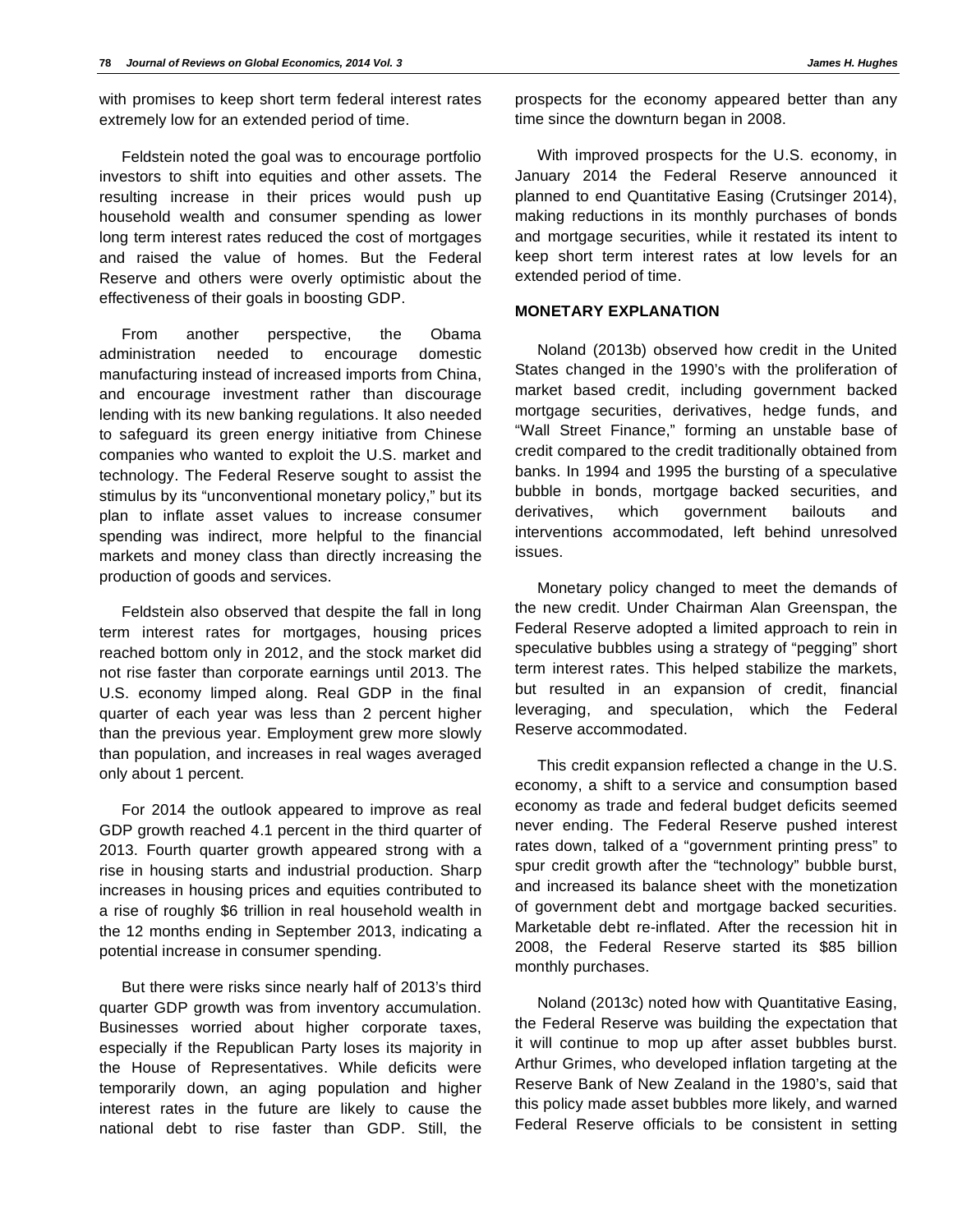their future guidance on interest rates to keep their credibility and not disguise changes in their inflation goals, a major factor in fighting consumer price inflation.

Noland and some analysts saw the policies of Federal Reserve Chairman Ben Bernanke as instrumental in creating the bubble that collapsed in 2008. He seemed to champion a view that central banks should ignore asset bubbles, and rely instead on regulation to contain excesses, while central banks mop up or re-inflate values. His policy seemed uncomfortably close to the stock market crash of 1929. Then an extreme upward push on the stock market that was unsustainable resulted in its crash and run on banks. Too much of the country's capital was concentrated on Wall Street and highly leveraged. The government was ineffective at regulating Wall Street just as it was ineffective at remedying the subsequent run on banks.

Bernanke doctrine held that debt problems can be inflated away through aggressive monetary expansion. Under his tenure, the Federal Reserve targeted mortgage credit for re-inflation. Using government credit to re-inflate the mortgage finance bubble, it began to support speculative asset bubbles, with their redistribution of wealth.

Noland noted that those on the political left pressed for wealth redistribution using higher income tax rates and more entitlements, without addressing Federal Reserve policy or the need to make capital available for real investment. "Printing money" to cover federal deficits and mop up asset bubbles makes it difficult to have a balanced economy with real growth. Monetary inflation targets higher asset prices not real investment, when real investment is important since it supplies good jobs, which is what most people want.

Another issue was the federal deficit. As its deficit eats into income, it depletes capital, unless created by the government in a stimulus, which, in the United States, was poorly designed to create new jobs.

Regarding Federal Reserve plans to increase GDP with more credit, Noland noted that households seemed to have little appetite for adding to their huge debt load partly due to the high interest rates often charged for credit cards, and corporations were sitting on large cash balances. This indicated that the federal government needed to change its policies to support investment rather than more credit and liquidity.

# **STRUCTURAL ISSUES**

Structural issues were hampering the U.S. recovery. New banking regulations were oppressing the operation of smaller banks and financial institutions, which reduced the availability of loans to small businesses, start ups, consumers, and for home mortgages. Banking regulations were concentrating financial capital into the hands of large banks where reform was needed, but had been rejected with the repeal of proven reform measures such as Glass-Steagall.

Reform seemed to be rejected in the sale of mortgage backed securities, which would require the acceptance of risk by the financial markets, not the government, and prohibit the sale of securities that seem to break the normal relationship between a borrower and lender. New regulations that added paperwork to already lengthy home closings were effectively oppressing the economy.

The use of Quantitative Easing to prop up the financial markets, which was only weakly related to the creation of new jobs, illustrated how monetary expansion and high liquidity do not substitute for real investment, or funding for research and development.

The federal government needs to rein in its deficit spending. While popular, current entitlement programs are unsustainable. Businesses need an honest effort to balance the federal budget, not just predictions of growth, to generate confidence in their planning and investment, and government deficits were apparently reducing the availability of capital to businesses and consumers.

Noland (2013d) noted Washington had shown little fiscal discipline as the federal debt more than doubled in five years, while issued at record low market yields. Some analysts believed the deficit spending was justified as a stimulus, but a stimulus should result in economic growth.

Boskin (2013) observed that a hot topic in economic theory is how large declines in economic growth are associated with public debt to GDP ratios of over 90 percent. The observation is contentious because of the politically charged atmosphere where various special interest groups want to sustain high government spending without accounting for its sometimes lack of effectiveness in stimulating growth, or how the historical record shows that high debt levels are economically risky.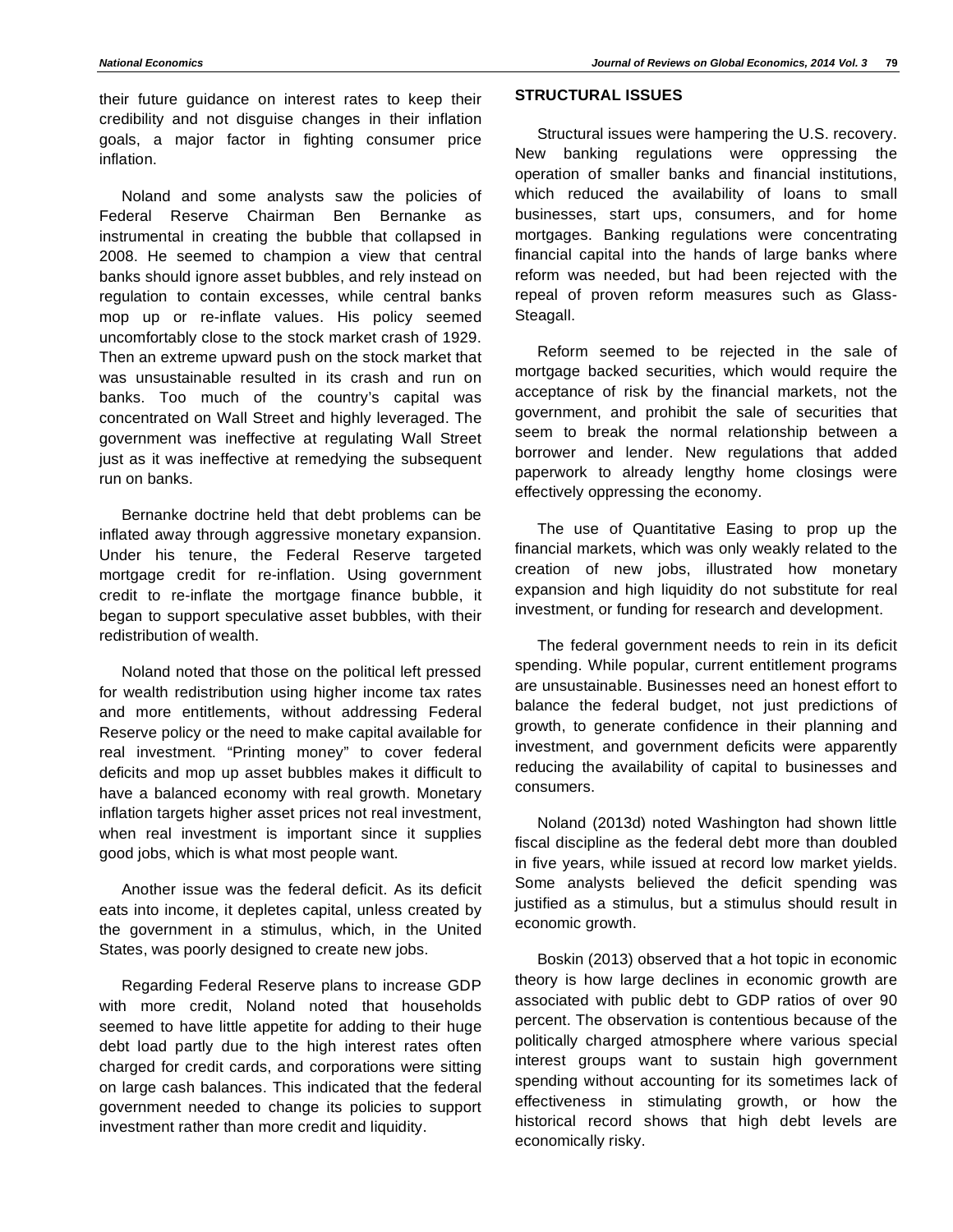He noted that while large deficits can be benign or helpful in a recession, war, or financing public investments, they tend to crowd out private investment, savings, and foreign capital with the effect of reducing economic growth. In a deep recession, central bank policy of low long-term interest rates can, in principle, be helpful. But the political process may spend ineffectively, with poorly timed or ineffective responses focused on income transfers rather than purchases that stimulate demand, and marginal tax rebates and spending that does little good in the short run and lasting harm in the long run.

He noted the 2008 stimulus barely moved consumption upward, and the 2009 stimulus cost hundreds of thousands of dollars per job, many times higher than median pay, making it highly ineffective at providing jobs, let alone jobs that were productive.

In the United States, the impact of increases in public debt, largely due to the explosive growth of spending on pensions and healthcare was estimated under four different models to reduce the U.S. standard of living by about 20 percent in a generation, unless steps are taken to control the increase in entitlements. Much of this adverse effect is due to the effect of government debt crowding out private capital investment.

Boskin observed how numerous studies show government spending "multipliers" shrink rapidly over time, turn negative, and may even stay negative in an economic expansion. Permanent tax cuts and reductions in marginal tax rates, which move closer toward a flat income tax rate, have been shown to be more likely to increase growth than increases in government spending or temporary marginal tax rebates. Successful fiscal consolidations emphasize spending cuts over tax hikes by a ratio of five or six to one, while tax increases are more likely to cause recessions.

He noted the evidence clearly suggests that high debt to GDP ratios impede long term economic growth, and fiscal consolidations should be phased in gradually as economies recover for the purpose of reducing government spending. The notion that a country or economic zone can wait 10 or 15 years to start dealing with excessive deficits and debt, as suggested by some economists, is irresponsible.

Another structural issue resided in how the government needs to encourage small businesses, environment rather than discourage businesses with a hostile regulatory environment with complex healthcare and taxation regulations.

Other issues may be found in the weakness of U.S. energy policy, which appeared to be less than enthusiastic for the boom in oil drilling, and reluctant to support building an oil pipeline from Canada. Its support appeared to be mild for electric and hybrid vehicles when the country's transportation system would do well to incorporate those new technologies, in addition to high efficiency gasoline engines.

Finally, Congress and the Obama administration needed to adjust the entire gamut of entitlement programs, beginning with Medicare, Social Security and including the federal retirement system. An aging population and increased longevity were dictating a shift in retirement ages upward to avoid future bankruptcy. A similar process was needed at the state level, where early retirement ages and overly generous benefits were causing funding shortfalls.

## **CONCLUSION**

Different countries have taken different approaches to break out of the global recession that began in 2008. After a change in its leadership late in 2012, Japan employed a fiscal stimulus, low interest rates, and change in its business environment to streamline labor regulations and encourage small businesses, start ups, and innovation. Its efforts appeared to enjoy success.

The Philippines increased its economic growth rate using a clean hands campaign against corruption, and investment in sound transportation infrastructure of roads and airports. It showed how principles of good governance, letting businesses focus on business, and government focus on sound investment, can increase economic growth.

On the other hand, Taiwan struggled with its economy, having relocated a large part of its manufacturing sector to China. Countries need a better economic growth model than the relocation of manufacturing and capital overseas. But Taiwan also showed how funding research and development is a sound principle for economic success.

Like Taiwan, the United States struggled in its recovery with relatively high levels of unemployment. Part of its weak recovery may be traced to banking problems. First, its new banking regulations were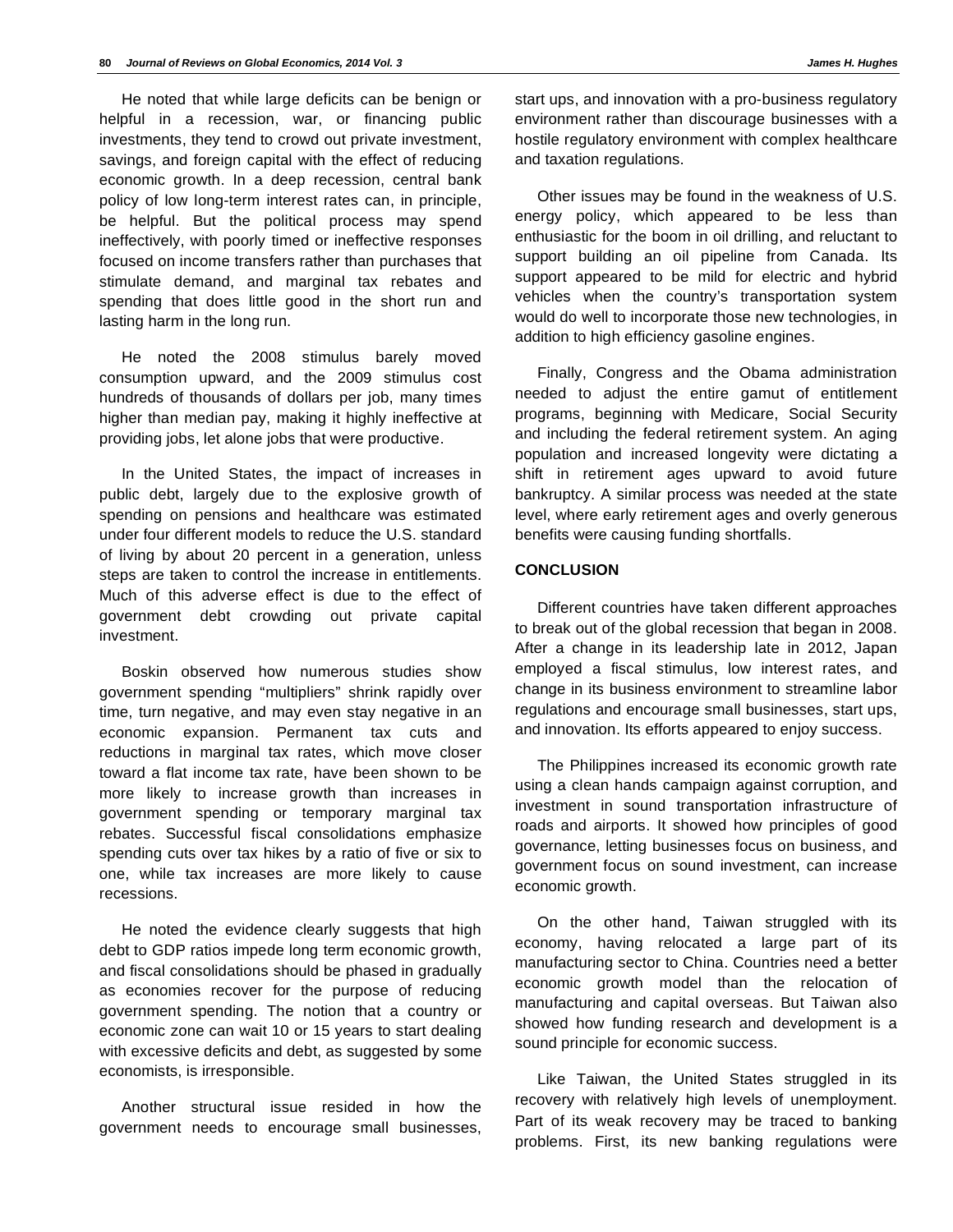oppressing small banks and financial institutions, making it more difficult for small businesses, start ups, and consumers to obtain loans. Reform would make capital or loans available to small businesses, start ups, and innovation, as well as consumers and homebuyers.

Second, long before the onset of the 2008 global recession, the United States rejected proven reform measures such as Glass-Steagall and anti-trust actions to separate the very large commercial and investment banks into major lines of business, which became partly responsible for the recession.

Within the United States, there is a divide between business and financial communities, led by the money class. Where business investment treats money as capital, the money class uses it to engage in financial manipulations of markets, only remotely related to providing loans and capital to businesses and consumers.

In addition, reform is needed in the economic structure of large banks and other financial institutions to require that their normal business operations provide adequate incentive to manage risk instead of relying on the government for bailouts and subsidies on the basis of being "too big to fail." Financial dinosaurs need reform, especially when the business environment calls for their extinction.

In the United States, a good governance drive can take the form of relief from jolt after jolt to businesses from excessive or poorly designed regulations, whether for healthcare or taxation. By minimizing time and expense spent on compliance, the streamlining of regulations can increase income.

Growth can also come from reductions in tax rates. Letting businesses focus on business is more likely to lead to growth than forcing them to focus on regulatory compliance and tax avoidance.

In addition, the U.S. stimulus appeared to fund mainly transfer payments rather than a stimulus to manufacturing and business investment, which could generate new jobs. And the country appears to need better goals and funding for research and development. This included a space program with goals that advance it rather than lose the ability to launch a man into orbit, and build a space station related to the exploration of space.

In a related area, the U.S. production and development of military aircraft and satellites seemed in need of better leadership, seen in cost increases and delays in the production of the F-35 Joint Strike Fighter, or large cost increases and delays in its development of weather and early warning satellites.

While the Obama administration had begun to address the one-sided trade deficit with China, much more could be done. The world needs a better economic growth model than Chinese mercantilism, used by some corporations to take advantage of China's cheap labor and promote their ties to China's elite.

Finally, the United States needs to exert proper management over Social Security and Medicare programs, generally adjusting retirement ages upwards to encourage broader workforce participation, and face the changes in demographics that place an unfair tax burden on younger taxpayers.

#### **REFERENCES**

- AFP. 2013a. "Abe win to boost stability," Taipei Times, July 22.
- AFP. 2013b. "Abe vows to push reforms after win," Taipei Times, July 23.
- AFP. 2013c. "Japan PM hints at amending pacifist constitution," SpaceDaily.com, October 15.
- AFP. 2013d. "Aquino's allies look set to take Philippine Congress," Taipei Times, May 15.
- AFP. 2013e. "'De-Americanized' world needed after US government shutdown: Beijing," Taipei Times, October 14.
- Amador III, Julio, The Diplomat. 2013. "The Philippines' Search for Strategic Partners," Taiwan Security Research, July 23.
- AP. 2013a. "Abe wants Fukushima plant entirely scrapped," Taipei Times, September 20.
- AP. 2013b. "Philippines rebuilding after Haiyan," Taipei Times, December 9.
- AP. 2013c. "China gives EU warning on cozying up to Taiwan," Taipei Times, October 14.
- Boskin, Michael. 2013. "Concerns over high debt harming long-term growth are real," Taipei Times, May 27.
- Chao Ching-yu and Jake Chung. 2013. "Eslite's refusal to stock Buddha book criticized," Taipei Times, November 17.
- Chen Yen-ting and Jake Chun. 2013. "Economist warns of dangers of service trade agreement," Taipei Times, October 11.
- CNA, China Post. 2013. "Former vice president calls for Taiwan-U.S. pact," Taiwan Security Research, November 20.
- Crutsinger, Martin, AP. 2014. "Tapering Further," Albuquerque Journal, January 30, p. B-1.
- Davies, Howard. 2014. "Banks sucking the British economy dry," Taipei Times, March 1.
- Davies, Howard. 2013. "World's banking system faces the JPMorgan problem," Taipei Times, October 23.
- Douglas, Danielle, Washington Post. 2013. "Banks divert lending funds," Albuquerque Journal, April 11.
- Eckert, Paul, Reuters, China Post. 2013. "China to talk currency, procurement reforms with US," Taiwan Security Research, July 14.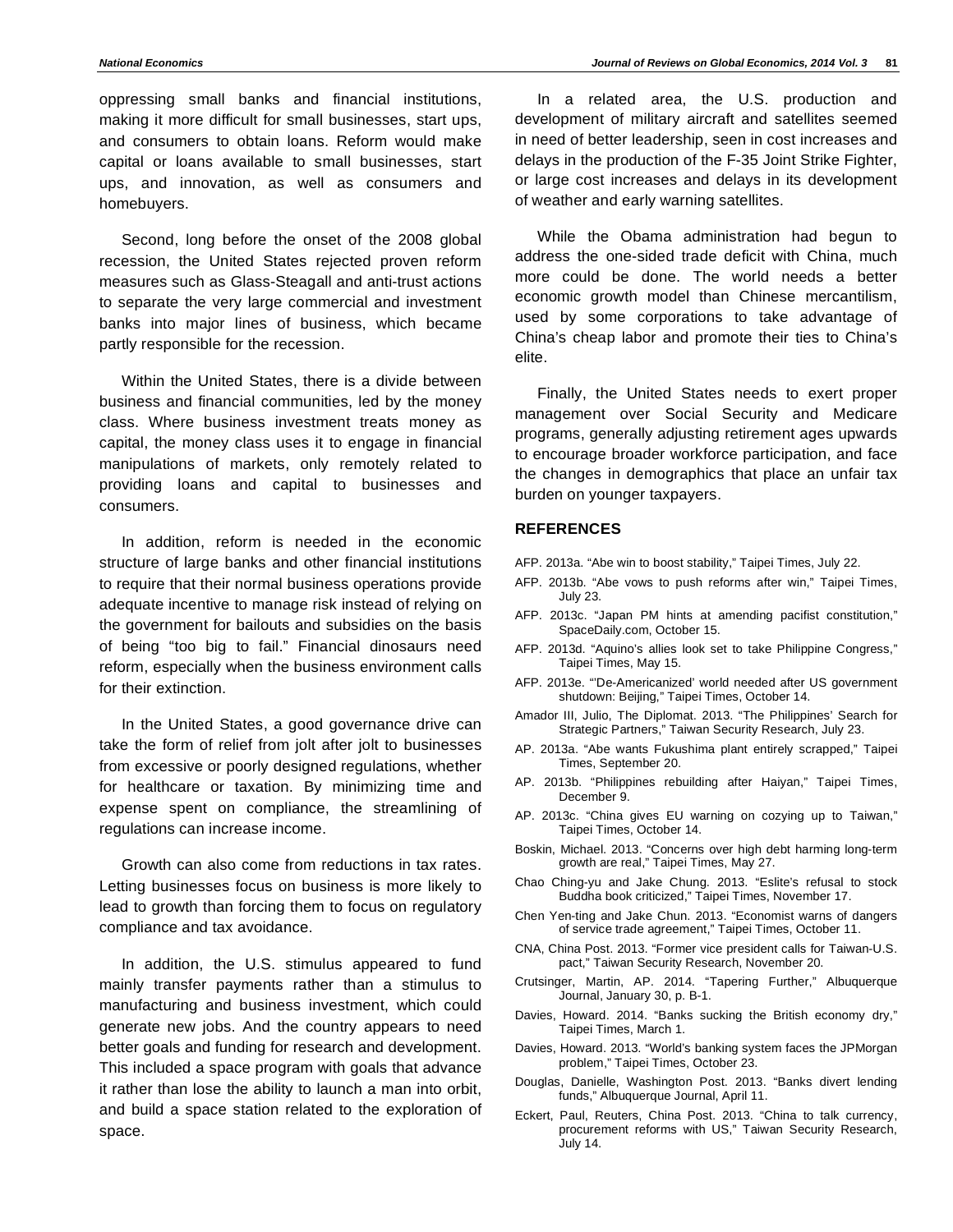- Eckert, Paul and Anna Yukhananov, Reuters. 2013. "U.S.-China talks cover cyber issues, currency, Chinese reform," Taiwan Security Research, July 10.
- Elliott, Larry and Jill Treanor, The Observer. 2013. "Banking practices changed little since crash," Taipei Times, September 18.
- Feldstein, Martin. 2013a. "Bernanke sends mixed messages about Fed policy direction," Taipei Times, August 2.
- Feldstein, Martin. 2013b. "Explaining why US inflation is so low, despite bond buying," Taipei Times, July 1.
- Feldstein, Martin. 2014. "The US economy might finally be moving forward," Taipei Times, January 3.
- Francisco, Rosemarie, Reuters. 2013. "Philippine president feels backlash after typhoon," Taipei Times, November 18.
- Goto, Shihoko, UPI. 2013. "Outside View: The slog ahead for Japan's Abe," SpaceDaily.com, July 24.
- Graham, Carol. 2013. "America's broken dream," Taipei Times, September 10.
- Granville, Brigitte. 2013. "The ghost of inflation future may be a threat to global economy," Taipei Times, August 16.
- Guriev, Sergei. 2013. "Russia is open about regime's economic woes," Taipei Times, November 20.
- Halloran, Richard. 2013. "Japan says 'banzai' over Olympics," Taipei Times, September 18.
- Herbst, Moria, The Guardian. 2013. "The US economy is still stuck why?" Taipei Times, July 28.
- Heydarian, Richard Javad. 2013a. "Conflicting currents in the South China Sea," Asia Times Online, July 10.
- Heydarian, Richard Javad. 2013b. "Twin crises test Aquino's mettle," Asia Times Online, September 27.
- Hong Cai, and Zhao Yanrong, China Daily. 2013. "Beijing-Tokyo Ties 'Unlikely To Recover Soon,'" Taiwan Security Research, October 16.
- Hong Chi-chang. 2013. "Nation's economic rut is due to governance," Taipei Times, October 13.
- Huang Tien-lin. 2013a. "Economic policies are a deceit," Taipei Times, October 27.
- Huang Tien-lin. 2013b. "Pact threatens financial services," Taipei Times, July 18.
- Huang Tien-lin. 2013c. "Political benefits of trade pacts with China," Taipei Times, July 25.
- Huang Tien-lin. 2013d. "Trade agreement is too political," Taipei Times, August 4.
- Lai I-chung. 2013. "Japanese elections give Taiwan a chance," Taipei Times, July 28.
- Landler, Mark and David E. Sanger, New York Times. 2013. "China Pressures U.S. Journalists, Prompting Warning From Biden," Taiwan Security Research, December 3.
- Lee Yu-hsin and Jake Chung. 2013. "ARATS visit an affront: pangreen camp," Taipei Times, November 26.
- Lee Yu-hsin and Stacy Hsu. 2013. "Big business pushes service pact," Taipei Times, November 27.
- Lin Cho-shui. 2013. "Awaking from the 'China dream,'" Taipei Times, January 2.
- Meltzer, Allan. 2013. "The US has mired itself up to the neck in quantitative quicksand," Taipei Times, June 13.
- Minxin Pei. 2013. "Invasion by Chinese 'princelings,'" Taipei Times, October 14.
- New York Times News Service (NYT). 2013a. "Feature: in lieu of layoffs, workers sent to boredom rooms," Taipei Times, August 18.
- New York Times News Service (NYT). 2013b. "JPMorgan set to be fined a record US\$13 billion," Taipei Times, October 21.
- Noland, Doug. 2013a. "Plosser's limited Fed," Asia Times Online, November 25.
- Noland, Doug. 2013b. "The Fed goes too far," Asia Times Online, September 23.
- Noland, Doug. 2013c. "The perils of mopping up," Asia Times Online, October 15.
- Noland, Doug. 2013d. "Myth-making at the Fed," Asia Times Online, September 16.
- Pesek, William, Bloomberg. 2013. "The Myth of China's Economic Reform," Taiwan Security Research, July 18.
- Pitlo III, Lucio Blanco. 2013. "Fish the real hazard in South China Seas," Asia Times Online, July 25.
- Puzzanghera, Jim, Los Angeles Times. 2013. "'Modest' bond-buying tapering ignites Walls Street rally," Albuquerque Journal, December 19, p. B-1.
- Quigley, Winthrop. 2013. "Small Bank Struggles," Albuquerque Journal, Business Outlook, September 9, pp. 1, 6-7.
- Reuters. 2013a. "Abe pledges quick action on Fukushima after leaks," Taipei Times, September 3.
- Reuters. 2013b. "Philippines adds upgraded US cutter to naval fleet," Taipei Times, August 7.
- Shih Hsiu-chuan. 2013. "Taiwan needs to diversify across region: Campbell," Taipei Times, October 16.
- Shiller, Robert. 2013. "The best, brightest and least productive?" Taipei Times, September 26.
- Stein, Andre and Miro Vassilev, The Diplomat. 2013. "The TPP, Abenomics and America's Asia Pivot," Taiwan Security Research, August 6.
- Stewart, Heather, The Observer. 2013. "World is addicted to quantitative easing, 'tapering' poses risks," Taipei Times, September 18.
- Sullivan, Andy, Reuters. 2013. "Washington becomes the biggest risk to the US economy," Taipei Times, October 21.
- Tabuchi, Hiroko, New York Times News Service. 2013. "Japan's economic recovery might soon be put at risk by tax increases," Taipei Times, September 19.
- Taipei Times. 2013a. "Editorial: What do export data really show?" November 25.
- Taipei Times. 2013b. "The Liberty Times Editorial: Service trade deal is the final blow," July 24.
- Taipei Times. 2013c. "Editorial: Economy needs more than China," August 12.
- Taipei Times. 2013d. "Editorial: Firms need to step up R&D," November 27.
- Taipei Times. 2013e. "Editorial: Fed missed a chance to end QE," September 23.
- Trajano, Julius Cesar I. 2013. "Japan and Philippines align strategic interests," Asia Times Online, March 14.
- Tung Chen-yuan. 2013. "ECFA bringing only limited benefits," Taipei Times, May 19.
- U.S. Bureau of Labor Statistics. 2014. "United States unemployment rate."
- U.S. Census Bureau. 2014. "U.S. Trade Deficit with China."
- Vogel, Steven K. 2013. "Whatever happened to Japanese electronics?" Asia Times Online, November 22.
- Wang, Leonard. 2013a. "Abe fires arrows, Taipei off-target," Taipei Times, June 12.
- Wang, Chris. 2013b. "DPP vows to resist 'unfair' trade pact," Taipei Times, June 27.
- Wang, Chris. 2013c. "Services Pact: Survey shows discontent over cross-strait accords," Taipei Times, June 29.
- Wang, Chris. 2013d. "Analysts criticize Ma's cross-strait pacts," Taipei Times, July 8.
- Wang, Chris. 2013e. "Groups call for action on service pact," Taipei Times, July 10.